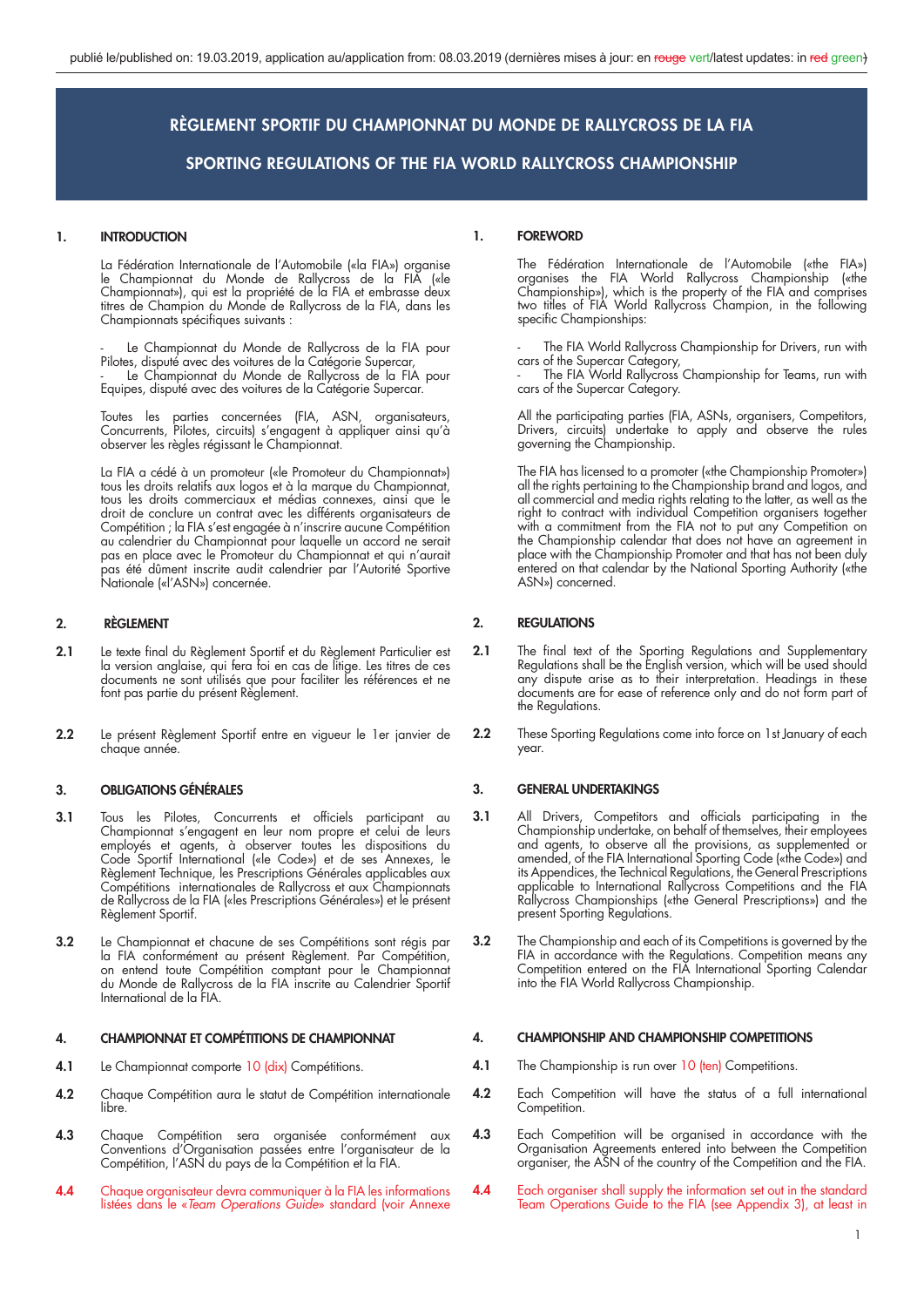3), au minimum en anglais, au plus tard 3 (trois) mois avant la Compétition.

**4.5** Chaque organisateur, via son ASN, devra communiquer à la FIA les informations listées dans le Règlement Particulier standard – Partie 1 (voir Annexe 1), au minimum en anglais, au plus tard 2 (deux) mois avant la Compétition, ainsi qu'une copie de son attestation d'assurance Responsabilité Civile couvrant l'ensemble du déroulement de la Compétition.

Le Règlement Particulier – Partie 2 (voir Annexe 2) contenant le planning indiquant les horaires :

- des vérifications administratives et techniques,
- de la réunion des Team Managers,
- du briefing des Pilotes et des Concurrents,
- et le programme général pour les courses sera publié au plus tard 10 (dix) jours avant la Compétition.

 Un numéro de visa sera ensuite délivré par la FIA pour la Compétition concernée, après réception satisfaisante de ces documents.

**4.6** Il sera indiqué dans le «contrat épreuve» passé entre le Promoteur du Championnat et chaque organisateur si la Compétition peut inclure une manche de qualification d'un autre championnat ou si la Compétition peut inclure une Compétition annexe supplémentaire ainsi que le nombre maximum de partants le cas échéant.

#### **5. CLASSEMENTS**

- **5.1** Le mode d'attribution des points pour le Championnat est décrit à l'Article 15 du présent Règlement Sportif.
- **5.2** Tous les points marqués lors des Compétitions seront comptabilisés pour établir le classement final du Championnat.
- **5.3** À la fin du Championnat, le Pilote ayant totalisé le plus grand nombre de points sera déclaré :

- Champion du Monde de Rallycross de la FIA.

- **5.4** A la fin du Championnat, l'Equipe ayant totalisé le plus grand nombre de points (le nombre total de points marqués par ses deux voitures dans chaque Compétition) sera déclarée :
	- Championne du Monde des Equipes de Rallycross de la FIA.

#### **6. OFFICIELS**

- **6.1** Pour chaque Compétition, la FIA désignera les officiels suivants : - deux commissaires sportifs internationaux, dont l'un sera nommé président du collège, de nationalité différente de celle du pays organisateur, choisis dans la liste des commissaires sportifs établie par la FIA (ayant participé aux séminaires périodiques d'Off-Road et/ou des Officiels de la FIA),
- un directeur d'épreuve,
- un délégué technique,
	- un chronométreur en chef,
	- un observateur,
	- un secrétaire des commissaires sportifs,
	- un inspecteur de piste.

 En outre, la FIA se réserve le droit de désigner un délégué médical, un délégué sécurité, un délégué média, un responsable de catégorie, un pilote conseiller des commissaires sportifs et/ou plusieurs juges de fait.

 Le rôle des délégués de la FIA [excepté le délégué technique, qui est responsable des vérifications techniques et qui a pleine autorité sur les commissaires techniques nationaux] est de superviser dans leurs fonctions les officiels, de veiller à ce que tous les règlements régissant le Championnat soient respectés, de formuler les remarques qu'ils jugeraient nécessaires et de dresser tout rapport nécessaire concernant le déroulement de la Compétition dans leur champ de compétence.

**6.2** L'ASN organisatrice de la Compétition ou délivrant le permis d'organisation désignera les officiels suivants :

English, no later than 3 (three) months before the Competition.

**4.5** Each organiser, via its ASN, shall supply the information set out in the standard Supplementary Regulations to the FIA – Part 1 (see Appendix 1), at least in English, no later than 2 (two) months before the Competition, together with a copy of his Civil Liability insurance certificate covering the entire Competition and the safety plan for the Competition. The Supplementary Regulations – Part 2 (see Appendix 2) containing the timetable with the times for: - administrative checking and scrutineering, - the Team Managers' meeting, - the Drivers' and Competitors' briefing and an overall schedule for the races will be published no later than 10 (ten) days before the start of the Competition. A visa number will then be issued by the FIA for the Competition concerned, based on these documents.

**4.6** The individual «event agreement» between the Championship Promoter and each organiser will determine whether the Competition can include a qualifying round of another championship or whether the Competition can include an additional support Competition and the maximum number of starters in any such case.

#### **5. CLASSIFICATIONS**

- **5.1** The allocation of Championship points is described in Article 15 of the present Regulations.
- **5.2** All points scored in all Competitions will count towards the final classification in the Championship.
- **5.3** At the end of the Championship, the Driver having scored the highest total of points will be declared:

- FIA World Rallycross Champion.

**5.4** At the end of the Championship, the Team having scored the highest total of points (the total number of points scored by both of its cars in each Competition) will be declared:

- FIA World Rallycross Champion Team.

#### **6. OFFICIALS**

- **6.1** For each Competition, the FIA will nominate the following officials: - two international stewards, one of whom will be nominated chairman of the panel of stewards, of a nationality different from that of the organising country, chosen from the FIA list of stewards (participants in the periodical FIA Off-Road and/or Officials' seminars),
- one race director,
- one technical delegate,
	- one chief timekeeper,
	- one observer, - one secretary of the stewards,
	- one track inspector.

 In addition, the FIA may nominate a medical delegate, a safety delegate, a media delegate, a category manager, a driver adviser

to the stewards and/or several judges of fact.

 The role of the FIA delegates [except for the technical delegate, who will be responsible for scrutineering and will have full authority over the national scrutineers] is to supervise the officials in their duties, to see that all the regulations governing the Championship are respected, to make any comments they deem necessary and to draw up any necessary reports concerning the running of the Competition in their field of competence.

**6.2** The ASN organising the Competition or delivering the permit to organise the Competition will appoint the following officials: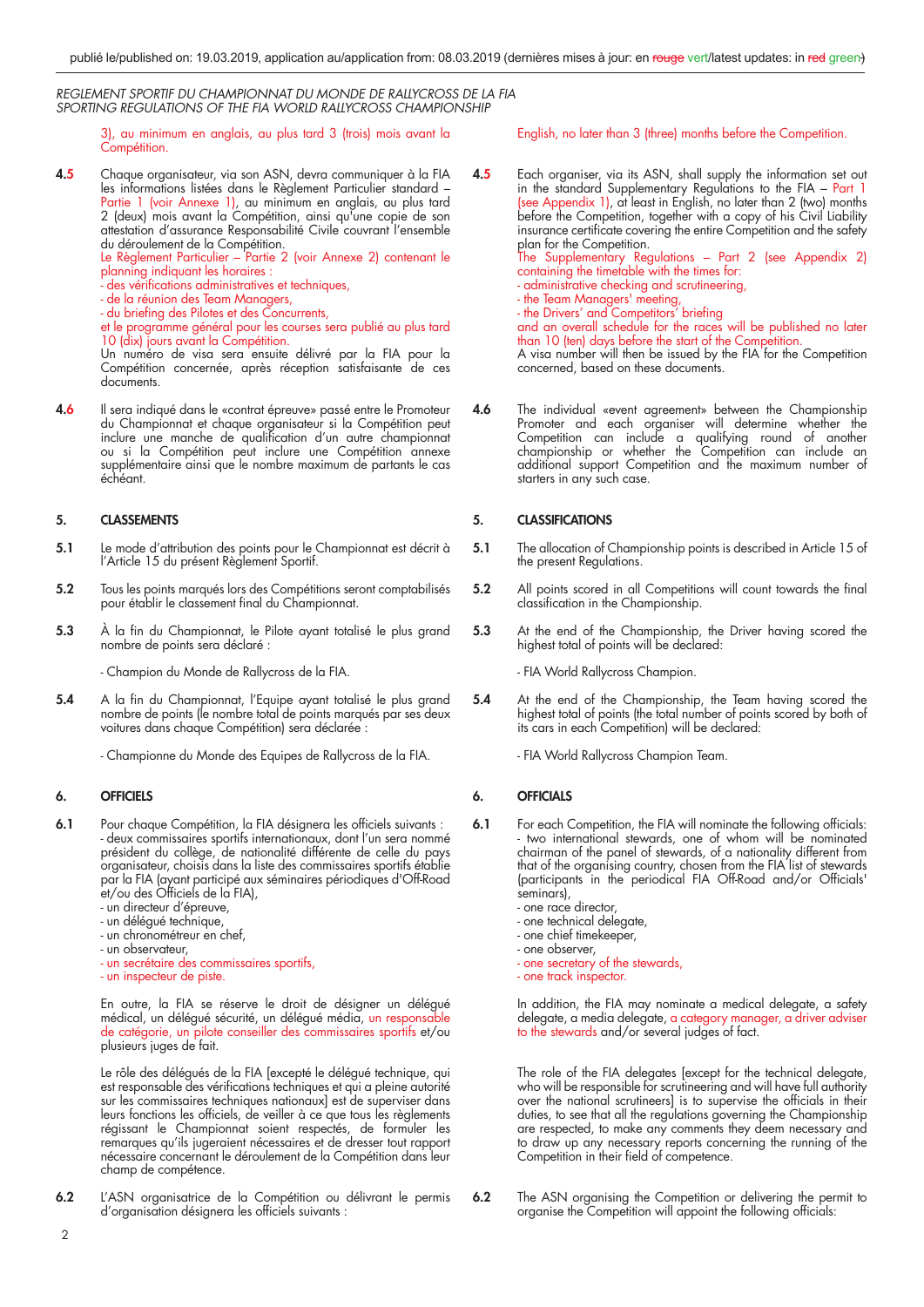- un commissaire sportif,

 - un directeur de course, choisi dans la liste des directeurs de course établie par la FIA (ayant participé aux séminaires périodiques d'Off-Road et/ou des Officiels de la FIA),

- un directeur de course adjoint,
- un commissaire technique en chef,
	- un médecin-chef et un second médecin,
	- un secrétaire de la Compétition.
- **6.3** Au moins un des commissaires sportifs, le délégué technique et le commissaire technique en chef doivent être présents à la Compétition au plus tard une heure avant l'heure d'ouverture des vérifications administratives.
- **6.4** Le directeur de course travaillera en liaison permanente avec le directeur d'épreuve. Le directeur d'épreuve disposera des pleins pouvoirs pour les questions suivantes et le directeur de course ne pourra donner des ordres s'y rapportant qu'avec l'accord exprès du directeur d'épreuve : contrôler le déroulement des essais et des courses, le respect de l'horaire et, s'il le juge nécessaire, émettre toute proposition aux commissaires sportifs pour modifier les horaires conformément au Code et au Règlement Sportif.

 Le directeur de course doit être présent pendant toute la durée de la Compétition, depuis les vérifications administratives jusqu'à après la remise des prix officielle ou au moins jusqu'à expiration du délai pour le dépôt d'une réclamation.

 Le directeur d'épreuve doit être en contact radio avec le directeur de course à tout moment lorsque les voitures sont autorisées à rouler sur la piste. En outre, le directeur de course doit se tenir à la direction de course et en contact radio avec tous les postes de commissaires de piste durant ces périodes.

 Le directeur d'épreuve ainsi que le directeur de course peuvent donner des instructions aux Concurrents au moyen de circulaires spéciales conformément au Code. Ces circulaires seront distribuées à tous les Concurrents qui devront en accuser réception.

 Le directeur d'épreuve et/ou le directeur de course sont responsables de l'application des Prescriptions Générales et du présent Règlement Sportif.

 Dans les délais impartis, tout incident peut être signalé aux commissaires sportifs par le directeur d'épreuve. Ceci signifie que l'incident fait l'objet d'une enquête. Il appartiendra aux commissaires sportifs de décider, sur rapport ou demande du directeur d'épreuve, si un ou des Pilote(s) mêlé(s) à un incident doi(ven)t être pénalisé(s).

#### **7. MODIFICATIONS – INTERPRÉTATION**

- **7.1** Conformément à l'Article 3.6 du Code, aucune modification ne devra être apportée au présent Règlement après l'ouverture des engagements, sauf avec l'accord unanime de tous les Concurrents déjà engagés ou sauf décision des commissaires sportifs pour des raisons de Force Majeure ou de sécurité.
- **7.2** Toute information supplémentaire sera portée à la connaissance des Concurrents par des additifs datés et numérotés qui feront partie intégrante du présent Règlement. Ces additifs ainsi que toutes les décisions seront affichés au tableau d'affichage officiel sur du papier jaune.
- **7.3** Tout additif concernant des questions sportives doit être signé par les commissaires sportifs avant d'être publié.
- **7.4** Les commissaires sportifs auront autorité absolue pour prendre toute décision concernant des cas non prévus par le présent Règlement.

#### **8. PILOTES, ÉQUIPES ET CONCURRENTS ADMIS**

**8.1** Les Pilotes et les Concurrents doivent être titulaires de Licences Internationales de Pilote/Concurrent (Licences Internationales de Degré C minimum pour les Pilotes) en cours de validité et des autorisations (visas) nécessaires délivrées par leur ASN affiliée à la FIA.

#### - one steward

 - one clerk of the course, chosen from the FIA list of clerks of the course (participants in the periodical FIA Off-Road and/or Officials' seminars),

- one assistant clerk of the course,
- one chief scrutineer,
- one chief medical officer and a second doctor,
	- one secretary of the Competition.
- **6.3** At least one of the stewards, the technical delegate and the chief scrutineer must be present at the venue of the Competition at the latest one hour before the opening of the administrative checking.
- **6.4** The clerk of the course shall work in permanent consultation with the race director. The race director shall have overriding authority in the following matters and the clerk of the course may give orders in respect of them only with his express agreement: the control of practice and the race, adherence to the timetable and, if he deems it necessary, the making of any proposal to the stewards to modify the timefable in accordance with the Code or Sporting Regulations.

 The clerk of the course must be present during the whole Competition starting with the administrative checking until after the official prize-giving or at least until the time limit for a protest is elapsed.

> The race director must be in radio contact with the clerk of the course at all times when cars are permitted to run on the track. Additionally, the clerk of the course must be in race control and in radio contact with all marshal's posts during these times.

> The race director, together with the clerk of the course, may give instructions to Competitors by means of special circulars in accordance with the Code. These circulars will be distributed to all Competitors who must acknowledge receipt.

 The race director and/or the clerk of the course are responsible to apply the General Prescriptions and these Sporting Regulations.

> Within the given time limits any incident can be reported to the stewards by the race director. This means that the incident is under investigation. It shall be at the discretion of the stewards to decide, upon a report or a request by the race director, if a Driver or Drivers involved in an incident shall be penalised.

#### **7. AMENDMENTS – INTERPRETATION**

- **7.1** In accordance with Article 3.6 of the Code, no alterations shall be made to these Regulations after the opening date for entries, unless unanimous agreement is given by all Competitors already entered, or by decision of the stewards for reasons of Force Majeure or safety.
- **7.2** Any further information will be announced to the Competitors by dated and numbered bulletins which will be an integral part of these Regulations. These bulletins and all decisions will be posted on the official notice board on yellow paper.
- **7.3** Any bulletin concerning sporting matters must be signed by the stewards before being published.
- **7.4** The stewards are empowered to take a decision on any case not covered by these Regulations.

#### **8. ELIGIBLE DRIVERS, TEAMS AND COMPETITORS**

8.1 Drivers and Competitors must hold valid International Driver's/ Competitor's Licences (International Licences of Grade C as a minimum for Drivers) and the necessary authorisations (visas) issued by their ASNs affiliated to the FIA.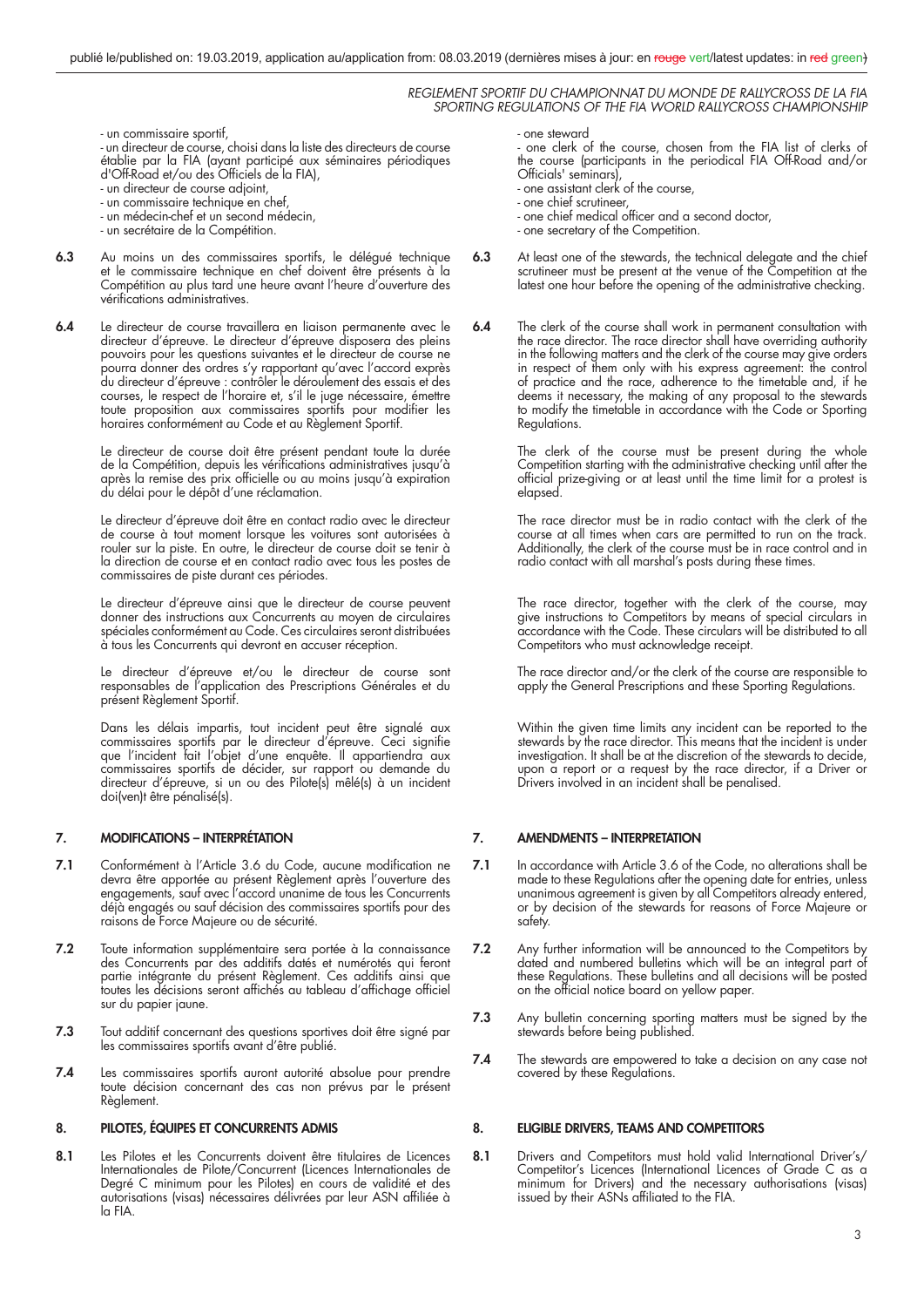**8.2** Le Championnat est ouvert aux :

Pilotes engagés au sein d'une Equipe inscrite au Championnat pour Equipes ;

 - Pilotes engagés en tant que ou par des Concurrents permanents individuels participant à l'intégralité du Championnat pour Pilotes ;

Pilotes non-permanents engagés sur une base «Compétition par Compétition» au Championnat pour Pilotes.

**8.3 Equipe :** Une Equipe engagée se compose de deux voitures et de deux Pilotes. Les voitures doivent être de marque et modèle identiques, mais peuvent avoir des livrées différentes. Une Equipe n'est pas autorisée à changer de marque et modèle de voiture en cours de saison.

 L'Equipe doit être le Concurrent (au sens de l'Article 9.15 du Code), et sera chargée de sélectionner les deux Pilotes pour les voitures engagées dans le cadre de cette inscription. Les deux Pilotes retenus pour chaque Compétition devront être annoncés à la FIA selon la procédure et les modalités spécifiées à l'Article 9.4 ci-après.

 L'Equipe a pour responsabilité vis-à-vis de la FIA de s'assurer que les deux voitures engagées prennent le départ de chaque Compétition du Championnat. Tout manquement de participation sera sujet à une sanction, sauf cas de Force Majeure.

 Une entité engagée en tant qu'Equipe dans le Championnat peut inscrire des voitures supplémentaires dans le Championnat ou dans certaines de ses Compétitions, mais seules les deux voitures désignées comme faisant partie de l'Equipe marqueront des points au Championnat pour Equipes. Les Pilotes désignés comme faisant partie de l'Equipe marqueront également des points à titre individuel au Championnat pour Pilotes.

 Seuls les Pilotes désignés comme faisant partie de l'Equipe pour une Compétition donnée pourront bénéficier de la Priorité 1 en cas de sélection des engagements pour cette même Compétition (voir Articles 9.7 et 9.8 ci-après).

**8.4 Concurrent permanent individuel :** Un Concurrent permanent individuel est une entité ou une personne engageant une voiture pour l'intégralité du Championnat. Un Concurrent permanent individuel est autorisé à changer de voiture (marque et modèle) en cours de saison.

 Le Concurrent permanent individuel est chargé de sélectionner le Pilote pour la voiture engagée dans le cadre de cette inscription. Le Pilote retenu pour chaque Compétition devra être annoncé à la FIA selon la procédure et les modalités spécifiées à l'Article 9.5 ci-après. Le Pilote peut être le Concurrent permanent individuel lui-même.

 Le Concurrent permanent individuel a pour responsabilité vis-à-vis de la FIA de s'assurer que la voiture engagée prenne le départ de chaque Compétition du Championnat. Tout manquement de participation sera sujet à une sanction, sauf cas de Force Majeure. Le(s) Pilote(s) désigné(s) par un Concurrent permanent individuel marquera(ont) des points uniquement à titre individuel au Championnat pour Pilotes.

 Seul le Pilote désigné par un Concurrent individuel permanent, dans le cadre son engagement «permanent», pour une Compétition donnée pourra bénéficier de la Priorité 1 en cas de sélection des engagements pour cette même Compétition (voir Articles 9.7 et 9.8 ci-après).

 Une entité ou une personne engagée en tant que Concurrent permanent individuel dans le Championnat peut inscrire des voitures supplémentaires sur une base de «Compétition par Compétition» dans le Championnat ou dans certaines de ses Compétitions.

**8.5 Pilote non-permanent :** Un Pilote non-permanent est engagé par son Concurrent à participer à une ou plusieurs Compétition(s) du Championnat, sur une base d'inscription «Compétition par Compétition». Un Pilote non-permanent peut être son propre Concurrent.

 Le Pilote non-permanent marquera des points uniquement à titre individuel au Championnat pour Pilotes.

Même si un Pilote non-permanent et son Concurrent émettent l'intention de participer à l'intégralité des Compétitions du Championnat, le Pilote non-permanent ne pourra toutefois pas bénéficier d'un statut de «permanent» et de l'avantage lié en cas de sélection des engagements (voir Priorité 1, Articles 9.7 et 9.8 ci-après).

**8.2** The Championship is open to:

Drivers entered as part of a registered Team in the Championship for Teams;

Drivers entered as or by permanent individual Competitors participating in the whole Championship for Drivers;

non-permanent Drivers entering the Championship for Drivers on a Competition-by-Competition basis.

**8.3 Team:** A Team entry consists of two cars and Drivers. The cars must be of the same make and model, but may be different in livery. A team is not permitted to change the make or model of the car during the season.

The Team must be the Competitor (within the meaning of Article 9.15 of the Code), and it will be responsible for selecting the two Drivers for the cars entered as part of this registration. The two Drivers selected for each Competition must be notified to the FIA in accordance with the procedure and methods specified under Article 9.4 below.

 The Team shall be responsible to the FIA to ensure that two cars always take to the grid for each Competition of the Championship. Any failure to participate will result in a penalty, except in cases of Force Majeure.

A body that holds a Team entry in the Championship may enter additional cars in the Championship or Competitions of the Championship, but only the two cars nominated in the Team entry will score points for the Championship for Teams. Drivers nominated in the Team entry will also score points as individuals in the Championship for Drivers.

 Only Drivers nominated in the Team entry for a given Competition can benefit from Priority 1 in the event of a selection of the entries for that same Competition (see Articles 9.7 and 9.8 below).

**8.4 Permanent individual Competitor:** A permanent individual Competitor is a body or person entering a car for the whole Championship. A permanent individual Competitor is permitted to change its car (make and model) during the season.

> The permanent individual Competitor is responsible for selecting the Driver for the car entered as part of this registration. The Driver selected for each Competition must be notified to the FIA in accordance with the procedure and methods specified in Article 9.5 below. The Driver could be the permanent individual Competitor himself.

> The permanent individual Competitor has a responsibility vis-à-vis the FIA to ensure that the car entered takes to the grid for each Competition of the Championship. Any failure to participate will result in a penalty, except in cases of Force Majeure.

> The Driver(s) nominated by a permanent individual Competitor will only score points as (an) individual(s) in the Championship for Drivers.

 Only the Driver nominated by the permanent individual Competitor as part of its «permanent» entry for a given Competition can benefit from Priority 1 in the event of a selection of the entries for this same Competition (see Articles 9.7 and 9.8 below).

> A body or person entered as a permanent individual Competitor in the Championship can register additional cars on a Competitionby-Competition basis in the Championship or in some of its Competitions.

**8.5 Non-permanent Driver:** A non-permanent Driver is entered by his Competitor to participate in one or several Competition(s) of the Championship, on the basis of a Competition-by-Competition registration. A non-permanent Driver can be the Competitor himself.

> The non-permanent Driver will score points only as an individual in the Championship for Drivers.

 Even if a non-permanent Driver and his Competitor indicate their intention to participate in all the Competitions of the Championship, the non-permanent Driver cannot however benefit from «permanent » status or the associated benefit in the event of a selection of the entries (see Priority 1, Articles 9.7 and 9.8 below).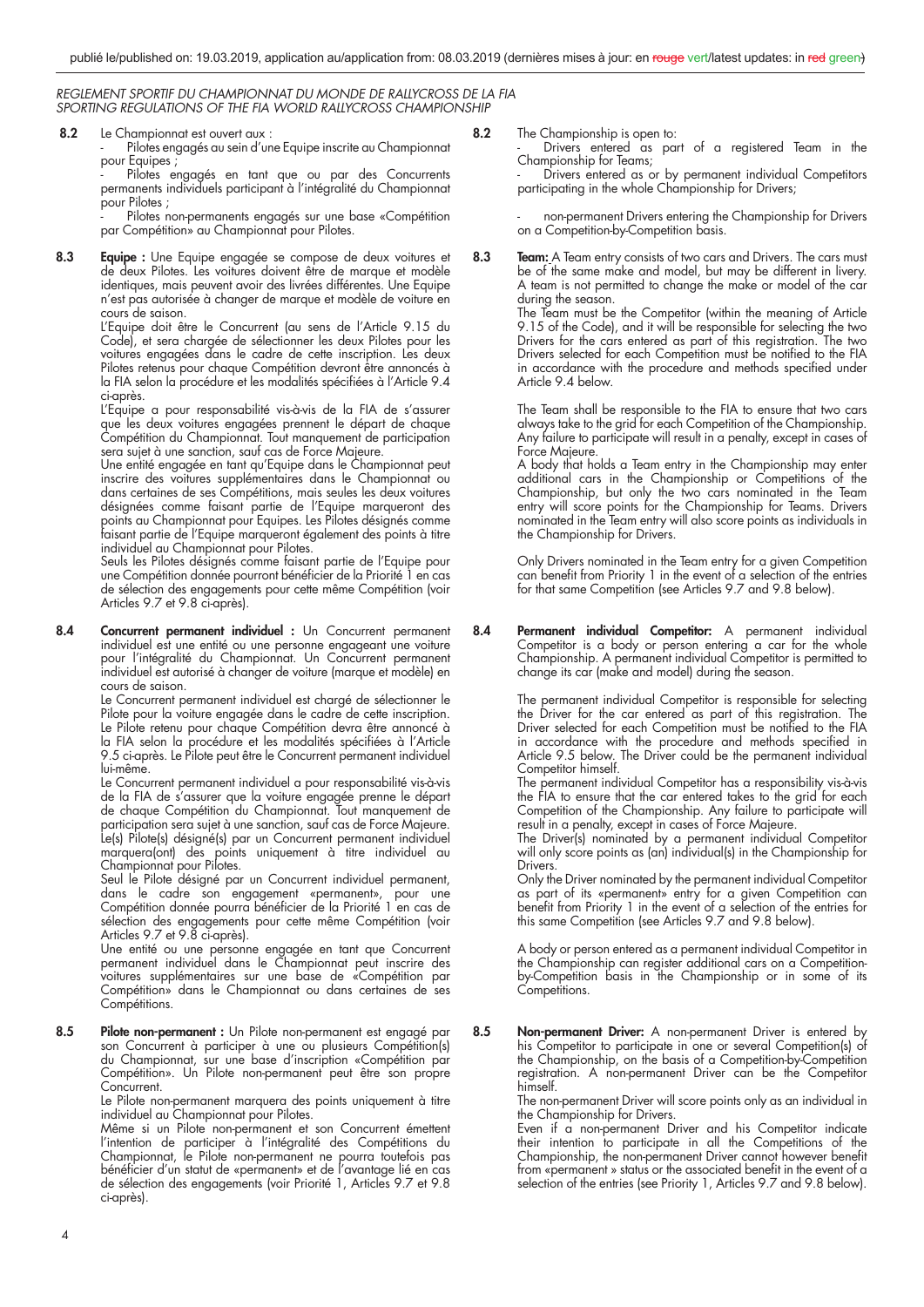8.6 Pour tous les Pilotes : Les Pilotes ne pourront être engagés que dans une seule catégorie pour Pilotes, au cas où plusieurs championnats ou séries de Rallycross viendraient à se disputer dans le cadre d'une même épreuve.

#### **9. CANDIDATURES DES CONCURRENTS**

- **9.1** Les candidatures de participation au Championnat ou à une Compétition du Championnat devront être soumises à la FIA au moyen du formulaire d'engagement disponible sur www.fia. com et doivent être accompagnées des copies des Licences des Concurrent et Pilote et des droits d'engagement à l'ordre de la FIA.
- **9.2** Le Concurrent est l'unique détenteur de l'engagement, impliquant que lui seul est habilité à le modifier ou l'annuler. Toutefois, un engagement ne sera considéré comme valide que si le Concurrent et le(s) Pilote(s) déclaré(s) ont conjointement signé le formulaire d'engagement. Aucun amendement ne peut être apporté à un engagement, une fois soumis, sauf disposition contraire dans le présent Règlement. Toutefois, le Concurrent, s'il n'est pas engagé au Championnat pour Equipes, peut remplacer librement la voiture déclarée sur le formulaire d'engagement par une autre de la même catégorie, jusqu'au moment des vérifications techniques.
- **9.3** Toutes les candidatures seront étudiées par la FIA, qui publiera la liste des Concurrents acceptés, incluant leur(s) voiture(s) et Pilote(s) déclarés. Les candidats acceptés seront automatiquement admis au Championnat ou à la Compétition concernée. Les candidats refusés en seront avisés au plus tard 14 jours après la date de clôture des engagements.
- **9.4 Equipes :** Les demandes de participation au Championnat pour Equipes doivent être soumises à la FIA, au moyen d'un formulaire «Equipe». La date de clôture des inscriptions pour les Equipes est fixée au 1er mars 2019 (minuit, heure suisse). Le droit d'engagement au Championnat (droit d'engagement à toutes les Compétitions) par Equipe est de £50 000 (inscription de deux Pilotes à chaque Compétition comprise).

 Une Equipe est autorisée à changer ses Pilotes en cours de saison. Toute demande de changement, d'un ou de deux Pilote(s) engagé(s) par une Equipe, doit être soumise à la FIA, via le formulaire en ligne, au plus tard 28 jours avant la Compétition concernée.

 Toutefois, une Equipe pourra soumettre une demande tardive de remplacement d'un ou de ces deux Pilote(s). Cette demande devra être adressée par email à la FIA (offroad@fia.com), au plus tard le lundi midi précédant la Compétition concernée. L'Equipe sera tenue informée de l'acceptation ou du rejet de sa demande dans les 24 heures suivant la soumission de ladite demande.

**9.5 Concurrents permanents individuels :** Les demandes de participation permanente au Championnat doivent être soumises à la FIA, au moyen du formulaire «Permanent». La date de clôture des inscriptions pour les Concurrents permanents individuels est fixée au 1er mars 2019 (minuit, heure suisse). Le droit d'engagement au Championnat (droit d'engagement à toutes les Compétitions) par Concurrent permanent individuel est de £25 000.

 Un Concurrent permanent individuel est autorisé à changer son Pilote en cours de saison. Toute demande de changement de Pilote engagé par un Concurrent individuel permanent doit être soumise à la FIA, via le formulaire en ligne, au plus tard 28 jours avant la Compétition concernée.

 Toutefois, un Concurrent permanent individuel pourra soumette une demande tardive de remplacement d'un Pilote. Cette demande devra être adressée par email à la FIA (offroad@ fia.com), au plus tard le lundi midi précédant la Compétition concernée. Le Concurrent permanent individuel sera tenu informé de l'acceptation ou du rejet de sa demande dans les 24 heures suivant la soumission de ladite demande.

**9.6 Pilotes non-permanents :** Les demandes de participation à une Compétition du Championnat pour tout Pilote non-permanent doivent être soumises à la FIA, au moyen d'un formulaire «Compétition par Compétition», au plus tard 28 jours avant la Compétition concernée. Le montant du droit d'engagement par Pilote non-permanent pour une Compétition du Championnat est

**8.6 For all Drivers:** Drivers may only be entered in one single category for Drivers in cases where several Rallycross championships or series are run within the same event.

#### **9. COMPETITORS' APPLICATIONS**

- **9.1** Applications to participate in the Championship or in an Competition of the Championship shall be submitted to the FIA by means of the entry form available on www.fia.com and must be accompanied by copies of the Competitor's and Driver's Licences and entry fee to the order of the FIA.
- **9.2** The Competitor is the sole holder of the entry, meaning that it alone is competent to modify or cancel it. However, an entry will be considered to be valid only if the Competitor and the nominated Driver(s) have jointly signed the entry form.

 No amendments may be made to an entry, once submitted, except as provided for in these Regulations. However, the Competitor, if not entered in the Championship for Teams, may freely replace the car declared on the entry form with another from the same category, up to the point of scrutineering.

- **9.3** All applications will be studied by the FIA, which will publish the list of Competitors accepted, including their car(s) and Driver(s). Successful applicants are automatically admitted to the Championship or to the Competition concerned. Unsuccessful applications will be notified at the latest 14 days after the entry closing date.
- **9.4 Teams:** Applications to participate in the Championship for Teams shall be submitted to the FIA by means of a «Team» form. Entry closing date for Teams is set at 1st March 2019 (midnight, Swiss time). The entry fee for the Championship (i.e. entry fee to every Competition) is £50,000 per Team (including the registration of two Drivers).

 A Team is authorised to change its Drivers during the season. Any request to change one or two Driver(s) entered by a Team must be submitted to the FIA via the online form at least 28 days prior to the concerned Competition.

 However, a Team can submit a late request to replace one or two of its two Driver(s). This request must be addressed by email to the FIA (offroad@fia.com) at the latest by midday on the Monday preceding the Competition concerned. The Team will be kept informed as to whether its request has been accepted or rejected within the 24 hours following the submission of this request.

**9.5 Permanent individual Competitors:** Applications for permanent participation in the Championship shall be submitted to the FIA by means of the «Permanent» form. Entry closing date for permanent individual Competitors is set at 1st March 2019 (midnight, Swiss time). The entry fee for the Championship (i.e. entry fee to every Competition) is £25,000 per permanent individual Competitor.

> A permanent individual Competitor is authorised to change its Driver during the season. Any request to change a Driver entered by a permanent individual Competitor must be submitted to the FIA via the online form at least 28 days prior to the concerned Competition.

> However, a permanent individual Competitor can submit a late request to replace a Driver. This request must be addressed by email to the FIA (offroad@fia.com), at the latest by midday on the Monday preceding the Competition concerned. The permanent individual Competitor will be kept informed as to whether its request has been accepted or rejected within the 24 hours following the submission of this request.

**9.6 Non-permanent Drivers:** Applications to participate in a Championship Competition for all non-permanent Drivers must be submitted to the FIA by means of a Competition-by-Competition form at least 28 days prior to the concerned Competition. The entry fee per non-permanent Driver for a Championship Competition is £1,500.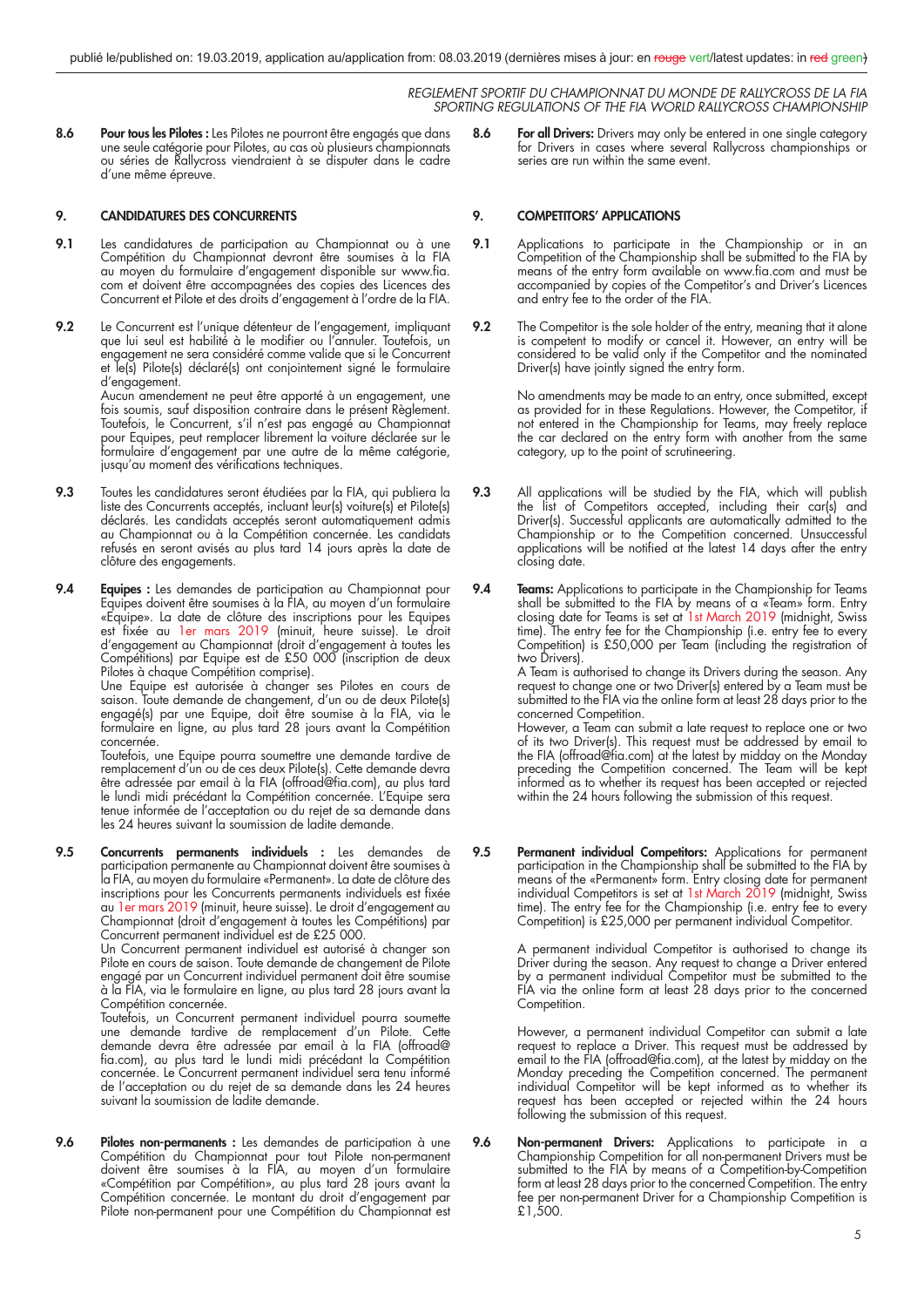de £1 500.

 Dans le cadre d'un engagement non-permanent, ni le Pilote, ni le Concurrent déclarés sur le formulaire d'engagement ne pourront être changés.

- **9.7** Le nombre maximum d'engagés par Compétition est fixé à 25.
- **9.8** Dans le cas où le nombre de demandes d'inscription complètes et reçues dans les délais serait supérieur à 25, les engagements seront retenus et validés selon l'ordre de priorités suivant :

Priorité 1 : les Pilotes engagés par les Equipes enregistrées au Championnat du Monde pour Equipes, ainsi que les Pilotes engagés en tant que ou par les Concurrents permanents individuels enregistrés au Championnat du Monde pour Pilotes ;

 Priorité 2 : les Pilotes ayant participé à l'intégralité des Compétitions du Championnat du Monde ou ayant été classés parmi les 10 premiers d'un Championnat d'Europe de Rallycross de l'année précédente ;

 Priorité 3 (applicable dès la seconde Compétition du Championnat) : les Pilotes ayant marqué au moins un point dans une Compétition précédente du Championnat ;

 Priorité 4 : engagement proposé par le Promoteur du Championnat en tant que «*Wild Card*» (à l'appréciation du Comité du Championnat)

Priorité 5 : les Pilotes ayant obtenu des résultats significatifs dans quelque Championnat de la FIA ou série internationale approuvée par la FIA (à l'appréciation du Comité du Championnat) ;

 Priorité 6 : tous les autres engagements seront sélectionnés en fonction de leur ordre d'arrivée au secrétariat de la FIA.

 Les Pilotes non-sélectionnés sur la base des priorités susmentionnées seront inscrits sur une liste de réserve. Ainsi, si un Pilote préalablement sélectionné vient à annoncer son forfait avant le lundi midi précédant la Compétition concernée, le premier Pilote figurant sur la liste de réserve se verra proposer la place vacante. En cas de non-réponse dans les 24 heures qui suivent la proposition ou de refus de ce dernier, c'est le Pilote suivant figurant sur cette même liste qui se verra proposer la place vacante ; et ainsi de suite.

 Le remplacement d'un ou plusieurs Pilote(s) forfait(s) via la liste de réserve pourra s'effectuer jusqu'au lundi midi précédant la Compétition concernée.

**9.9** Dès que la FIA aura publié la liste des engagés, les droits d'engagement restent dus et il ne sera plus procédé à aucun remboursement des droits d'engagement aux Pilotes qui déclareraient forfait pour le Championnat ou pour la Compétition à laquelle ils se seraient engagés.

#### **10. VOITURES ET MATÉRIEL ADMIS**

- **10.1** Le Championnat est ouvert aux voitures conformes au Règlement Technique de Rallycross pour Supercar, tel que défini à l'Article 279 de l'Annexe J.
- **10.1.1** Supercar : Voitures de Tourisme à 4 roues motrices, homologuées en Groupe A/N et conformes aux Articles 251 à 255 de l'Annexe J – Groupe A ; les modifications énumérées dans les Articles 279.2 et 279.3 de l'Annexe J sont autorisées. Les voitures doivent être des modèles fermés à toit rigide et non décapotables.
- 10.1.2 Sauf indication contraire, sur la fiche d'homologation, visant à exclure certaines évolutions, les voitures des Groupes A et N sont autorisées, pour une période supplémentaire de quatre ans après l'expiration de leur homologation, à participer au Championnat à condition que :

 - les documents d'homologation de la FIA soient présentés lors des vérifications administratives et techniques ;

 - les voitures soient conformes au Règlement Technique (Annexe J) en vigueur à la date de l'expiration de leur homologation et soient en état de participer, à la discrétion du délégué technique ;

 - la taille des brides du turbo et le poids minimal soient ceux en vigueur ;

 For non-permanent entries, neither the Driver nor the Competitor declared on the entry form may be changed.

- **9.7** The maximum number of entries per Competition is 25.
- **9.8** If more than 25 complete entry applications are received within the time limit, entries will be selected and validated according to the following order of priority:

 Priority 1: Drivers entered by the Teams registered in the World Championship for Teams; Drivers entered as or by the permanent individual Competitors registered in the World Championship for Drivers;

 Priority 2: Drivers having taken part in all the Competitions in the World Championship or classified within the first ten in a European Rallycross Championship the previous year;

> Priority 3 (applicable as from the second Competition in the Championship): Drivers having scored at least one point in a previous Competition in the Championship;

> Priority 4: Championship Promoter proposed entry as a «Wild Card» (at the discretion of the Championship Committee);

Priority 5: Drivers having achieved significant results in an FIA Championship or FIA approved international series (at the discretion of the Championship Committee); Priority 6: all other entries will be selected according to the order in which they reached the FIA secretariat.

> Drivers who are not selected on the basis of the abovementioned priorities will be entered on a reserve list. Thus, if a pre-selected Driver withdraws his entry before the Monday (noon) preceding the relevant Competition, the first Driver on the reserve list will be offered the vacant place. If no reply is received within 24 hours following the proposal or if the latter turns down the place, the next Driver on the same list will be offered the vacant place and so forth.

 The replacement of one or several Driver(s) who have withdrawn with Drivers from the reserve list may be carried out up until Monday noon before the relevant Competition.

**9.9** Once an entry list has been published by the FIA, the entry fee remains payable and shall not be refunded to Drivers who withdraw their entry in the Championship or Competition concerned.

#### **10. ELIGIBLE CARS AND MATERIAL**

- **10.1** The Championship is open to cars complying with the Technical Regulations for Rallycross Supercar, as specified in Article 279 of Appendix J.
- **10.1.1** Supercar: Four-wheel drive Touring cars homologated in Group A/N and conforming to Articles 251 to 255 of Appendix J - Group A; the modifications listed in Articles 279.2 and 279.3 of Appendix J are permitted. Cars must be rigidly closed nonconvertible models.
- **10.1.2** Unless there is an indication to the contrary on the homologation form, excluding certain evolutions, Group A and N cars are eligible for the Championship for a period of four years after their homologation has expired subject to the following conditions:

 - that the FIA homologation papers are produced at the administrative checking and scrutineering;

 - that the car is in conformity with the Technical Regulations (Appendix J) valid at the date of the expiry of its homologation and is in a sound condition to participate, at the discretion of the technical delegate;

> - that the size of the turbo restrictors and the minimum weight are those currently valid;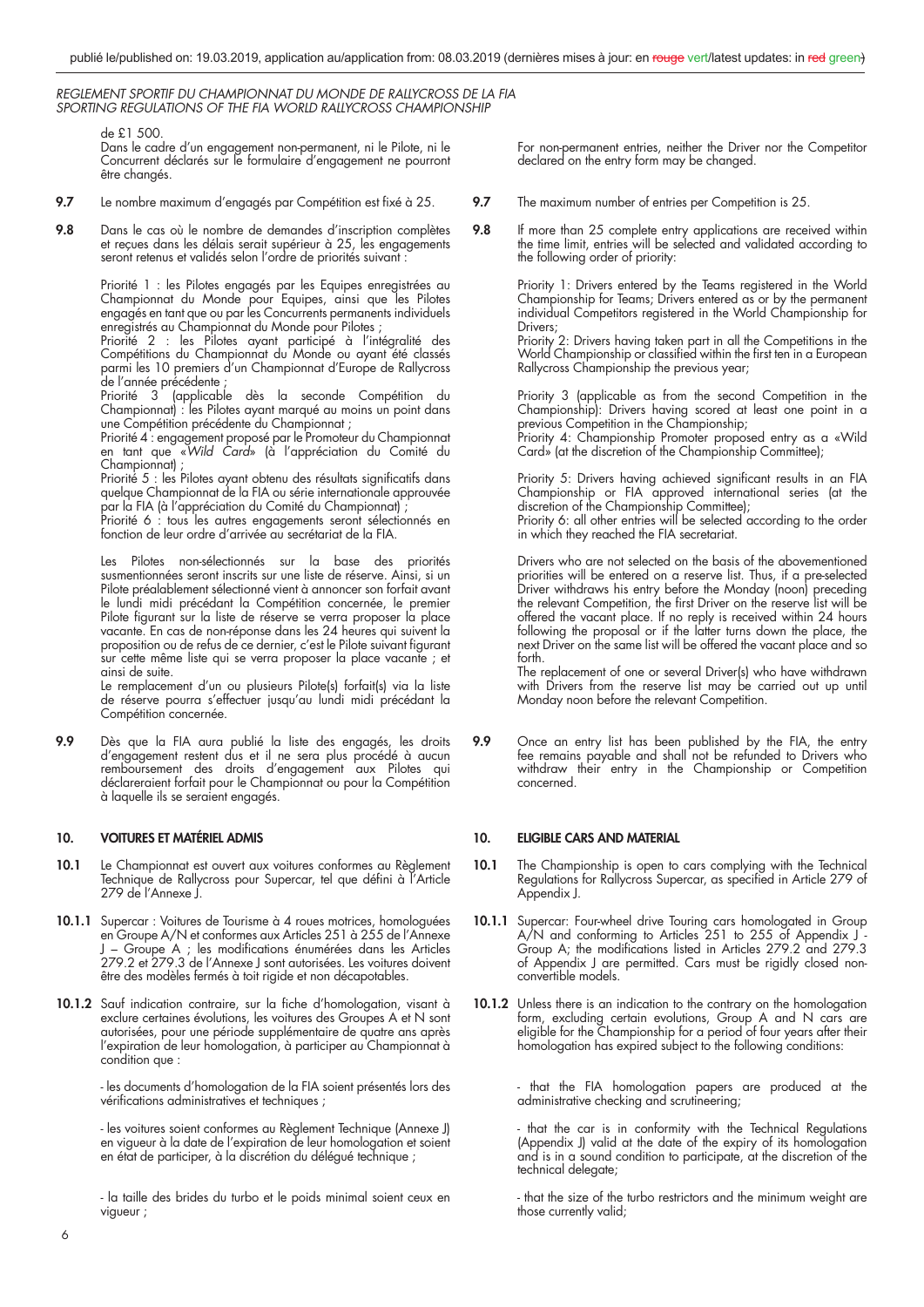- pour tous les autres aspects, la voiture soit conforme aux règlements en vigueur.

#### **10.2 Pneus**

**10.2.1** Les Pilotes ne peuvent utiliser que des pneumatiques définis à l'Article 279-9.2 de l'Annexe J et fournis par le Manufacturier de pneus unique désigné par la FIA après une procédure d'appel d'offres. Chaque pneu doit avoir deux numéros de codes à barres moulés identiques et deux RFID moulés identiques (un de chaque côté du pneu) au commencement de chaque Compétition. Si le code à barres situé sur le flanc externe du pneu n'est pas lisible, le Concurrent doit présenter le pneu aux commissaires techniques qui marqueront le flanc externe du pneu. Si ce nouveau marquage est détruit lors de la Compétition, le pneu devra être présenté à nouveau aux commissaires techniques pour un marquage supplémentaire. Les commissaires techniques peuvent marquer le flanc extérieur des pneus même s'il ne comporte plus le marquage à code-barres original, à la condition qu'ils arrivent à identifier le pneu grâce au code RFID moulé dans le flanc du pneu.

> Seuls les pneus des types suivants conservant le dessin moulé des pneus d'origine tels que fournis par Cooper peuvent être utilisés : - Pneumatiques «secs» : 8305M et 8325M - Pneumatiques «pluie» : 8310M Aucun retaillage additionnel n'est autorisé.

- 10.2.2 Les pneumatiques devront être enregistrés lors des vérifications techniques et/ou lors des créneaux horaires définis dans le Règlement Particulier.
- **10.2.3** Le nombre de pneumatiques «secs» soumis à l'enregistrement par les commissaires techniques est limité à 12 (douze) par Pilote et par Compétition. A partir de la troisième participation d'un Pilote dans le Championnat, 4 des 12 pneus «secs» doivent être des pneus enregistrés pour ce même Pilote lors d'une précédente Compétition du Championnat. Ces seuls pneumatiques doivent être utilisés dans les essais libres, warm-up, Qualifications, Demi-Finales et Finales. Aucun des pneus enregistrés ne pourra être transféré à un autre

Pilote dans le cadre d'une même Compétition.

**10.2.4** Le nombre des pneumatiques «pluie» soumis à l'enregistrement par les commissaires techniques est limité à 12 (douze) par Pilote et par Compétition. A partir de la troisième participation d'un Pilote dans le Championnat, 4 des 12 pneus «pluie» doivent être des pneus enregistrés pour ce même Pilote lors d'une précédente Compétition du Championnat. Ces seuls pneumatiques enregistrés doivent être utilisés dans les essais libres, warm-up, Qualifications, Demi-Finales et Finales.

 Ces pneumatiques ne peuvent être transférés à un autre Pilote dans le cadre d'une même Compétition.

- 10.2.5 L'utilisation de tout dispositif de préchauffage ou de maintien de la chaleur est interdite. Ceci s'applique aux pneumatiques «pluie» ainsi qu'aux pneumatiques «secs».
- **10.2.6** La pression maximale pour le montage du pneu sur la jante est de 8 bars. Cette pression doit permettre au pneu d'adhérer aux parois externes de la jante. Les pneus ne peuvent être montés sur jantes que par le fournisseur désigné par la FIA.

#### **10.3 Moteurs**

- **10.3.1** Chaque Pilote peut utiliser jusqu'à 2 (deux) moteurs (ou kits de plombs) au cours du Championnat d'une même saison. Les moteurs seront plombés et chaque Pilote pourra présenter aux vérifications techniques jusqu'à 2 (deux) moteurs, non plombés, au cours du Championnat d'une même saison. La pénalité pour toute entrave à cette règle, à savoir l'utilisation de 3 (trois) moteurs ou davantage au cours du même Championnat, consistera en une pénalité de 15 (quinze) points par entrave, à déduire du total de points marqués au Championnat par le Pilote concerné. Dans des circonstances exceptionnelles (accident causant des dommages importants au moteur), un joker pourra être attribué à la discrétion de la FIA.
- **10.3.2** Chaque Pilote peut utiliser jusqu'à 2 (deux) turbos par Compétition

- in all other aspects the car complies with the current regulations.

#### **10.2 Tyres**

**10.2.1** Drivers may only use tyres as defined in Article 279-9.2 of Appendix  $J$  and supplied by the single tyre supplier designated by the FIA following a tendering procedure. Each tyre must have two identical moulded barcode numbers and two identical moulded RFIDs (one on each side of the tyre) at the beginning of each Competition. If the barcode on the outside tyre wall is not readable, the Competitor must present the tyre to the scrutineers who will mark the outside tyre wall. If this new marking is destroyed during the Competition, the tyre must be presented again to the scrutineers for an additional marking. The scrutineers may mark the outside tyre wall even if there are no original barcode left provided that they can identify the tyre with the original RFID code moulded in the tyre wall.

> Only the following tyres with the original moulded tyre pattern from Cooper tyres can be used:

- Dry-weather Tyres 8305M and 8325M
- Wet-weather Tyres 8310M
- No additional cutting is allowed.
- **10.2.2** Tyres must be registered during scrutineering and/or during the time slots as defined in the Supplementary Regulations.
- **10.2.3** The number of dry-weather tyres presented for registration by the scrutineers is limited to 12 (twelve) per Driver and per Competition. As from the Driver's third participation in the Championship, 4 out of the12 dry-weather tyres must be tyres that were registered for the same Driver during a preceding Competition of the Championship. Only these registered tyres may be used for the free practice, warm-up, Qualifying, Semi-Finals and Final. None of these registered tyres may be transferred to another Driver participating in the same Competition.
- **10.2.4** The number of wet-weather tyres presented for registration by the Scrutineers is limited to 12 (twelve) per Driver and per Competition. As from the Driver's third participation in the Championship, 4 out of the12 wet-weather tyres must be tyres that were registered for the same Driver during a preceding Competition of the Championship. Only these registered tyres may be used for the free practice, warm-up, Qualifying, Semi-Finals and Final.

 These tyres cannot be transferred to another Driver participating in the same Competition.

- **10.2.5** The use of pre-heating or heat-retaining devices is prohibited. This applies to both wet-weather and dry-weather tyres.
- **10.2.6** The maximum pressure for fitting tyres onto the rim is 8 bars. This pressure must allow the tyre to stick to the outer walls of the rim. Tyres may only be fitted onto rims by the FIA appointed tyre supplier.

#### **10.3 Engines**

**10.3.1** A Driver may use up 2 (two) engines (or sets of seals) in a Championship season. Engines will be sealed and a Driver may present up to 2 (two) at scrutineering during the Championship year. The penalty for any breach of this rule, the use of 3 (three) or more engines in the Championship year, will be the deduction of 15 (fifteen) Championship points for each offence. These points will be deducted from the Driver's Championship total. In exceptional circumstances (accident generating serious damage to the engine), a joker may be granted at the discretion of the FIA.

**10.3.2** A Driver may use 2 (two) turbos in each Competition and 4 (four)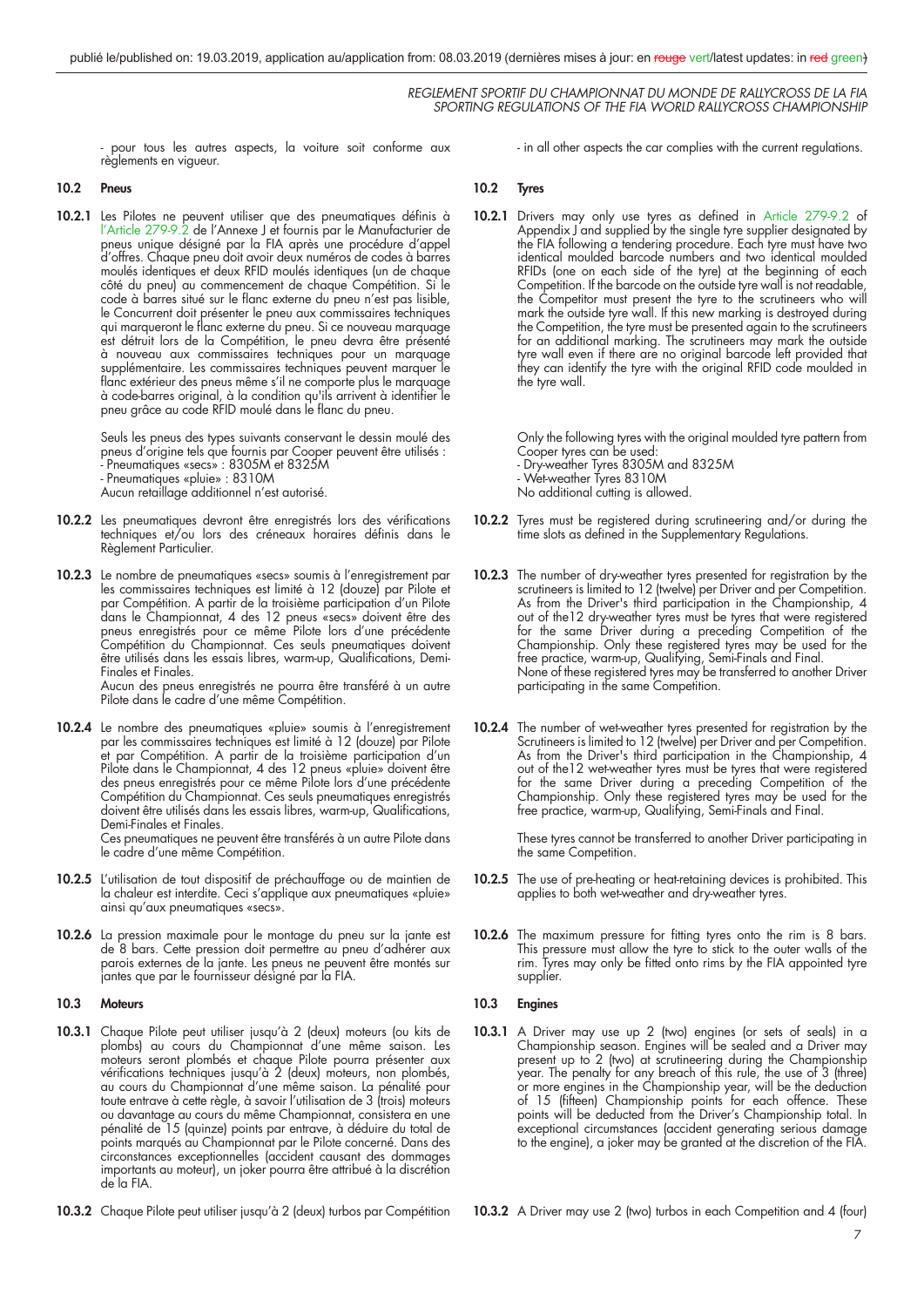et 4 (quatre) turbos au cours du Championnat d'une même saison. Toute entrave à cette règle, à savoir l'utilisation de plus de 2 (deux) turbos par Compétition ou de plus de 4 (quatre) turbos par saison, induira une pénalité de 10 (dix) points par entrave, à déduire du total de points marqués au Championnat par le Pilote concerné. Les Concurrents sont tenus de présenter dès les vérifications techniques initiales leur turbo de réserve pour identification et plombage.

**10.3.3** Toute rupture de plombs doit être approuvée au préalable par le délégué technique de la FIA pour le Championnat ou le département technique de la FIA sous peine d'une sanction pouvant aller jusqu'à la disqualification. La rupture de tout plomb sera considérée comme un changement de moteur ou de turbo. Les commissaires techniques pourront contrôler les plombages à tout moment et à la fin d'une Compétition, ils pourront désassembler les pièces pour contrôler leur conformité.

#### **10.4 Utilisation du carburant**

- **10.4.1** Le carburant de la FIA, tel que fourni par le fournisseur désigné par la FIA, doit être utilisé par tous les Pilotes.
- **10.4.2** Les Concurrents sont tenus de régler directement avec le fournisseur, ou l'agent du fournisseur, toutes questions relatives à la fourniture et au paiement.
- **10.4.3** Les voitures doivent être équipées de prises de ravitaillement spécifiées par la FIA.
- **10.4.4** Toutes les voitures doivent être équipées de prise pour le prélèvement du carburant de la FIA (voir Liste Technique N° 5).
- **10.4.5** Les Pilotes ne peuvent ravitailler que dans la Zone de Ravitaillement (ZR) désignée à cet effet. Pendant les opérations de ravitaillement, ils doivent suivre les instructions du fournisseur de carburant ainsi que du personnel préposé à la surveillance de la ZR.

#### **10.5 Système d'acquisition de données approuvé par la FIA**

- **10.5.1** Les Equipes et Concurrents individuels permanents doivent acquérir et utiliser le système d'acquisition de données complet tel que défini par la FIA ; tous les Pilotes non-permanents doivent acquérir et installer les câblages et capteurs du système d'acquisition de données tel que défini par la FIA. L'attribution des boîtiers d'acquisition à ces Pilotes se fera de façon aléatoire sur le lieu de chaque Compétition sur instructions du délégué technique.
- **10.5.2** Ce système doit être utilisé pendant le Championnat et sert uniquement à stocker les données acquises. Il doit être installé dans le strict respect des instructions y afférentes et doit fonctionner à tout moment pendant la Compétition. Il incombe à chaque Concurrent de s'assurer que le système fonctionne correctement.
- **10.5.3** Tous les coûts liés à l'installation, au contrôle, à la révision et à la mise à jour du système sont entièrement à la charge des Concurrents.
- **10.5.4** Les données pourront être contrôlées à tout moment durant la Compétition.
- **10.5.5** Le poids du système est inclus dans le poids minimum de la voiture.

#### **10.6 Système Electronique**

**10.6.1** Le logiciel de l'ECU doit être approuvé et homologué par la FIA. Seuls les logiciels homologués par la FIA avant le 28 février de l'année du Championnat sont acceptés. Une seule version du logiciel par type d'ECU peut être homologuée. Un maximum de 2 types d'ECU par fabricant d'ECU peuvent être homologués et actifs.

> Toutes les Équipes et tous les Concurrents individuels permanents doivent utiliser la dernière version homologuée du logiciel dès qu'elle est disponible.

> Au cas où un fabricant d'ECU souhaiterait homologuer un ECU outre les deux déjà existants, il devra choisir lequel parmi les ECU

turbos during the Championship year. The penalty for any breach of this rule, the use of more than 2 (two) turbos in any Competition or more than 4 (four) turbos in the Championship year, will be the deduction of 10 (ten) Championship points for each offence. These points will be deducted from the Driver's Championship total. Competitors must present their spare turbo at initial scrutineering for identification and sealing.

**10.3.3** Any breaking of one or more seals must be approved beforehand by the FIA technical delegate for the Championship or the FIA technical department on pain of a sanction which may go as far as disqualification. The breaking of any seal will be considered as a change of engine or turbo. The scrutineers may check the seals at any time and at the end of any Competition may disassemble the parts to check their conformity.

#### **10.4 Fuel Use**

- **10.4.1** All Drivers must use FIA fuel as provided by the FIA appointed supplier.
- **10.4.2** Competitors are responsible for arranging directly with the supplier, or supplier's agent, all matters relating to the supply and payment of the fuel.
- **10.4.3** The cars must be equipped with FIA-specified refuel couplings.
- **10.4.4** All cars must be fitted with FIA fuel sample couplings (see Technical List No. 5).
- **10.4.5** Drivers may refuel only in the Refuelling Zone (RZ), designated for that purpose. During refuelling operations, they must follow the instructions of the fuel supplier and of the staff monitoring the RZ.

#### **10.5 Data acquisition system approved by the FIA**

- 10.5.1 The Teams and permanent individual Competitors must acquire and use the complete FIA data acquisition system as defined by the FIA; all the non-permanent Drivers must acquire and install the wiring and sensors of the data acquisition system as defined by the FIA. Data acquisition units will be allocated at random to these Drivers at each Competition venue upon the instructions of the technical delegate.
- **10.5.2** This system must be used during the Championship and serves exclusively to store the data acquired. It must be installed in strict compliance with the relevant instructions and must work at all times during the Competition. It is the responsibility of each Competitor to ensure that the system is working properly.
- 10.5.3 All costs connected with the installation, checking, servicing and updating of the system will be borne entirely by the Competitors.
- **10.5.4** The data may be checked at any time during the Competition.
- **10.5.5** The weight of the system is included in the minimum weight of the car.

#### **10.6 Electronic System**

10.6.1 The software of the ECU must be approved and homologated by the FIA. Only FIA software homologated before 28 February of the Championship year are eligible. Only 1 version of software per type of ECU can be homologated. No more than 2 types of ECU per ECU manufacturer can be homologated and active.

> All Teams and permanent individual Competitors must use the latest homologated software version as soon as it is available.

> In the event that an ECU manufacturer wants to homologate an ECU in addition to the two that already exist, he will have to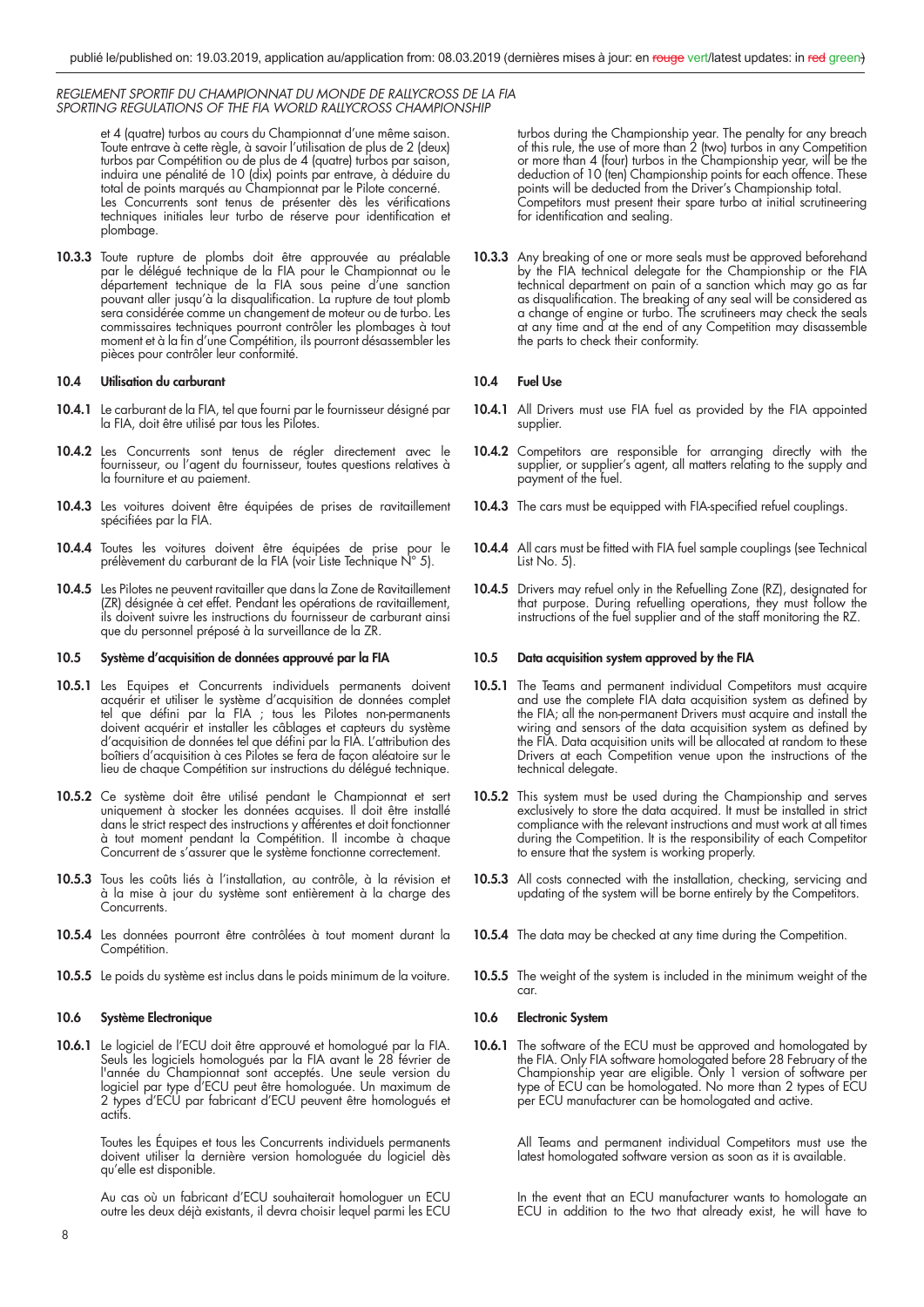précédemment homologués sera gelé, ce qui signifie qu'il n'y aura plus d'homologation de logiciels possible, mais l'ECU demeurera néanmoins encore utilisable dans les Compétitions.

La FIA peut à tout moment retirer l'homologation d'anciennes versions de logiciel si nécéssaire.

- **10.6.2** Pour les moteurs «custom» uniquement : il doit inclure un limiteur de régime qui ne peut être modifié par le Concurrent et qui garantit un régime moteur maximal de 9 500 t/min.
- 10.6.3 Les modifications du logiciel, à l'exception d'une par année civile et des modifications pour correction d'erreur de programmation (laissées à l'appréciation de la FIA), ne sont pas autorisées.

#### **10.6.4** Liste des capteurs

Les faisceaux sont libres.

 Seuls les capteurs suivants peuvent être montés sur la voiture et/ou connectés à l'ECU :

- Position papillon (nombre : 2)
- Position pédale (nombre : 2)
- Position vilebrequin (nombre : 1)
	- Position arbre à cames (nombre : 1
	- Pression d'huile moteur (nombre : 1)
	- Température d'eau (nombre : 1)
	- Température d'huile moteur (nombre : 1)
	- Température d'huile de boîte de vitesses (nombre : 1)
	- Température d'huile du différentiel (nombre : 1)
	- Capteur de coupure (coupure injection et/ou allumage (nombre : 1)
	- Sonde lambda (nombre : 1)
	- Température d'air ambiant (nombre : 1)
	- Pression d'air ambiant (nombre : 1)
	- Pression d'air collecteur admission (nombre : 1)
	- Pression de freins (nombre : 1 avant et 1 arrière)
	- Pression de carburant (nombre : 2)
	- Niveau de carburant (nombre : 1)
	- Détecteur de cliquetis (piézoélectrique seulement) (nombre : 2)
	- Pression turbo avant papillon (nombre : 1)
- Vitesse turbo (nombre : 2)
- Température des gaz d'échappement (nombre : 2)
	- Température du collecteur d'admission (nombre : 1)
	- Température de carburant (nombre : 1)
	- Pression d'eau (nombre : 1)
- Pression bride à air (nombre : 1)
- Pression carter (nombre : 1)
	- Pression waste-gate (nombre : 1)
	- Fresh air (nombre : 1)
- Pression embrayage (nombre : 1)
- Pression gaz d'échappement (nombre : 1)
	- Température d'air sortie du compresseur (nombre : 1)
	- Pression hydraulique/pneumatique pour déconnexion différentiel arrière (nombre : 1)
	- Interrupteur frein à main (pression ou position) (nombre : 1)
	- Angle de braquage du volant (nombre : 1)
	- Accéléromètre (nombre : 3)
	- Balise fin de tour (nombre : 1).

#### **10.6.5** Liste des actuateurs

Les faisceaux sont libres.

 Seuls les actuateurs suivants peuvent être montés et ils ne doivent être contrôlés que par l'ECU (direct ou via CAN) :

- Pompes à essence
- Injecteurs (nombre : 1 par cylindre pour les systèmes à injection
- directe, 2 par cylindre pour les systèmes à injection indirecte)
- Bobines (nombre : 1 par cylindre)
- Régulateur de pression d'essence si piloté électroniquement
- Waste-gate
- Pompe à huile
- Pompe à eau
- Papillon motorisé
- Direction assistée électrique
- Système de contrôle de charge de l'alternateur
- Ventilateurs
- Pompe à huile pour refroidissement pont arrière
- Actionneur pour déverrouillage de marche arrière
- Actuateur bypass moteur ou actuateur bypass papillon
- Démarreur du moteur
- Déconnexion différentiel arrière.

choose which one of the previously homologated ECUs will be frozen, meaning no more software homologation allowance, but still usable in Competitions.

The FIA can at any time remove the homologation of older software versions if deemed necessary.

- **10.6.2** For custom engines only: it must include a rev limiter which cannot be modified by the Competitor, and which guarantees a maximum engine speed of 9,500rpm.
- 10.6.3 Modifications to the software, except for one per calendar year and modifications necessary for the correction of programming errors (left to the appreciation of the FIA), are not allowed.

#### **10.6.4** List of sensors The looms are free.

Only the sensors listed below can be fitted on the car and/or connected to the ECU:

- Throttle position (number: 2)
- Pedal Position (number: 2)
- Crankshaft position (number: 1)
- Camshaft position (number: 1)
- Engine oil pressure (number: 1)
- Water temperature (number: 1)
- Engine oil temperature (number: 1)
- Gearbox oil temperature (number: 1)
- Differential oil temperature (number: 1)
- Cut-off sensor (cutting the injection and/or ignition)

9

- (number: 1)
- Lambda probe (number: 1)
- Ambient air temperature (number: 1)
- Ambient air pressure (number: 1)
- Intake manifold air pressure (number: 1)
- Brake pressure (number: 1 front and 1 rear)
	- Fuel pressure (number: 2)
	- Fuel level (number: 1)
- Knocking detector (piezoelectric only) (number: 2)

 - Compressor output air temperature (number: 1) Hydraulic/pneumatic pressure for rear differential

Handbrake switch (pressure or position) (number: 1)

Only the following actuators can be fitted and they must be

Injectors (number: 1 per cylinder for direct injection systems, 2

- Turbo pressure before throttle (number: 1)
	- Turbo speed (number: 2)
	- Exhaust gas temperature (number: 2)
	- Intake manifold temperature (number: 1)
	- Fuel temperature (number: 1)
	- Water pressure (number: 1)
	- Air restrictor pressure (number: 1)
	- Crankcase pressure (n umber: 1)
	- Wastegate pressure (number: 1)

Exhaust gas pressure (number: 1)

- Beacon/Lap marker (number: 1).

controlled by the ECU (directly or via CAN):

Fuel pressure regulator if electronically driven

- Engine bypass actuator or throttle bypass actuator

per cylinder for port injection systems) Coils (number: 1 per cylinder)

Oil pump for rear differential cooling

Electric power steering unit Alternator charge control system

Reverse locking actuator

Rear differential disconnect.

Engine starter

Fresh air (number: 1) Clutch pressure (number: 1)

disconnect (number: 1)

 - Steering angle (number: 1) - Accelerometer (number: 3)

The looms are free.

Fuel pumps

Waste-gate Oil pump Water pump Electric throttle

- Fans

**10.6.5** List of actuators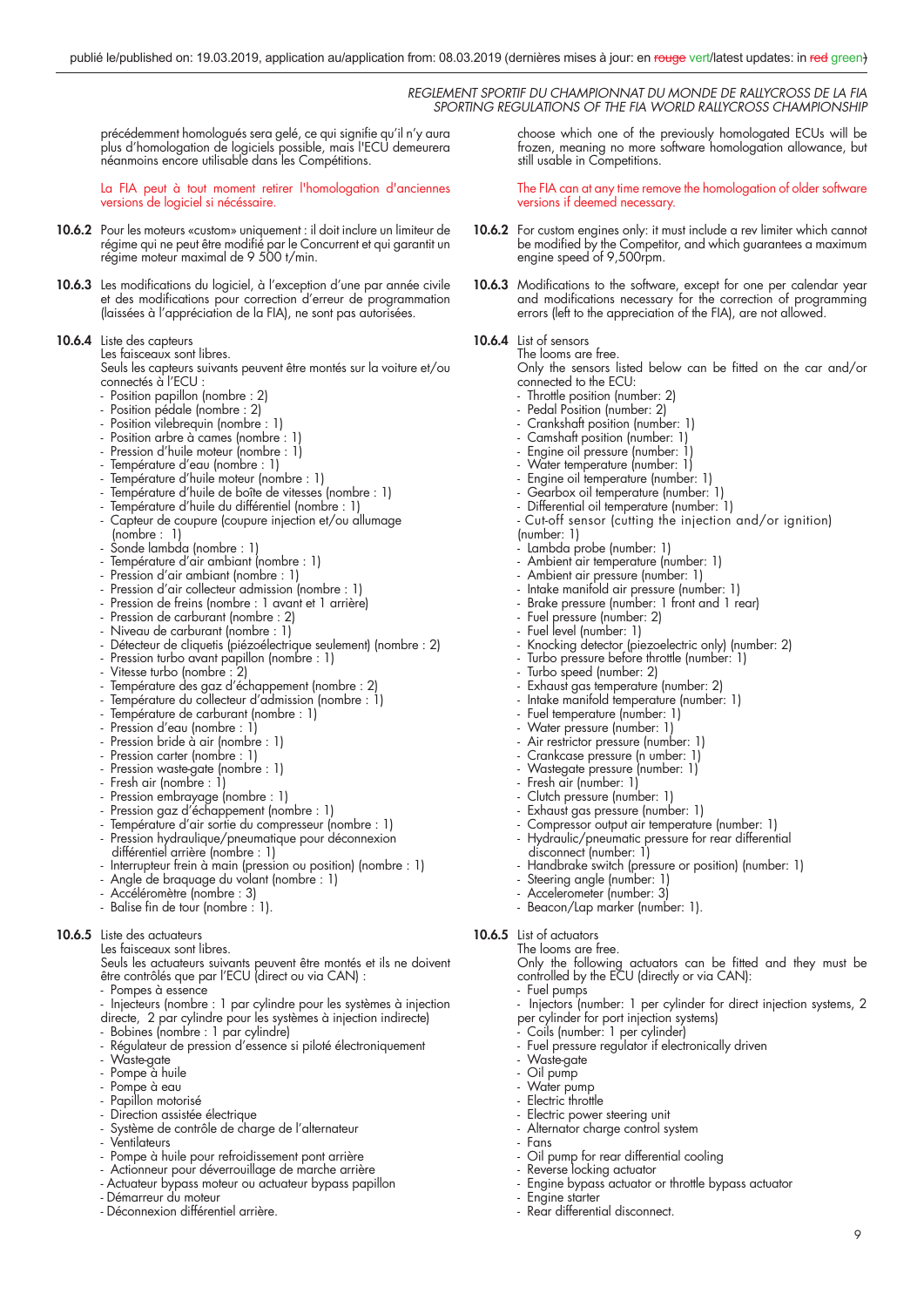**10.6.6** Toutes les voitures doivent utiliser un système d'ECU homologué, qui doit être connecté au système d'acquisition de données approuvé par la FIA (voir Article 10.5).

#### **10.7 Sièges de Sécurité**

Toutes les voitures doivent être équipées de sièges approuvés par la FIA selon la norme 8862-2009. Les sièges doivent être utilisés conformément aux instructions du fabricant du siège et à la Liste Technique N° 40. L'utilisation des supports homologués avec le siège est obligatoire.

#### **10.8 Harnais de sécurité**

Toutes les voitures doivent être équipées d'un harnais de sécurité approuvé par la FIA selon la norme 8853-2016.

#### **10.9 Système d'extinction**

Toutes les voitures doivent être équipées d'un système d'extinction approuvé par la FIA selon la norme 8865-2015.

#### **10.10 Filets de course**

Toutes les voitures doivent être équipées de filets de course approuvés par la FIA selon la norme 8863-2013 (voir Liste Technique N° 48) de part et d'autre du Pilote. Ils doivent être installés selon les «Spécifications d'Installation des Filets de Course FIA pour Véhicules de Tourisme et Grand Tourisme». Les filets de fenêtre ne doivent pas être utilisés.

#### **10.11 Limitation du matériel**

 A la première participation de sa (ses) voiture(s) dans le Championnat, chaque Concurrent devra remplir la Fiche Technique de Déclaration et la soumettre au délégué technique lors des vérifications techniques. Il appartiendra à chaque Concurrent d'y déclarer les éléments suivants, lesquels ne pourront pas varier lors des Compétitions suivantes du Championnat : une description complète de l'aileron arrière, 2 (deux) séries de rapports de boîte de vitesses, une description complète des freins. Toute entrave à la règle, à savoir l'utilisation de matériel non décrit sur la Fiche Technique de Déclaration, induira une pénalité pouvant aller jusqu'à la disqualification.

#### **11. NUMÉROS DE COMPÉTITION**

- **11.1** Les numéros de Compétition seront attribués du N° 2 au 199. Le Pilote Champion en titre pourra utiliser le N° 1, les autres Pilotes pouvant obtenir un des autres numéros sur demande et en accord avec le Promoteur du Championnat.
- **11.2** La taille, le style et le positionnement des numéros de Compétition seront décrits dans le «*Championship Style Guide*», qui définira aussi la taille, le style et le positionnement des autocollants portant le nom et la nationalité du Pilote à faire appliquer sur la voiture. Les numéros de Compétition seront fournis par le Promoteur du Championnat.

#### **12. VÉRIFICATIONS ADMINISTRATIVES ET BRIEFINGS**

- **12.1** Les Pilotes ou leurs représentants officiels doivent se présenter en temps et en heure aux vérifications administratives, dont le lieu et l'horaire devront être détaillés dans le Règlement Particulier, à moins qu'une dérogation écrite ne leur ait été accordée par le directeur de course.
- 12.2 Lors des vérifications administratives, les Licences Internationales des Pilotes et Concurrents seront contrôlées, ainsi que, si nécessaire, les autorisations des ASN.
- **12.3** Sauf dérogation accordée par le directeur de course, les Concurrents et Pilotes qui ne se présenteraient pas aux vérifications administratives ne seront pas autorisés à participer à la Compétition.
- **12.4** Une réunion des Team Managers co-présidée par le responsable de catégorie de la FIA, le directeur d'épreuve et un représentant du Promoteur du Championnat se tiendra avant le début de chaque Compétition. La présence du Team Manager désigné de chaque Equipe et Concurrent permanent individuel (ou de son représentant

**10.6.6** All cars must use a homologated ECU system, which must be connected to the data acquisition system approved by the FIA (see Article 10.5).

#### **10.7 Safety Seats**

All the cars must be equipped with FIA-approved 8862-2009 seats. The seats must be used in accordance with the seat manufacturer's instructions and with Technical List No. 40. The use of supports homologated with the seat is compulsory.

#### **10.8 Safety harness**

All the cars must be equipped with an FIA-approved 8853-2016 safety harness.

#### **10.9 Extinguisher system**

All the cars must be equipped with an FIA-approved 8865-2015 extinguisher system.

#### **10.10 Racing nets**

 All the cars must be equipped with FIA-approved 8863-2013 safety racing nets (see Technical List No. 48) on both sides of the Driver. They must be installed in accordance with the «FIA Racing Nets Installation Specification For Touring and Grand Touring Cars». Window nets must not be used.

#### **10.11 Material limitation**

When a Competitor's car(s) is/are used for the first time in the Championship, the Competitor must complete the Declaration Technical Form and submit it to the technical delegate at scrutineering. Each Competitor undertakes to declare the following information on the form, which may not be changed for subsequent Competitions of the Championship: complete description of the rear wing, 2 (two) sets of gear ratios, complete description of the brakes. Any infringement of the rules, namely the use of equipment not described on the Declaration Technical Form, will result in a penalty up to disqualification.

#### **11. COMPETITION NUMBERS**

- 11.1 The Competition numbers will be allocated from 2 to 199. The current champion may use number 1, other Drivers will be allocated a number by request and with agreement of the Championship Promoter.
- **11.2** Competition numbers size, style and position will be detailed in the «Championship Style Guide» which will also specify the size, style and position for the display of the Driver's name and nationality on each car. Competition numbers will be issued by the Championship Promoter.

#### **12. ADMINISTRATIVE CHECKING AND BRIEFINGS**

- **12.1** The Driver or his official representative must report in due time to administrative checking, the location and time of which will be detailed in the Supplementary Regulations, unless a written waiver has been granted to him by the clerk of the course.
- 12.2 At the administrative checking, the Driver's and Competitor's International Licences, including authorisation of their ASN (where necessary) will be inspected.
- 12.3 Unless a waiver has been granted by the clerk of the course, those Competitors and Drivers who fail to report to the administrative checking shall not be authorised to take part in the Competition.
- 12.4 A Team Managers' meeting co-chaired by the FIA category manager, the race director and a representative of the Championship Promoter is to be held before the start of each Competition. Attendance of the designated Team Manager of every Team and permanent individual Competitor (or his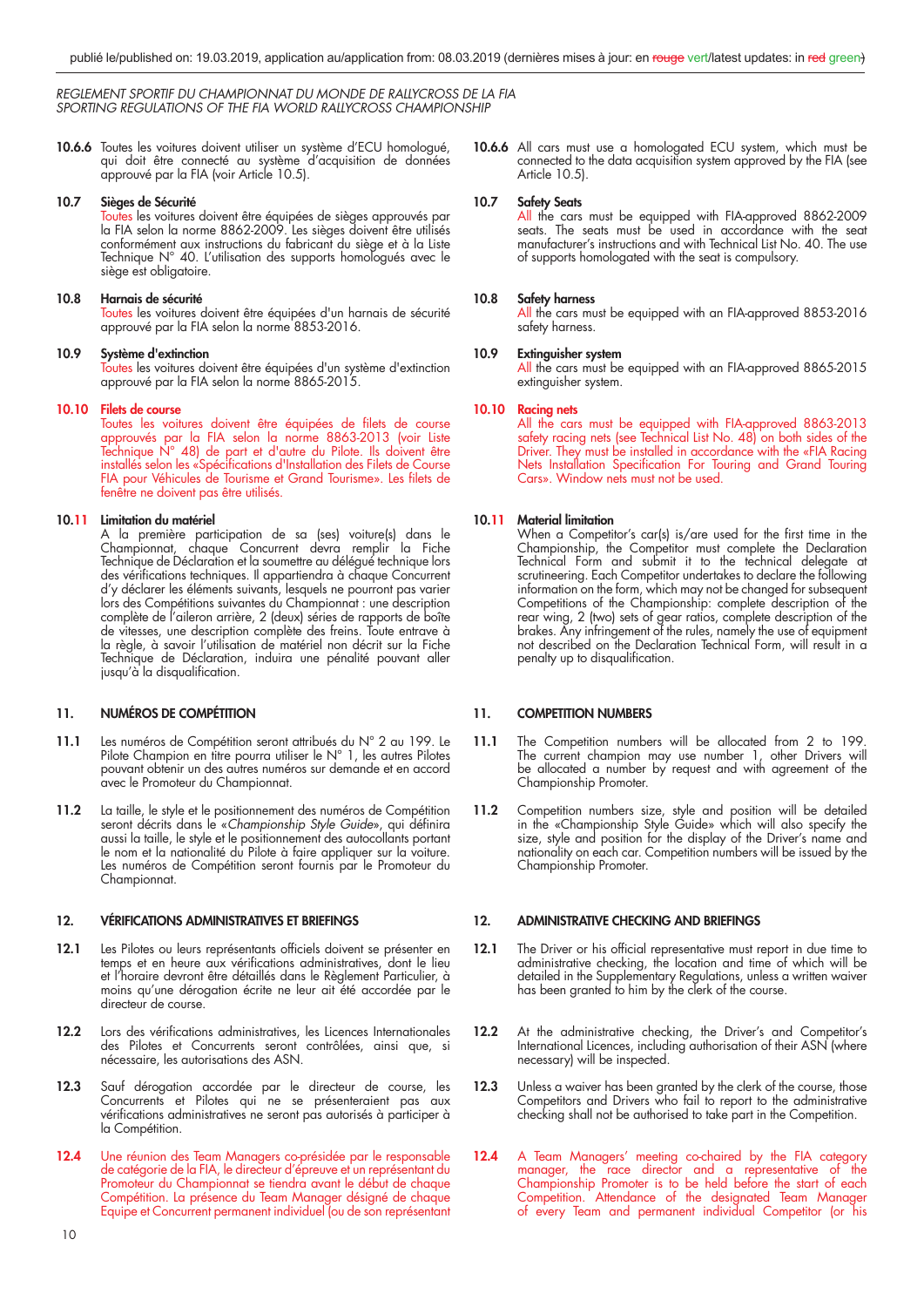désigné) est obligatoire. Pas plus de deux personnes par Equipe ou Concurrent permanent individuel ne pourront y assister. Le lieu et l'heure de la réunion seront précisés dans le Règlement Particulier – Partie 2.

12.5 Le briefing des Pilotes, présidé par le directeur d'épreuve, aura lieu après les vérifications administratives. La présence de tous les Pilotes est obligatoire. Ils devront être seulement accompagnés de leur Team Manager désigné. Le lieu et l'heure du briefing seront précisés dans le Règlement Particulier – Partie 2.

#### **13. VÉRIFICATIONS TECHNIQUES**

- **13.1** L'Article 3.6 des Prescriptions Générales s'applique.
- 13.2 Bruit : pour toutes les voitures est imposée une limite de 100 dB mesurée avec un sonomètre réglé sur «A» et «SLOW», posé à un angle de 45° par rapport à la sortie du tuyau d'échappement et à une distance de 50 cm de celui-ci, avec le moteur tournant au régime de 4'500 t/min. Au cas où un règlement national imposerait une limite inférieure à celle de la FIA, cette disposition devra figurer dans le Règlement Particulier - Partie 1, qui devra être envoyé à tous les Concurrents suffisamment longtemps à l'avance.
- **13.3** Les combinaisons et casques devront porter les logos obligatoires du Championnat, aux endroits indiqués dans le «*Championship Style Guide*». Les Articles 1.5 et 2 du Chapitre III de l'Annexe L devront être respectés lors de la pose de ces logos. Les Pilotes fournissant la preuve que le fabricant de leur casque n'autorise pas l'application d'autocollants sur le casque seront dispensés de l'obligation d'apposer ces logos.
- **13.4** Le Promoteur du Championnat se réserve le droit de couvrir les logos non conformes sur les combinaisons et les casques.
- **13.5** À l'issue de chaque course, le poids des voitures peut être contrôlé sur demande du délégué technique. Après avoir été informé que sa voiture a été sélectionnée pour le pesage, le Pilote se rendra directement dans la zone de pesage. La voiture sera ensuite pesée et les résultats communiqués au Pilote. Le poids des voitures et des Pilotes peut être contrôlé séparément à la fin de la Compétition (lorsque spécifié dans le Règlement Particulier), sous réserve qu'une balance contrôlée et certifiée soit située dans le parc fermé à proximité podium, sur laquelle les Pilotes sont pesés lorsqu'ils sortent de leur voiture. La voiture sera ensuite contrôlée dans la zone de pesage lors des vérifications techniques finales et les poids seront additionnés.

#### **14. PADDOCK**

- 14.1 Les Concurrents se verront attribuer un espace dans le paddock au moment de leur engagement au Championnat ou à la Compétition.
- **14.2** L'accès de «l'*Engineering Personnel*» de chaque Concurrent, comme défini à l'Article 22.1, au Paddock sera réglementé dans le Règlement Particulier – Partie 1. Aucun travail ne pourra être réalisé sur la voiture avant ou après les horaires mentionnés. La mise en place et le rangement de la structure ne sont pas concernés par cette limitation. Les horaires d'accès pour ces opérations devront être autorisés par le Promoteur du Championnat. Si les voitures doivent être bougées lors de ces opérations, elles devront être sous bâche et aucun type de travail ne pourra y être effectué.
- 14.3 Chaque Concurrent doit s'assurer qu'un extincteur d'au moins 5 kg est disponible dans la zone de paddock réservée à son équipe.
- 14.4 Chaque Concurrent doit faire en sorte qu'une feuille de plastique (de minimum 4 x 5 m) soit placée à l'endroit réservé à son équipe où des travaux seront entrepris sur sa voiture, et ce afin d'éviter toute pollution par fuite accidentelle, etc.

#### **14.5 Tour d'observation**

 Il est fortement recommandé à tous les Concurrents d'avoir un observateur dans la tour d'observation en contact radio avec designated representative) is mandatory. No more than two persons per Team or permanent individual Competitor may attend. The time and location of the meeting will be included in the Supplementary Regulations – Part 2.

**12.5** The Drivers' briefing, chaired by the race director, will take place after the administrative checks. Attendance is mandatory for all Drivers. They must be accompanied by their designated Team Manager only. The time and location of the briefing will be included in the Supplementary Regulations – Part 2.

#### **13. SCRUTINEERING**

- **13.1** Article 3.6 of the General Prescriptions apply.
- 13.2 Noise: for all cars, a limit of 100dB is imposed, measured with a sound level meter set at «A» and «SLOW», placed at an angle of 45° to and a distance of 50cm from the exhaust outlet, with the car's engine turning at 4,500rpm. Should national regulations impose a lower limit than the FIA, this must be mentioned in the Supplementary Regulations – Part 1, which must be sent to all Competitors well in advance.
- **13.3** Overalls and helmet must have the mandatory Championship logos in the correct positions as defined in the «Championship Style Guide». Articles 1.5 and 2 of Chapter III of Appendix L must be respected when applying any such logos. Drivers providing proof that the manufacturer of their helmet does not authorise the application of stickers to the helmet will be exempt from the requirement to afix the logos.
- **13.4** The Championship Promoter reserves the right to cover noncompliant logos on overalls and helmets.
- **13.5** At the end of each race, cars may be weighed by request of the technical delegate. Having been signalled that his car has been selected for weighing, the Driver will proceed directly to the weighing area. The car will then be weighed and the result given to the Driver. The weight of cars and Drivers may be checked separately at the end of the Competition (when specified in the Supplementary Regulations), subject to a controlled and certified scale being located in the podium parc ferme on which the Drivers are weighed when they get out of their cars. The car will then be checked in the weighing area at final scrutineering and the weights will be combined.

#### **14 PADDOCK**

- 14.1 Competitors will be allocated paddock space in the process of completing their entry to the Championship or Competition.
- **14.2** Access to the paddock for the «Engineering Personnel», as defined in Article 22.1, of every Competitor will be defined in the Supplementary Regulations – Part 1. No work on the cars will be allowed before or after the times mentioned. Time for setting up and packing up paddock equipment is not included in this limitation and such access must be agreed with the Championship Promoter. If cars need to be moved during the setting up or packing up, they must be kept under a cover and no work whatsoever can be performed on them.
- **14.3** Each Competitor is responsible for ensuring that a fire extinguisher of at least 5kg is available within his own team's area in the paddock.
- 14.4 Each Competitor is required to ensure that a plastic sheet (minimum dimensions  $4 \times 5$ m) is spread on the ground in the paddock place reserved for his team where work is to be done on his car, in order to prevent any pollution in case of an accidental leak, etc.

#### **14.5 Spotters' tower**

All Competitors are strongly advised to have a spotter in the spotters' tower with radio contact with the Driver any time the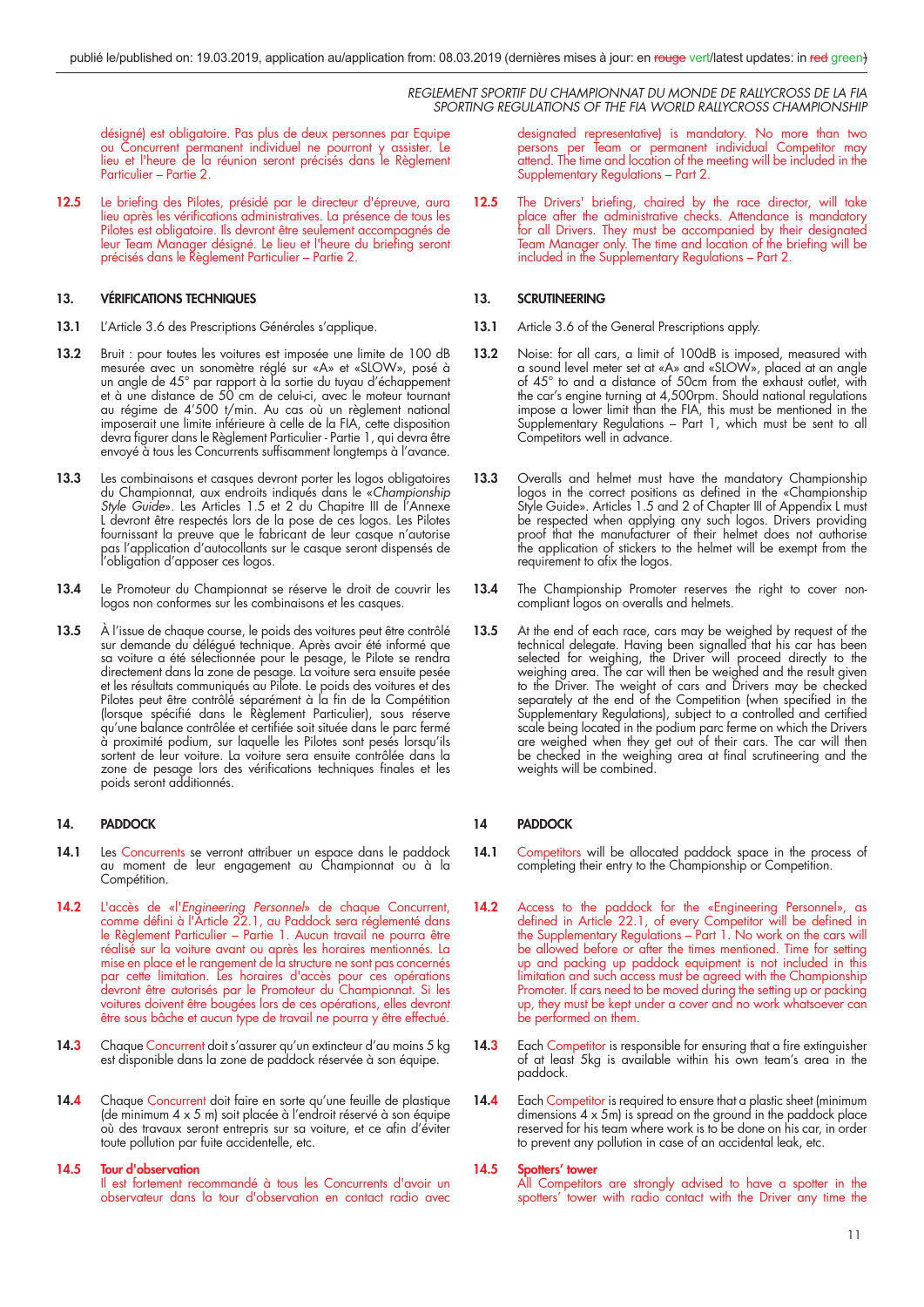le Pilote dès qu'une voiture du Concurrent est sur la piste. Un maximum de deux personnes par Pilote est autorisé sur la tour. Elles devront quitter la tour dès que le Pilote sort de la piste. Elles devront porter un laissez-passer «*Crew Chief*» et être déclarées en tant que tel dans le formulaire de déclaration du personnel des Equipes (voir Annexe 4) comme stipulé à l'Article 22.1. Un responsable des relations avec les Concurrents (CLO), ou un assistant au CLO, en contact permanent avec le directeur de course, devra être présent dans la tour d'observation.

#### **15. DÉROULEMENT D'UNE COMPÉTITION**

- **15.1a** Chaque Compétition se déroulera sur deux jours sauf mention contraire dans le Règlement Particulier.
- **15.1b** Chaque Compétition comprendra des séances d'essais, 4 (quatre) Qualifications, deux Demi-Finales et une Finale. Les «*shakedowns*» sur le lieu de la Compétition (même en dehors de la piste de rallycross) ou sur tout autre site dans un rayon inférieur à 10 kilomètres du lieu de la Compétition ne seront pas permis, à moins d'être expressément autorisés et indiqués dans le Règlement Particulier.
- **15.2** Les voitures des différentes catégories doivent rouler séparément. Le Tour Joker peut être utilisé pendant les essais. Tout Pilote qui n'aurait pas accompli un seul tour complet aux essais pourra être autorisé à poursuivre la Compétition sur décision des commissaires sportifs.
- **15.3** Tous les Pilotes de la course suivante sont tenus d'être présents dans la zone de la pré-grille pendant que la grille en cours est assemblée, afin de permettre à l'organisateur de faire avancer les Pilotes nécessaires pour compléter la formation de la course sur la grille. Les voitures seront considérées comme étant dans la zone de pré-grille une fois que leurs pneumatiques auront été contrôlés par les commissaires techniques.
- 15.3b Aucun dispositif supplémentaire de refroidissement autre que ceux montés légalement dans les voitures de compétition ne peut être utilisé hors de l'espace du paddock alloué au Concurrent.
- **15.3c** Le nettoyage des pneumatiques en faisant patiner les roues n'est autorisé que dans la zone de pré-grille, sous la supervision des commissaires de départ. Cela ne peut pas être effectué alors qu'un commissaire ou une hôtesse se trouve devant la voiture.

#### **15.3d Zones où l'assistance est permise**

 Un panneau représentant une clé à molette sur un fond blanc cerclé et barré de rouge (voir Dessin  $N^{\circ}$  3) signifie qu'à partir de ce point aucune assistance n'est permise.

> Un panneau représentant une clé à molette sur fond vert (voir Dessin N° 3) signifie qu'à partir de ce point une assistance externe est possible.

- **15.4** Si un Pilote ne peut pas courir dans sa course, il doit en informer le responsable des relations avec les Concurrents avant le départ de la première course de sa catégorie. Tout défaut d'information sera puni conformément à l'Article 17.
- 15.4b En cas de faux départ dans une course de Qualification, une Demi-Finale ou Finale, tous les Pilotes retourneront à leur place initiale de départ et la procédure de départ sera relancée. Le(s) Pilote(s) ayant causé le faux départ devra (devront) emprunter le Tour Joker à deux reprises dans la course concernée. Un Pilote qui causera deux faux départs lors d'une même course en sera disqualifié.

#### **15.5 Manches qualificatives**

Dans le cadre du présent Championnat, les Manches qualificatives seront désignées par le terme «Qualifications».

 Il y aura quatre Qualifi cations de 4 tours regroupant un maximum de 5 voitures, lesquelles partiront sur une même ligne.

**15.5.1** 1ère Qualification (Q1) : Les Pilotes tireront au sort le numéro correspondant à leur position de départ pour chaque course, en Competitor has a car on the track. A maximum of two people per Driver are allowed in the tower. They have to leave the tower as soon as their car has left the track. They need to wear a Crew Chief pass and be declared as such in the Team Personnel declaration form (see Appendix 4) as per Article 22.1. A Competitor liaison officer (CLO), or an assistant to the CLO, in permanent radio contact with the clerk of the course, must be present in the spotters' tower.

#### **15. RUNNING OF A COMPETITION**

- 15.1a Each Competition will be run over two days, unless otherwise detailed in the Supplementary Regulations.
- **15.1b** Each Competition will comprise practice sessions, 4 (four) Qualifyings, two Semi-Finals and the Final. Shakedowns at the venue (even outside the rallycross track) or on any other site within a radius less than 10 kilometres from the Competition venue will not be permitted, unless they are expressly authorised and indicated in the Supplementary Regulations.
- **15.2** Cars from different categories will run separately. The Joker Lap can be used in practice. A Driver who has failed to complete at least one lap in practice may be allowed to take part in the Competition at the discretion of the stewards.
- **15.3** All Drivers in the subsequent race must be present in the pregrid area whilst the current grid is being assembled, in order to allow the organiser to bring forward such Drivers as necessary to complete the formation of the current race. Cars will be considered in the pre-grid area once they have had their tyres checked by the scrutineers.
- 15.3b No extra cooling devices other than the ones which are mounted legally in the competition cars are allowed to be used outside of the Competitor's designated paddock space.
- **15.3c** Tyre cleaning by spinning the wheels is only allowed in the pregrid area, under supervision of the start marshals. It cannot be performed when a marshal or grid girl is standing in front of the car.

#### **15.3d Areas where assistance is permitted**

 A sign with a spanner on a white background circled and crossed out in red (see Drawing No. 3) means that from that point onwards, no assistance is permitted.

 A sign with a spanner on a green background (see Drawing No. 3) means that from that point onwards, external assistance is permitted.

- **15.4** If a Driver is not able to drive in his race he has to inform the Competitors' liaison officer before the start of the first race of his category. The lack of information will be punished according Article 17.
- **15.4b** When a false start occurs in a Qualifying heat race, a Semi-Final or a Final, all Drivers will return to their original starting position and the starting procedure will begin again. The Driver(s) who caused the false start must pass through the Joker Lap section twice in the race concerned. A Driver who makes two false starts in the same race will be disqualified from that race.

#### **15.5 Qualifying Heats**

In the framework of the present Championship, qualifying Heats will be referred to using the term «Qualifying».

 There will be four Qualifyings with maximum 5 cars starting abreast in each race over 4 laps.

**15.5.1** 1st Qualifying (Q1): Starting positions in the races will be determined by a draw that will be carried out in the presence of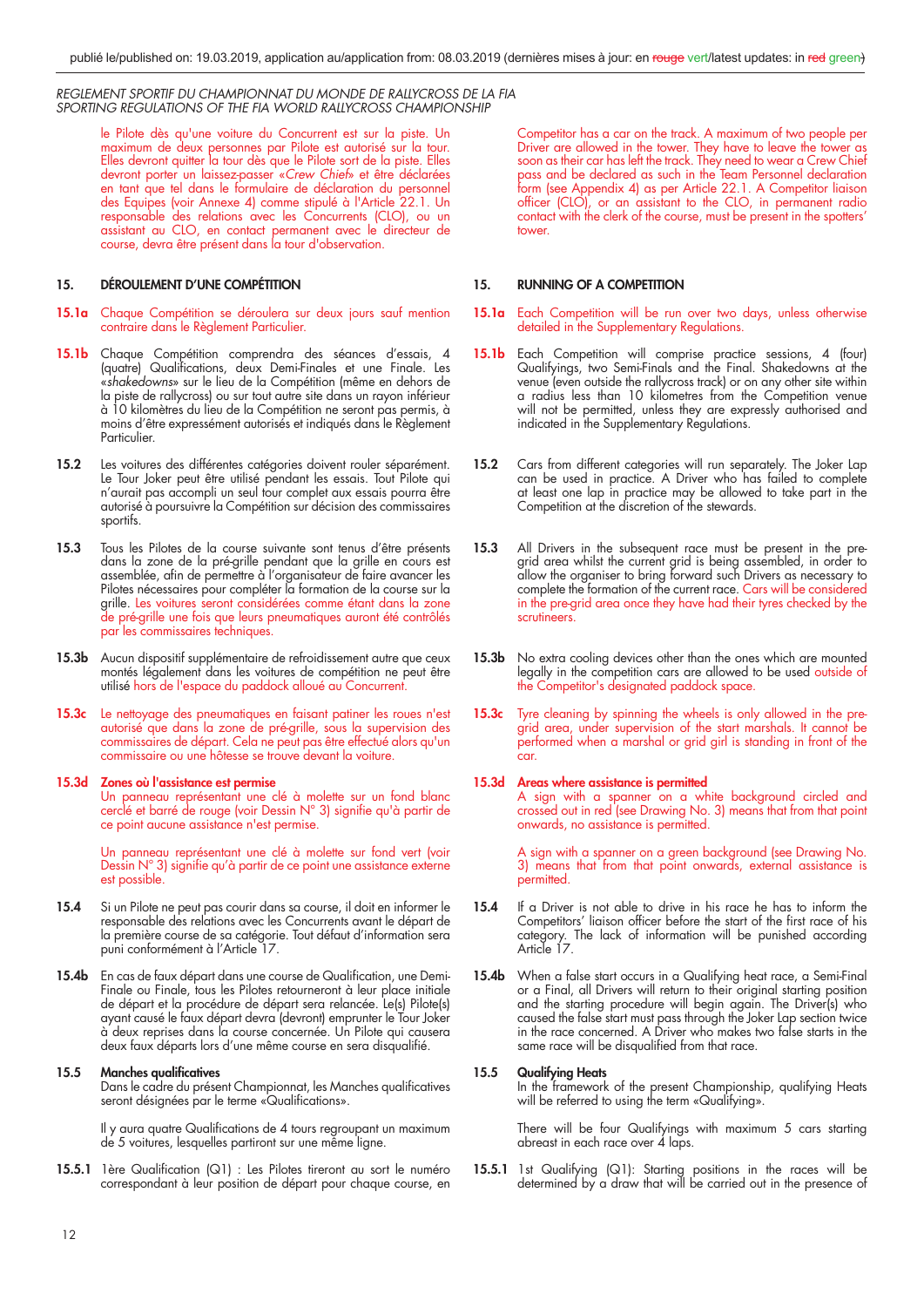présence d'au moins un commissaire sportif. Si deux Pilotes ou plus abandonnent dans le premier tour de la Q1, ils seront classés conformément à la distance qu'ils auront effectivement couverte.

- **15.5.2** 2e Qualification (Q2) : Les participants à chaque course seront désignés selon les classements de la Q1.
- **15.5.3** 3e Qualification (Q3) : Les participants à chaque course seront désignés selon les classements de la Q2.
- **15.5.4** 4e Qualification (Q4) : Les participants à chaque course seront désignés selon les classements de la Q3.
- **15.5.5** La grille de départ de chaque course devrait être organisée sur les mêmes bases : chaque course devra comprendre au minimum 5 voitures, sauf les deux premières courses qui seront pour les Pilotes les moins bien classés (ou, dans le cas de la 1ère Manche, tirés au sort pour ces courses).

 Dans la Q1, les Pilotes prendront part aux courses en fonction du tirage au sort. À partir de la Q2, les grilles de départ seront établies comme ci-dessus, mais sur base des résultats de la Qualification précédente au lieu du tirage au sort. Un tirage au sort à l'issue des Qualifications 1 et 2 déterminera l'ordre des courses de la qualification suivante. Ce sera alors soit dans l'ordre ci-dessus, soit l'inverse.

 Si pour les premières courses, le nombre de voitures restantes est compris entre 6 et 9, il y aura deux courses, réparties comme suit:

> 9 voitures : les quatre dernières (ou désignées comme tel par tirage au sort) dans la première course, les cinq suivantes dans la deuxième course ;

> 8 voitures : les quatre dernières (ou désignées comme tel par tirage au sort) dans la première course, les quatre suivantes dans la deuxième course

> 7 voitures : les trois dernières (ou désignées comme tel par tirage au sort) dans la première course, les quatre suivantes dans la deuxième course ;

> 6 voitures : les trois dernières (ou désignées comme tel par tirage au sort) dans la première course, les trois suivantes dans la deuxième course.

**15.5.6** Toutes les Qualifications seront chronométrées et le Pilote le plus rapide de chaque Qualification se verra attribuer 50 points, le second 45 points, le troisième 42 points, le quatrième 40 points, le cinquième 39 points, le sixième 38 points, le septième 37 points, et ainsi de suite. Les Pilotes n'ayant pas terminé une Qualification («DNF») se verront attribuer un nombre de points équivalant au nombre de points que se serait vu attribuer le dernier Pilote, moins un point, dans l'hypothèse où tous les partants de la Compétition auraient été classés. Les Pilotes n'ayant pas pris le départ de la Qualification («DNS») et les Pilotes disqualifiés («DSQ») de la Qualification ne se verront attribuer aucun point.

 En cas d'égalité de temps entre deux ou plusieurs Pilotes, ils seront départagés en fonction de leur meilleur temps sur un tour au cours de la Qualification concernée.

 Si une course est recourue, un Pilote qui aurait pris le premier départ ou les suivants, mais n'aurait pas été en mesure de prendre le départ de la course courue complètement, sera indiqué comme «DNF» et non «DNS» dans le classement concerné et sera crédité du nombre de points correspondants.

Les Pilotes déclarés non-partants à l'avance ne figureront pas sur les listes de départ. Après la première course d'une Qualification, un non-partant dans une course suivante ne sera remplacé que s'il résulte de son absence une course avec moins de trois partants.

- 15.5.7 Au terme des Qualifications, un classement intermédiaire sera dressé, en fonction du nombre total de points marqués par chaque Pilote dans chaque Qualification. En cas d'ex-aequo entre deux ou plusieurs Pilotes, ils seront départagés en fonction de leur classement dans la Q4. Pour figurer classés dans ce classement intermédiaire, les Pilotes devront avoir franchi la ligne d'arrivée en ayant couvert le même nombre de tours que le vainqueur et avoir été dûment classés dans au moins deux qualifications.
- **15.5.8** Le classement intermédiaire donnera lieu à une attribution de points comptabilisables pour le Championnat aux 16 premiers Pilotes classés, selon le barème suivant :

at least one steward. If two or more Drivers retire in the first lap of  $Q1$ , they shall be classified in relation to each other according to the distance they actually covered.

- **15.5.2** 2nd Qualifying (Q2): Race starters determined according to the classification of the  $Q1$ .
- **15.5.3** 3rd Qualifying (Q3): Race starters determined according to the classification of the  $\Omega$ .
- **15.5.4** 4th Qualifying (Q4): Race starters determined according to the classification of the  $Q3$ .
- **15.5.5** The starting grid of each race should be organised on the same basis: each race with a least 5 cars, except for the first two races which will be for the slowest (or, in the 1st Heat, the Drivers drawn in those races) Drivers.

 In the Q1, Drivers will start in the race allocated in the draw. From the Q2, the starting grid will be determined as above, but using the result of the previous Qualifying instead of the drawn positions. A draw following Qualifyings 1 and 2 will decide the starting order for the races of the next qualifying. This will either be the order as above, or the reverse.

If upon the composition of the first two races the total number of cars remaining is between 6 and 9, there will be two races, as follows:

9 cars: slowest (or last drawn) four in the first race, next five in the second race;

8 cars: slowest (or last drawn) three in the first race, next five in the second race;

7 cars: slowest (or last drawn) three in the first race, next four in the second race;

6 cars: slowest (or last drawn) three in the first race, next three in the second race.

**15.5.6** All the Qualifyings will be timed and the fastest Driver in each Qualifying will be awarded 50 points, the second fastest 45 points, the third fastest 42 points, the fourth fastest 40 points, the fifth fastest 39 points, the sixth fastest 38 points, the seventh fastest 37 points, and so on. Those Drivers who did not complete a Qualifying («DNF») will be credited with a total of points equal to the number of points that the slowest Driver would be given, less one point, supposing that all the starters in the Competition were classified. Those Drivers who did not start the Qualifying («DNS») and those Drivers who were disqualified («DSQ») from the Qualifying will not be credited with any points.

In the event that two or more Drivers achieve equal times, they will be separated according to their best lap time during the Qualifying concerned.

If a race is restarted, a Driver who started in the first or subsequent starts, but was not able to start in the race that was completed, will be shown as «DNF» instead of «DNS» and will be credited with the appropriate number of points.

> Known non-starters will be omitted from the published grid sheet. After the first race in a Qualifying has started, a non-starter in a later race will only be replaced if his absence means that the race has fewer than three starters.

- **15.5.7** After the Qualifyings, there will be an intermediate classification according to each Driver's total points scored in the four Qualifyings. In the event of tied positions in the intermediate classification, precedence will be given to the Driver(s) who were the fastest in the  $Q4$ . To appear in this intermediate classification, a Driver must have crossed the finish line having completed the same number of laps as the winner and been duly classified in at least two qualifyings.
- **15.5.8** Championship points will be awarded to the top 16 Drivers in the intermediate classification, according to the following scale: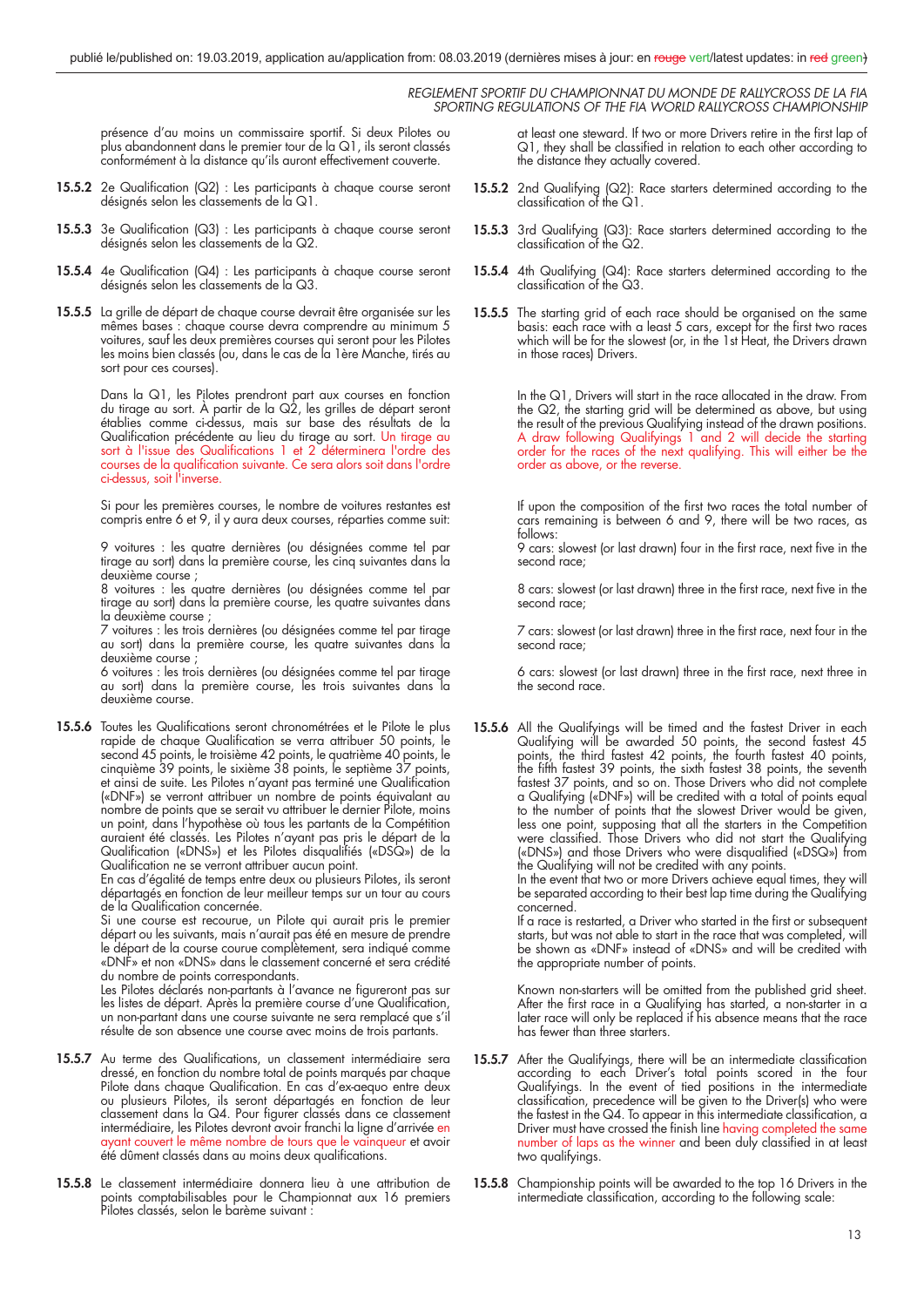| l er | 16 points                      |        |
|------|--------------------------------|--------|
| 2e   | 15 points                      |        |
| 3e   | 14 points                      |        |
| 4e   | 13 points                      |        |
| 5e   | 12 points                      |        |
| 6e   | 11 points                      |        |
|      | et ainsi de suite jusqu'au 16e | point. |

15.5.9 Lors de chaque Qualification, un des tours doit être le Tour Joker. Les Pilotes qui n'effectuent pas ce Tour Joker recevront une pénalité en temps de 30 secondes. La pénalité pour les Pilotes qui l'effectuent plus d'une fois sera déterminée par les commissaires sportifs. Un juge de fait sera désigné pour relever le nombre de passage des voitures.

#### **15.6 Demi-Finales et Finale**

- Les 12 premiers Pilotes au classement intermédiaire seront qualifiés pour les Demi-Finales. Le vainqueur, le 2e, et le 3e de chaque Demi-Finale seront qualifiés pour la Finale. Les Demi-Finales ne seront courues que si à l'issue des deux premières qualifications, 8 (huit) voitures au moins sont en mesure de participer (4 voitures minimum par Demi-Finale); à défaut de Demi-Finales, les 6 premiers Pilotes au classement intermédiaire se hisseront directement en Finale.
- **15.6.1** Chaque Demi-Finale comportera 6 tours et regroupera six voitures, lesquelles partiront sur 3 lignes de 2 voitures chacune. Les Pilotes figurant aux 1ère, 3e, 5e, 7e, 9e, et 11e places du classement intermédiaire participeront à la Demi-Finale 1. Les Pilotes fi gurant aux 2e, 4e, 6e, 8e, 10e, et 12e places du classement intermédiaire participeront à la Demi-Finale 2.
- **15.6.2** Les positions de départ des Pilotes pour chaque Demi-Finale seront déterminées par leur position au classement intermédiaire.
- **15.6.3** Dans les Demi-Finales, les points seront attribués selon le barème suivant :

| 1er | 6 points |
|-----|----------|
| 2e  | 5 points |
| Зe  | 4 points |
| 4e  | 3 points |
| 5e  | 2 points |
| 6e  | 1 point  |

 Si un Pilote est dans l'impossibilité de prendre le départ de sa Demi-Finale (c'est à dire si sa voiture est incapable de rejoindre la grille de départ par la force de son moteur), il sera remplacé par le premier Pilote non-qualifié (le Pilote le mieux classé au classement intermédiaire qui n'ait pas déjà été appelé en Demi-Finale). Ce(s) remplaçant(s) occupera (occuperont) la (les) dernière(s) position(s) sur la grille de départ, les autres Pilotes avançant sur la grille pour occuper la (les) place(s) laissée(s) vacante(s) par le(s) non-partant(s).

**15.6.4** La Finale comportera 6 tours et regroupera six voitures, lesquelles partiront sur 3 lignes de 2 voitures chacune. Le vainqueur de Demi-Finale totalisant le plus grand nombre de points à ce stade de la Compétition partira de la «pole-position»

sur la grille de départ, suivi de l'autre vainqueur de Demi-Finale. La même procédure s'appliquera entre les deux Pilotes seconds en Demi-Finales, puis entre les deux troisièmes. Si un Pilote est dans l'impossibilité de prendre le départ de la

Finale (c'est à dire si sa voiture est incapable de rejoindre la grille de départ par la force de son moteur), il sera remplacé par le premier Pilote non-qualifié (le Pilote demi-finaliste classé quatrième avec le plus grand nombre de points qui n'ait pas déjà été appelé en Finale). Ce(s) remplaçant(s) occupera (occuperont) la (les) dernière(s) position(s) sur la grille de départ, les autres Pilotes avançant sur la grille pour occuper la (les) place(s) laissée(s) vacante(s) par le(s) non-partant(s). Si aucun des demi-finalistes ayant terminé quatrième ne peut prendre le départ, les cinquièmes, voire les sixièmes classés seraient alors pris en considération selon le principe énoncé ci-dessus.

 Au terme de la Finale, les points seront attribués selon le barème suivant :

1er 6 points

| ו כו            | <b>I'V</b> PUILIIS              |  |
|-----------------|---------------------------------|--|
| 2 <sub>nd</sub> | 15 points                       |  |
| 3rd             | 14 points                       |  |
| 4th             | 13 points                       |  |
| 5th             | 12 points                       |  |
| 6th             | 11 points                       |  |
|                 | and so on down to 16th 1 point. |  |
|                 |                                 |  |

 $1$ st  $16$  points

**15.5.9** In each Qualifying, one of the laps must be the Joker Lap. Those Drivers who do not take this Joker Lap will receive a time penalty of 30 seconds. The penalty for Drivers who take it more than once will be decided by the stewards. One judge of fact will be appointed to note how many times the cars pass through.

#### **15.6 Semi-Finals and Final**

- The 12 top-scoring Drivers in the intermediate classification will qualify for the Semi-Finals. The winner, second, and third-placed Drivers in each Semi-Final will qualify for the Final. The Semi-Finals will only be run if after the completion of the first two qualifyings, there are at least 8 (eight) cars able to participate (a minimum of 4 cars per Semi-Final); if the Semi-Finals are not run, the 6 top-scoring Drivers in the intermediate classification will progress directly to the Final.
- 15.6.1 There will be six starters, arranged 2-2-2 in three rows in each Semi-final. The Semi-finals will be run over six laps. Drivers placed 1st, 3rd, 5th, 7th, 9th, and 11th in the intermediate classification will take part in Semi-final 1. Drivers placed 2nd, 4th, 6th, 8th, 10th, and 12th in the intermediate classification will take part in Semi-final 2.
- **15.6.2** Driver's grid positions for each Semi-Final will be determined by their position in the intermediate classification.
- **15.6.3** In the Semi-Finals points will be awarded as follows:

| 1st             | 6 points |
|-----------------|----------|
| 2 <sub>nd</sub> | 5 points |
| 3rd             | 4 points |
| 4th             | 3 points |
| 5th             | 2 points |
| 6th             | 1 point  |

 If a Driver is unable to take his place in a Semi-Final (i.e. his car is unable to be driven under its own power to the starting grid), he will be substituted by the next qualifier (the highest placed Driver in the intermediate classification not already in the Semi-Finals). Any such substitute(s) will take the last place(s) on the grid with those ahead of them moving up to fill the place left by the non-starter(s).

**15.6.4** There will be six starters, arranged 2-2-2 in three rows in the Final. The Final will be run over six laps.

The Semi-Final winner with the highest number of points in the Competition will start on the 'pole' side of the grid, followed by the other Semi-Final winner. The same procedure will be used between the two second-placed Drivers, and two third-placed Drivers.

 If a Driver is unable to take his place in the Final (i.e. his car is unable to be driven under its own power to the starting grid), he will be substituted by the next qualifier (the fourth placed Semifinalist with the highest points score in the Competition who is not already in the Final). Any such substitute(s) will take the last place(s) on the grid with those ahead of them moving up to fill the place left by the non-starter(s). Should neither of the fourth placed Semifinalists be able to start, the fifth placed Semi-finalists, and then the sixth-placed, will be considered as above.

In the Final points will be awarded as follows:

1st 6 points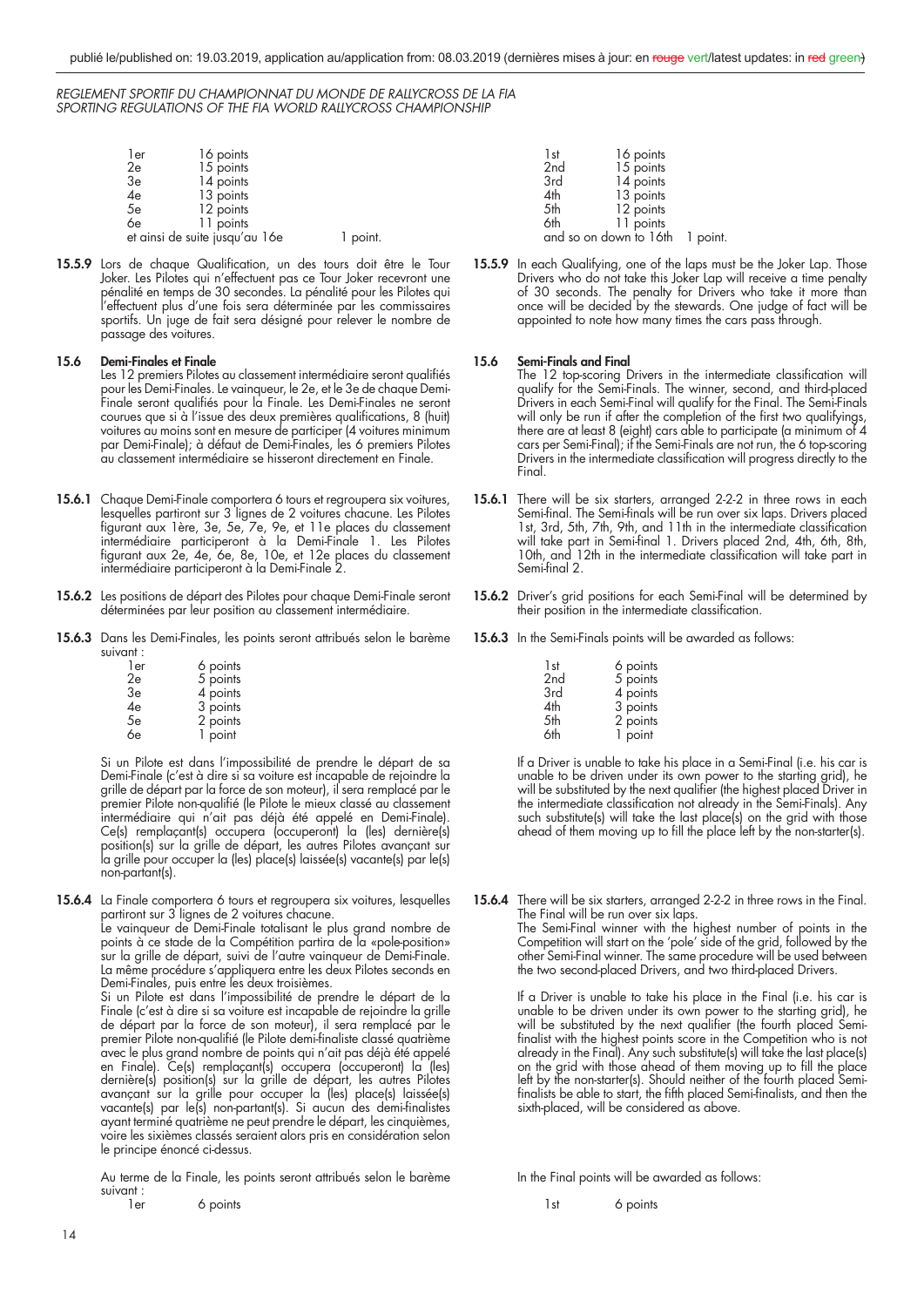| 2e | 5 points |
|----|----------|
| 3e | 4 points |
| 4e | 3 points |
| 5e | 2 points |
| 6e | 1 point  |

- **15.6.5** Le nombre total de points marqués par Pilote au cours de la Compétition (classement intermédiaire, Demi-Finale et Finale) sera porté à son score de points pour le Championnat. En cas d'égalité au classement final du Championnat, les Pilotes ayant marqué le même nombre de points seront départagés sur la base du plus grand nombre de 1ères, puis 2es, puis 3es places (et ainsi de suite) obtenues lors des Finales, ou si l'égalité persiste, lors des Demi-Finales, voire des classements intermédiaires.
- **15.6.6** Le vainqueur de la Finale sera proclamé vainqueur de la Compétition. Les six premières places du classement final de la Compétition correspondront au classement de la Finale. Les autres Pilotes seront classés en fonction du nombre de points marqués au cours de la Compétition.
- **15.6.7** Dans chaque Demi-Finale et Finale, un des tours doit être le Tour Joker. Les Pilotes qui n'effectuent pas ce Tour Joker seront classés derniers lors de cette course et ne marqueront aucun point. La pénalité pour les Pilotes qui l'effectuent plus d'une fois sera déterminée par les commissaires sportifs. Deux juges de fait seront désignés pour relever le nombre de passage des voitures.
- 15.6.8 Tout Pilote qui sera disqualifié d'une Demi-Finale ou Finale pour quelque raison que ce soit ne marquera aucun point pour cette Demi-Finale ou Finale. Les commissaires sportifs pourront infl iger une pénalité plus sévère, comme la perte de points au Championnat, s'ils considèrent que la gravité de l'infraction le justifie.

#### **16. PARC FERMÉ**

- **16.1** L'Article 3.16 des Prescriptions Générales s'applique.
- **16.2** Seules les voitures ayant participé aux Finales doivent être amenées au Parc Fermé par les Pilotes immédiatement après la course, à l'exception des voitures n'ayant pas terminé la course. Les voitures resteront au Parc Fermé pendant au moins 30 minutes après la publication des résultats provisoires et jusqu'à l'autorisation de sortie donnée par les commissaires sportifs. Dans cette zone, il est interdit d'effectuer quelque réparation que ce soit sur la voiture ou d'effectuer des ravitaillements.

#### **17. PÉNALITÉS**

 La liste d'exemples de pénalités ci-dessous n'est pas exhaustive. Les commissaires sportifs ont toute autorité concernant les pénalités à infliger.

| <b>INFRACTION</b> |                                                                                 | PÉNALITÉ                              |
|-------------------|---------------------------------------------------------------------------------|---------------------------------------|
| O <sub>1</sub>    | Engagement d'une voiture non<br>conforme au Règlement                           | Départ refusé                         |
| 02                | Absence de Licence valable                                                      | Départ refusé                         |
| 03                | Absence du tampon de<br>l'ASN sur le formulaire<br>d'engagement (s'il y a lieu) | Départ refusé                         |
| 04                | Défaut de paiement des droits<br>d'engagement (s'il y a lieu)                   | Départ refusé                         |
| 05                | Défaut de présentation d'une<br>fiche d'homologation                            | Départ refusé                         |
| 06                | Voiture non conforme aux<br>mesures de sécurité                                 | Décision des<br>commissaires sportifs |

| 2 <sub>nd</sub> | 5 points |
|-----------------|----------|
| 3rd             | 4 points |
| 4th             | 3 points |
| 5th             | 2 points |
| 6th             | 1 point  |

- **15.6.5** The total points scored by each Driver in the Competition (intermediate classification, Semi-Final and Final) are added to the Championship score for that Driver. Should more than one Driver have scored the same number of points in the Championship, precedence will be given to the Driver with the greatest number of 1st, then 2nd, then 3rd (and so on) places obtained in the Finals, or if the Drivers are still level, during the Semi-Finals, or the intermediate classifications.
- 15.6.6 The winner of the Final will be the winner of the Competition. Positions 1 to 6 in the final classification will be according to the result of the Final. The remaining Drivers will be classified according to points scored in the Competition.
- 15.6.7 In each Semi-Final and Final, one of the laps must be the Joker Lap. Those Drivers who do not take the Joker Lap will be classified last in that race and will receive no points. The penalty for Drivers who take it more than once will be decided by the stewards. Two judges of fact will be appointed to note how many times the cars pass through.
- 15.6.8 A Driver who is disqualified from a Semi-Final or Final for whatever reason will receive no points for that Semi-Final or Final. The stewards may decide to impose a further penalty, i.e. loss of Championship points, if they consider the severity of the offence warrants it.

#### **16. PARC FERMÉ**

- 16.1 Article 3.16 of the General Prescriptions applies.
- **16.2** Only those cars having taken part in the Finals must be taken by the Drivers to Parc Fermé immediately after the race, except for cars not having completed the race. The cars shall remain in the Parc Fermé for at least 30 minutes after the publication of the provisional results and until released by decision of the stewards. In this area, it is forbidden to make any repair to the car or to carry out refuelling.

#### **17. PENALTIES**

 The following list of examples of penalties is not exhaustive. The stewards have overall authority concerning the penalties imposed.

|                | <b>INFRINGEMENT</b>                                                          | <b>PENALTY</b>              |
|----------------|------------------------------------------------------------------------------|-----------------------------|
| 01             | Entry of a car that does not<br>comply with the Regulations                  | Start refused               |
| 02             | Absence of valid Licences                                                    | Start refused               |
| 0 <sub>3</sub> | Absence of the ASN's permis-<br>sion on the entry form (where<br>applicable) | Start refused               |
| 04             | Failure to pay entry fees (where<br>applicable)                              | Start refused               |
| 05             | Failure to submit an<br>homologation form                                    | Start refused               |
| 06             | Car failing to conform to the<br>Safety measures                             | Decision of the<br>stewards |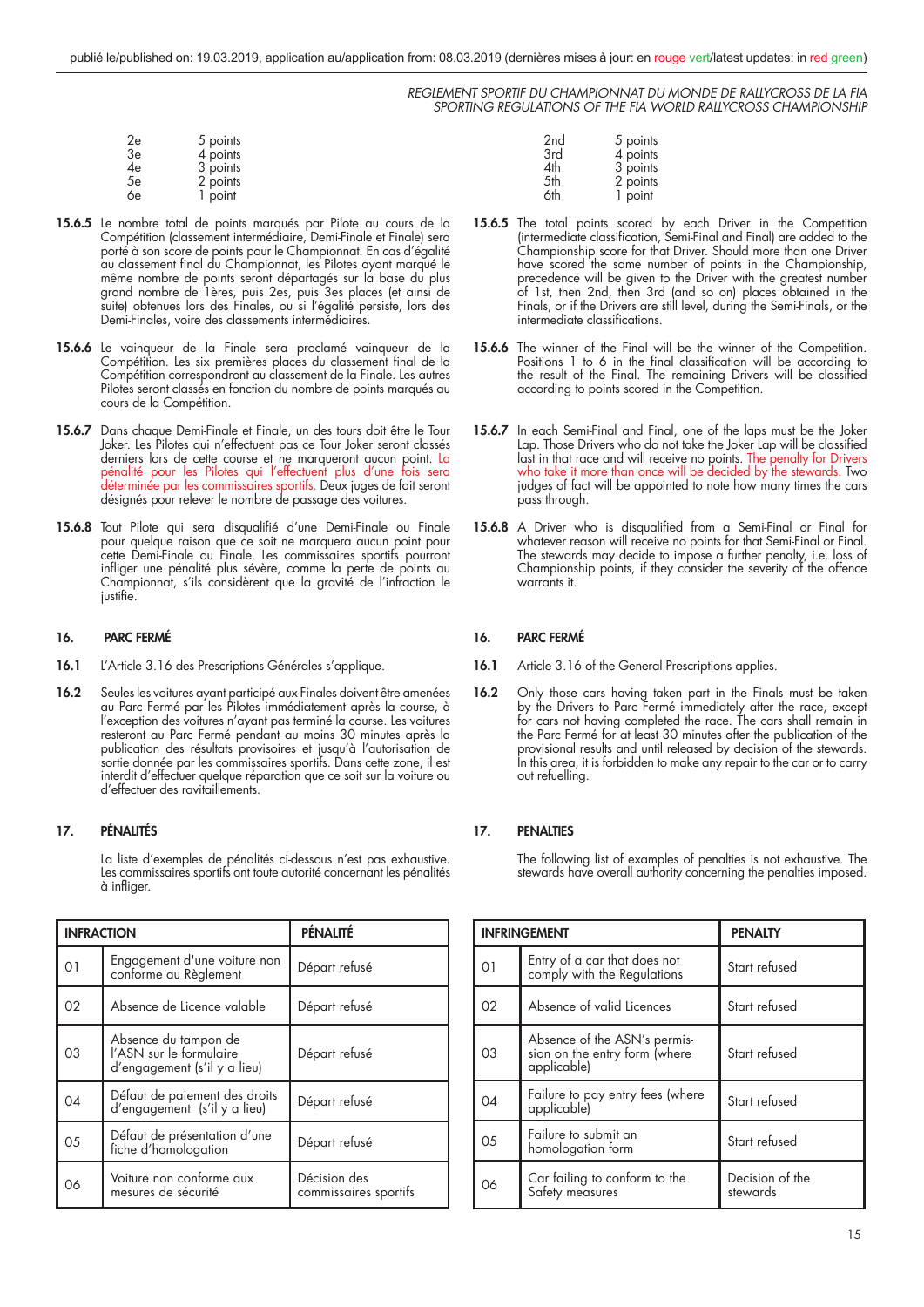| <b>INFRACTION</b> |                                                                                         | PÉNALITÉ                                                                                                                                                                                                                                 |
|-------------------|-----------------------------------------------------------------------------------------|------------------------------------------------------------------------------------------------------------------------------------------------------------------------------------------------------------------------------------------|
| 07 <sub>a</sub>   | Arrivée tardive en zone de<br>départ/grille de départ                                   | Départ refusé /<br>Remplacement pour<br>cette course par le Pilote<br>suivant                                                                                                                                                            |
| 07 <sub>b</sub>   | Défaut d'information de non<br>départ à une course                                      | Décision des<br>commissaires sportifs                                                                                                                                                                                                    |
| 08                | Absence des marques<br>d'identification apposées par<br>les commissaires techniques     | Disqualification de la<br>Compétition                                                                                                                                                                                                    |
| 09                | Déplacement des marqueurs<br>de la piste, conduite hors<br>du circuit ou non-respect de | Premier rapport : drapeau<br>noir/blanc (avertissement)<br>au minimum.<br>Rapport suivant : pénalité<br>en temps de 5 secondes<br>au minimum.<br>Rapport suivant : drapeau                                                               |
|                   | l'Annexe L, Chapitre V - Code<br>de conduite sur circuits Off-<br>Road, Article 2       | noir. Ceci n'empêche pas<br>le directeur d'épreuve<br>d'infliger une pénalité<br>différente si un avantage<br>est obtenu, ou la remise<br>d'un rapport aux commis-<br>saires sportifs qui peuvent<br>imposer une pénalité<br>différente. |
| 10                | Faux départ                                                                             | Voir RS, Article 15.4b                                                                                                                                                                                                                   |
| 11                | Non-respect des drapeaux de<br>signalisation                                            | Décision des<br>commissaires sportifs                                                                                                                                                                                                    |
| 12                | Equipement du Pilote non<br>conforme aux mesures de<br>sécurité                         | Décision des<br>commissaires sportifs                                                                                                                                                                                                    |
| 13                | Toute falsification ou tentative<br>de falsification des marques<br>d'identification    | Disqualification de la<br>Compétition                                                                                                                                                                                                    |
| 14                | Infraction aux règles du Parc<br>Fermé                                                  | Décision des<br>commissaires sportifs                                                                                                                                                                                                    |
| 15                | Présentation en retard aux<br>vérifications techniques                                  | Limitation des essais (4<br>tours maximum)                                                                                                                                                                                               |
| 16a               | Défaut de passage par le Tour<br>Joker (Manche qualificative)                           | Voir RS, Article 15.5.9                                                                                                                                                                                                                  |
| 16b               | Défaut de passage par le Tour<br>Joker (Demi-Finale ou Finale)                          | Voir RS, Article 15.6.7                                                                                                                                                                                                                  |
| 17                | Température des pneumatiques<br>incorrecte                                              | Décision des<br>commissaires sportifs                                                                                                                                                                                                    |
| 18                | Tout contact intentionnel entre<br>Pilotes/voitures après l'arrivée                     | Décision des<br>commissaires sportifs                                                                                                                                                                                                    |
| 19                | Utilisation d'un nombre de<br>moteurs ou turbos supérieur à<br>celui autorisé           | Voir RS, Art. 10.3                                                                                                                                                                                                                       |
| 20                | Absence ou retard du<br>Concurrent ou Pilote au<br>briefing                             | Amende de €250                                                                                                                                                                                                                           |

| <b>INFRINGEMENT</b> |                                                                                                                                                                  | <b>PENALTY</b>                                                                                                                                                                                                                                                                                                                                |
|---------------------|------------------------------------------------------------------------------------------------------------------------------------------------------------------|-----------------------------------------------------------------------------------------------------------------------------------------------------------------------------------------------------------------------------------------------------------------------------------------------------------------------------------------------|
| 07a                 | Late arrival at the dummy grid/<br>holding area                                                                                                                  | Start refused /<br>Replaced in that race<br>by next Driver                                                                                                                                                                                                                                                                                    |
| 07b                 | Failure to notify a non-start                                                                                                                                    | Decision of the<br>stewards                                                                                                                                                                                                                                                                                                                   |
| 08                  | Absence of the identification<br>marks affixed by the scrutineers                                                                                                | Disqualification from<br>the Competition                                                                                                                                                                                                                                                                                                      |
| 09                  | Moving the track markers, dri-<br>ving outside the circuit or breach<br>of Appendix L, Chapter V - Code<br>of Driving Conduct on Off-Road<br>circuits, Article 2 | First report: black/white<br>(warning) flag as a<br>minimum<br>Next report: 5-second<br>time penalty as a<br>minimum.<br>Next report: black flag<br>This does not prevent<br>the race director impos-<br>ing a different pen-<br>alty if any advantage<br>is gained, or a report<br>to the stewards who<br>may impose a different<br>penalty. |
| 10                  | False starts                                                                                                                                                     | Defined in SR, Article<br>15.4 <sub>b</sub>                                                                                                                                                                                                                                                                                                   |
| 11                  | Failure to respect instructions<br>given by the flag signals                                                                                                     | Decision of the<br>stewards                                                                                                                                                                                                                                                                                                                   |
| 12                  | Driver's equipment failing to<br>conform to the safety measures                                                                                                  | Decision of the<br>stewards                                                                                                                                                                                                                                                                                                                   |
| 13                  | Any tampering with or attempt<br>to tamper with the identification<br>marks                                                                                      | Disqualification from<br>the Competition                                                                                                                                                                                                                                                                                                      |
| 14                  | Infringement of the Parc Fermé<br>rules                                                                                                                          | Decision of the<br>stewards                                                                                                                                                                                                                                                                                                                   |
| 15                  | Reporting late to scrutineering                                                                                                                                  | Practice restriction (4<br>laps maximum)                                                                                                                                                                                                                                                                                                      |
| 16a                 | Not-taking a Joker Lap (Qua-<br>lifying Heat)                                                                                                                    | Defined in SR, Article<br>15.5.9                                                                                                                                                                                                                                                                                                              |
| 16 <sub>b</sub>     | Not-taking a Joker Lap (Semi-<br>Final or Final)                                                                                                                 | Defined in SR, Article<br>15.6.7                                                                                                                                                                                                                                                                                                              |
| 17                  | Incorrect temperature of the tyres                                                                                                                               | Decision of the<br>stewards                                                                                                                                                                                                                                                                                                                   |
| 18                  | Any deliberate or reckless<br>contact between Drivers/cars<br>after the finish                                                                                   | Decision of the<br>stewards                                                                                                                                                                                                                                                                                                                   |
| 19                  | Incorrect use of $#$ engines and/<br>or turbos                                                                                                                   | Defined in SR, Art.<br>10.3                                                                                                                                                                                                                                                                                                                   |
| 20                  | Competitor or Driver not atten-<br>ding or being late to the brie-<br>ting                                                                                       | Fine of €250                                                                                                                                                                                                                                                                                                                                  |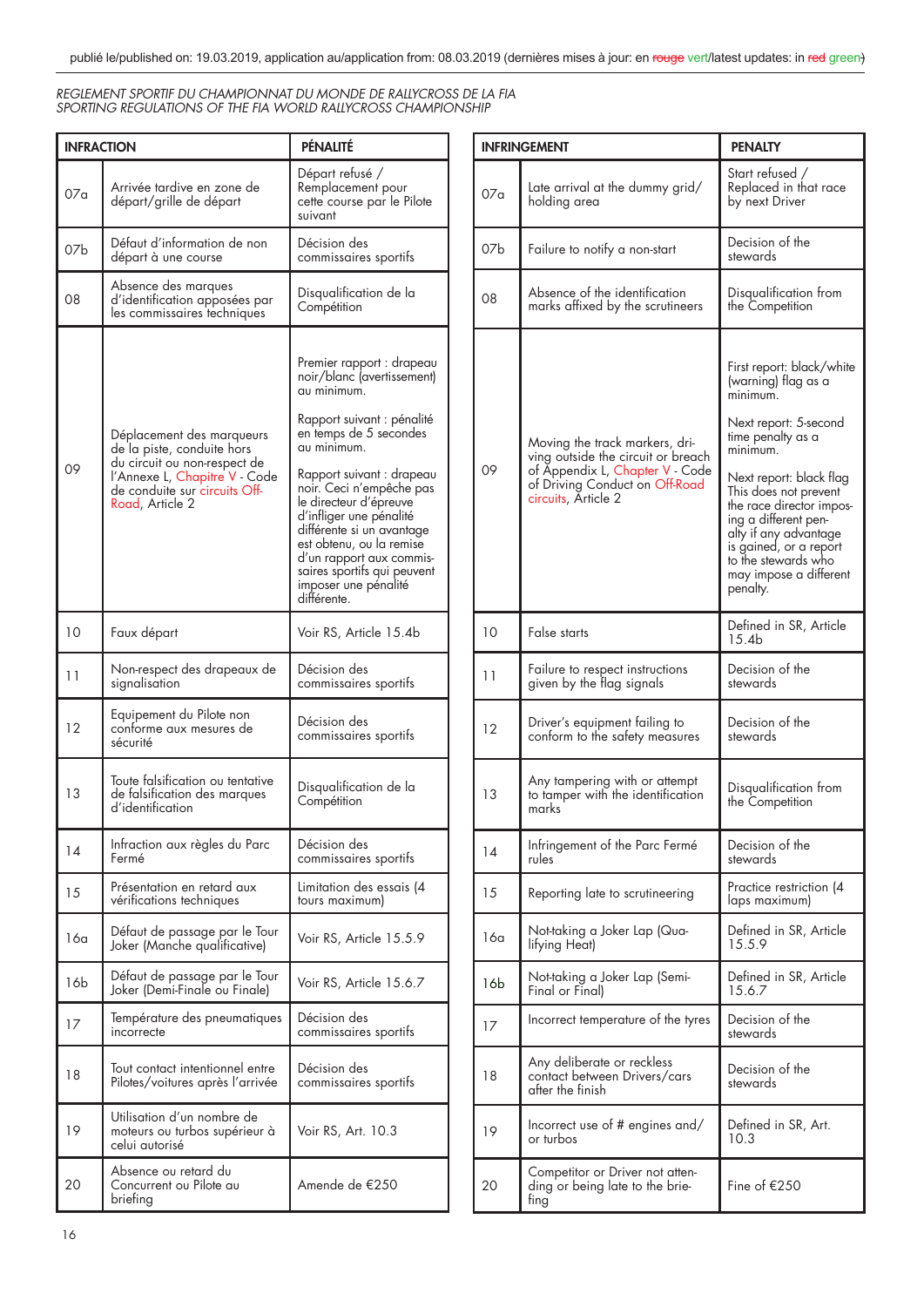| <b>INFRACTION</b> |                                                                                                       | PÉNALITÉ                                                                                                                                                                                                                                                                                                                                                                                                                                                                                                                                                                            |
|-------------------|-------------------------------------------------------------------------------------------------------|-------------------------------------------------------------------------------------------------------------------------------------------------------------------------------------------------------------------------------------------------------------------------------------------------------------------------------------------------------------------------------------------------------------------------------------------------------------------------------------------------------------------------------------------------------------------------------------|
| 21                | Utilisation de carburant ou de<br>pneumatiques autres que ceux<br>prescrits pour le Championnat       | Disqualification de la<br>Compétition                                                                                                                                                                                                                                                                                                                                                                                                                                                                                                                                               |
| 22                | Non-respect de la limitation de<br>vitesse dans le paddock (voir<br>PG, Article 3.8.6)                | €50 par km/h<br>exédentaire.<br>Les commissaires sportifs<br>se réservent le droit<br>d'appliquer une autre<br>pénalité.                                                                                                                                                                                                                                                                                                                                                                                                                                                            |
| 23                | Comportement «anti-sportif»<br>lors d'une Compétition                                                 | Pour chaque infraction<br>commise : Blâme au<br>minimum<br>Au troisième blâme reçu<br>au cours de la saison<br>Retrait de 5 points<br>Championnat au Pilote (et<br>à l'Equipe, le cas échéant)<br>Au sixième blâme recu au<br>cours de la saison : Retrait<br>de 10 points Championnat<br>au Pilote (et à l'Equipe, le<br>cas échéant)<br>Au huitième blâme recu au<br>cours de la saison : Retrait<br>de 15 points Championnat<br>au Pilote (et à l'Equipe, le<br>cas échéant)<br>Au dixième blâme recu<br>au cours de la saison :<br>Disqualification du Pilote<br>du Championnat |
| 24                | Non-conformité de la caméra-<br>incident                                                              | Décision des commissaires<br>sportits                                                                                                                                                                                                                                                                                                                                                                                                                                                                                                                                               |
| 25                | Accès à la piste interdit                                                                             | Amende de €250                                                                                                                                                                                                                                                                                                                                                                                                                                                                                                                                                                      |
| 26                | Absence du Team Manager<br>ou de son représentant<br>désigné à la réunion des Team<br><b>Managers</b> | Amende de €500                                                                                                                                                                                                                                                                                                                                                                                                                                                                                                                                                                      |
| 27                | "Engineering Personnel" non<br>déclaré                                                                | Laisser-passer saisi pour la<br>Compétition + amende de<br>€5 000                                                                                                                                                                                                                                                                                                                                                                                                                                                                                                                   |

*Note : PG = Prescriptions Générales ; RS = Règlement Sportif*

 En outre, les commissaires sportifs d'eux-mêmes ou sur proposition du directeur d'épreuve, pourront prendre une décision sur tout point non prévu par le Règlement et appliquer des pénalités conformément aux critères du Code, du Règlement du Championnat et du Règlement Particulier.

- **17.2** Les réclamations devront être effectuées conformément au Code. Les réclamations concernant les Demi-Finales pourront être entendues après la Finale.
- **17.3** Les pénalités en temps et les refus de départ pour arrivée tardive en zone de départ/grille de départ sont insusceptibles d'appel.

|    | <b>INFRINGEMENT</b>                                                                                 | <b>PENALTY</b>                                                                                                                                                      |
|----|-----------------------------------------------------------------------------------------------------|---------------------------------------------------------------------------------------------------------------------------------------------------------------------|
| 21 | Use of fuel or tyres other than<br>those prescribed for the Cham-<br>pionship                       | Disqualification from<br>the Competition                                                                                                                            |
| 22 | Failure to respect the speed limit<br>in the paddock (defined in GP.<br>Article 3.8.6)              | €50 for each kph over<br>the limit.<br>The stewards reserve<br>the right to impose<br>another penalty.                                                              |
| 23 | "Unsportsmanlike" behaviour<br>during a Competition                                                 | For each infringement:<br>Reprimand as a mini-<br>mum                                                                                                               |
|    |                                                                                                     | After three reprimands<br>during<br>season:<br>one<br>Withdrawal of 5 Cham-<br>pionship points from the<br>Driver (and the Team,<br>where appropriate)              |
|    |                                                                                                     | After six reprimands dur-<br>ing one season: With-<br>drawal of 10 Champi-<br>onship points from the<br>Driver (and the Team,<br>where appropriate)                 |
|    |                                                                                                     | After eight reprimands<br>during<br>one<br>season:<br>Withdrawal<br>of<br>15<br>Championship<br>points<br>from the Driver (and the<br>Team, where appropri-<br>ate) |
|    |                                                                                                     | After ten<br>reprimands<br>during<br>one<br>season:<br>Disqualification of the<br>Driver from the Cham-<br>pionship                                                 |
| 24 | Non-compliance with the judicial<br>camera                                                          | Decision of the<br>stewards                                                                                                                                         |
| 25 | Forbidden track access                                                                              | Fine of $£250$                                                                                                                                                      |
| 26 | Team Manager or his designated<br>representative not attending the<br><b>Team Managers' meeting</b> | Fine of $£500$                                                                                                                                                      |
| 27 | <b>Undeclared Engineering Personnel</b>                                                             | Pass withdrawn for the<br>Competition $+$ fine of<br>€5,000                                                                                                         |

*Note : GP = General Prescriptions; SR = Sporting Regulations*

 Moreover, the stewards either themselves or upon the proposal of the race director, may decide on any point which is not provided for in the Regulations and apply penalties in conformity with the criteria of the Code, of the Championship Regulations and of the Supplementary Regulations.

- **17.2** Protests shall be made in accordance with the Code. Protests concerning the Semi-Finals may be heard after the Final.
- **17.3** Time penalties and refusing the start for late arrival in the pre-grid area/staring grid are not susceptible to appeal.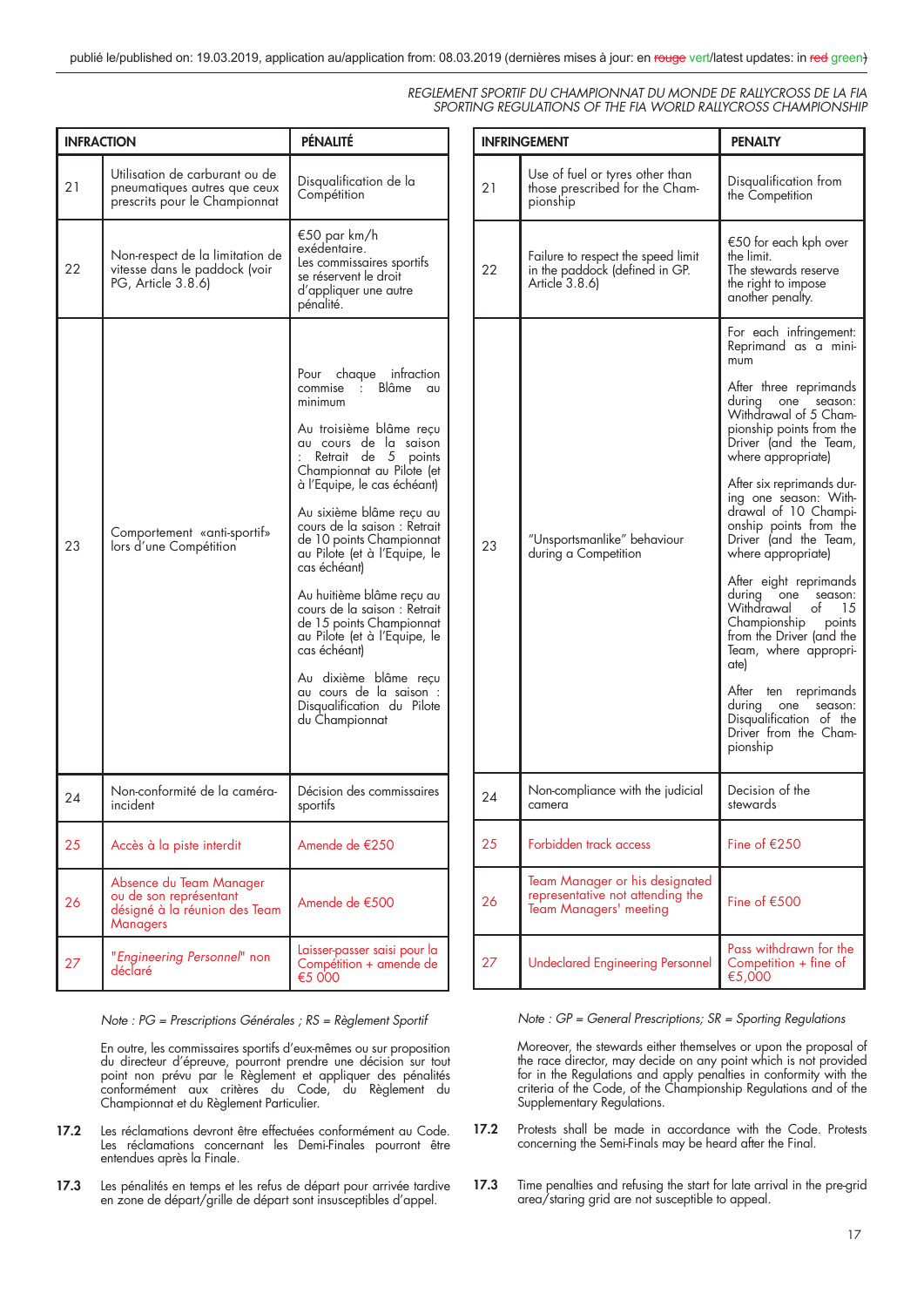**17.4** Le montant de la caution d'appel est de €6'000. La Cour d'Appel Internationale est compétente pour connaître, dans le cadre d'une Compétition du Championnat du Monde de Rallycross de la FIA, des appels introduits à l'encontre des décisions des commissaires sportifs par tout organisateur, Concurrent, Pilote, ou autre licencié qui est directement concerné ou qui est affecté personnellement par ces décisions. Dans ce cas, les ASN ne pourront refuser leur concours et accord (Article 14.1.1 du Règlement Disciplinaire et Juridictionnel de la FIA).

#### **18. CAMÉRA-INCIDENT**

 Pour toute la durée de la Compétition, tous les Concurrents doivent avoir installé dans leur voiture une caméra-incident. Il est de la responsabilité de chaque Concurrent de s'assurer que la caméra soit positionnée de façon à ce que la piste, le volant et les pédales soient bien visibles, que les batteries de la caméra soient suffisamment chargées et que la carte SD d'enregistrement soit bien en place et ait une capacité suffisante pour enregistrer toutes les courses en qualité HD. La pénalité (pouvant aller jusqu'à la disqualification de la Compétition) pour non-conformité sera à l'appréciation des commissaires sportifs. Le poids du système de caméra est inclus dans le poids minimum de la voiture. Il incombe au Concurrent de veiller à ce que la caméra-incident soit allumée et enregistre tous les essais, Manches qualificatives, Demi-Finales et Finales. La caméra doit être en fonction dès que la voiture entre dans la zone de pré-grille et ne doit pas être éteinte tant qu'elle n'est pas rentrée au paddock. Les officiels du Championnat doivent pouvoir avoir accès à l'enregistrement à tout moment de la Compétition à la suite, ou non, d'une réclamation. Le visionnage des images doit se faire sur le matériel (ordinateur) du Concurrent, qui devra en assurer le fonctionnement. L'enregistrement peut être utilisé uniquement par les officiels et le Promoteur du Championnat. A l'exception des caméras installées par le soustraitant TV du Championnat, aucune autre caméra vidéo, appareil photographique ou caméra cinématographique à l'intérieur ou à l'extérieur de la voiture ne seront autorisés sans le consentement écrit du Promoteur du Championnat et une telle autorisation sera d'ordinaire refusée. Afin de dissiper tout doute, les Concurrents ne peuvent pas utiliser d'enregistrement de la caméra-incident à des fins commerciales, incluant sans s'y limiter toute forme de diffusion télévisée (en clair, internet, payante, abonnement, satellite, terrestre), toute autre forme d'utilisation internet, publicité, sponsoring ou tout type de diffusion publique.

#### **19. PODIUM, PRIX ET COUPES**

- **19.1** La cérémonie de podium sur le circuit aura lieu immédiatement après les Finales. Les 3 premiers Pilotes devront être présents et porter leur combinaison de Compétition. S'ils ne participent pas à cette cérémonie et/ou s'ils ne portent pas les vêtements appropriés, ils seront passibles d'une amende infligée par les commissaires sportifs.
- **19.2** Par Compétition, une coupe au minimum sera remise aux trois premiers, les drapeaux de leurs pays seront montrés et l'hymne national du Pilote vainqueur sera joué (la nationalité du Pilote étant celle correspondant à celle de son passeport - Article 9.5.2 du Code). La procédure complète du podium est décrite dans l'Annexe 5.
- **19.3** Des prix en espèces seront attribués aux Pilotes classés aux trois premières places du classement final du Championnat. Les montants de ces prix s'élèveront à : £20 000, £15 000 et £10 000, respectivement aux trois premiers Pilotes classés. Par Compétition, des prix en espèces seront distribués aux six premiers Pilotes (respectivement £800, £500, £400, £300, £300 et £300 aux six premiers).
- **19.4** Les trois premiers Pilotes classés au Championnat et un représentant de l'Equipe championne devront être présents au Gala de la FIA (s'ils y sont invités) et à la cérémonie de Remise des Prix Off-Road de la FIA. Tout Pilote qui n'y assisterait pas perdra le bénéfice de son prix en espèces et/ou des prix associés à son résultat et sera passible d'une amende infligée par la FIA.

**17.4** The amount of the appeal is €6,000. The International Court of Appeal will hear, in the context of a Competition of the FIA World Rallycross Championship, appeals against decisions of the stewards of a Competition brought by organisers, Competitors, Drivers or other licenceholders that are addressees of such decisions or that are individually affected by such decisions. In this case, the ASNs cannot refuse to give their assistance and agreement (Article 14.1.1 of the Disciplinary and Judicial Rules of the FIA).

#### **18. JUDICIAL CAMERAS**

 Throughout the Competition, all Competitors must have installed in their car a judicial camera. It is the responsibility of each Competitor to ensure that the camera is positioned in such a way that the track, the steering wheel and the pedals are clearly visible, that the camera batteries are sufficiently charged and that the SD recording card is in place and has sufficient capacity to record all of the races in HD quality. The penalty (up to disqualification from the Competition) for non-compliance will be at the discretion of the stewards. The weight of the camera system is included in the minimum weight of the car. The onus is on the Competitor to ensure the judicial camera is switched on and recording for all practice sessions, qualifying Heats, Semi-Finals and Finals. The camera must work as soon as the car enters the pre-grid area and must not be switched off until it returns to the paddock. Championship officials must be able to access the footage at all times during the Competition following a protest or otherwise. The images must be viewed using the equipment (computer) of the Competitor, who must ensure this equipment is working. The footage can be used only by the officials and the Championship promoter. With the exception of cameras installed by the Championship TV contractor no other oncar/incar video, still or motion picture cameras will be permitted without the written authority of the Championship Promoter and such permission will usually be withheld. For the avoidance of doubt, Competitors may not use footage from the judicial camera for any commercial purposes including but not limited to any form of television broadcast (free to air, internet, pay per view, subscription, satellite, terrestrial) any other form of internet use, advertising, sponsorship or any type of public performance.

#### **19 PODIUM, PRIZES AND CUPS**

- **19.1** The podium ceremony on the circuit will be held immediately after the Finals. The Top 3 finishers must be present, wearing their Competition overalls. Failure to attend this ceremony and/or the wearing of inappropriate clothing will be penalised by a fine inflicted by the stewards.
- **19.2** Per Competition, at least a cup will be awarded to the Top 3 Drivers, their country flag will be displayed and the winner's national anthem will be played (the nationality of the Driver being that of his passport - Article 9.5.2 of the Code). The full podium procedure can be found in Appendix 5.
- **19.3** Cash prizes will be awarded to the Top 3 Drivers at the end of the Championship. The amounts of the cash prizes will be as follows:  $£20,000, £15,000$  and £10,000, respectively to the first three classified Drivers. Per Competition cash prizes will be awarded to the Top 6 Drivers (respectively £800, £500, £400, £300, £300 and £300).
- **19.4** The first three Drivers and a representative of the Champion Team must be present at the annual FIA Gala (if they are invited to it) and at the FIA Off-Road Prize-Giving. Any such Driver who fails to attend will be penalised by the loss of any monetary award and/ or benefit associated with the corresponding position at the end of the Championship and may be fined by the FIA.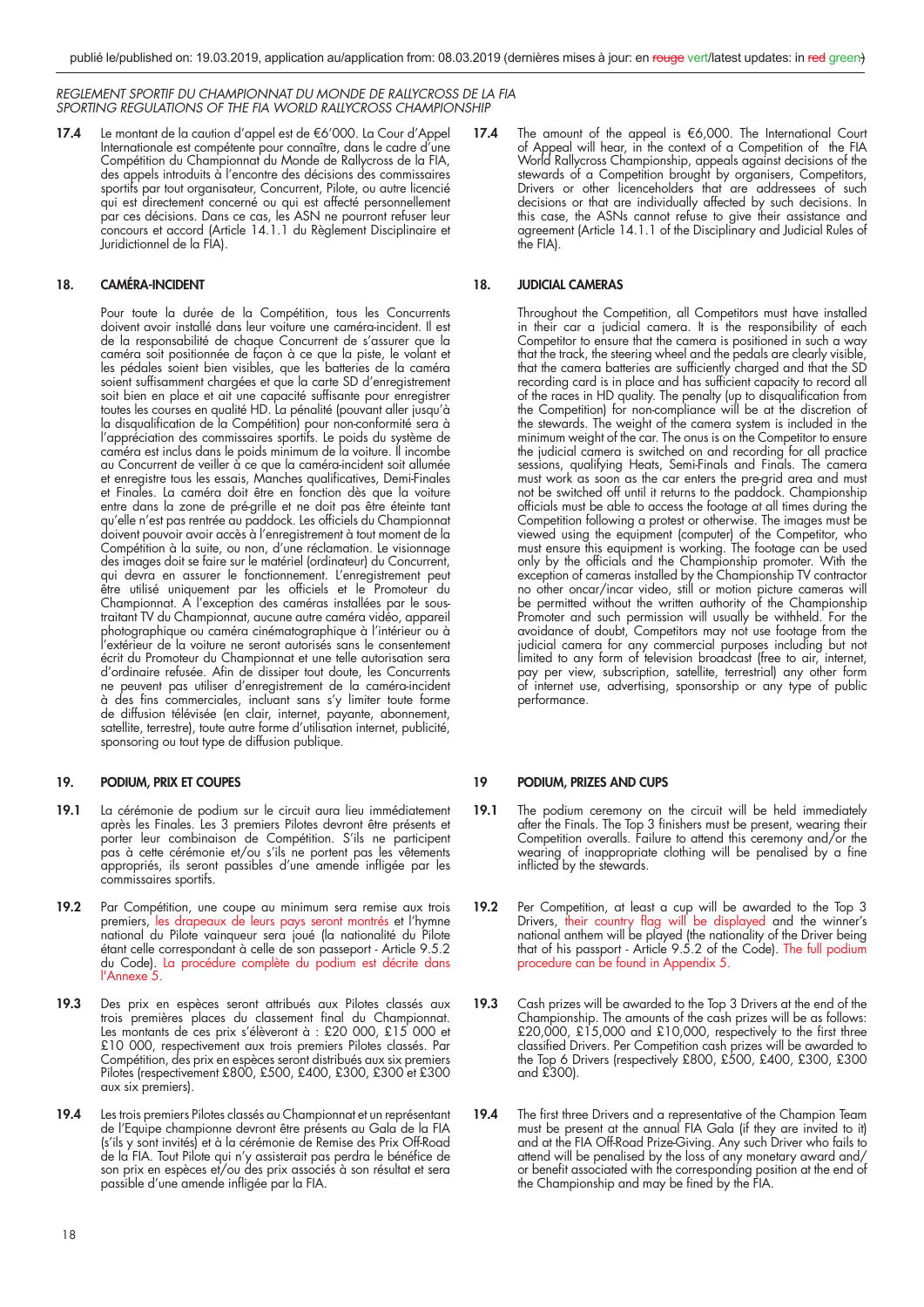#### **20. ÉPREUVES DE TESTS ET JOURNÉES ''PRESSE''**

 Le Promoteur du Championnat pourra organiser une séance de tests collectifs officiels, qui sera obligatoire pour les Concurrents inscrits. Pour les Equipes et Concurrents individuels permanents, il n'y aura aucun autre test ou essai sur les sites du Championnat. Pour les Pilotes non-permanents, il n'y aura pas d'autres tests ou essais sur les sites du Championnat dans les 56 jours précédant les Compétitions du Championnat disputées sur ces mêmes sites. Les Concurrents et Pilotes du Championnat pourront participer à d'autres Compétitions dûment inscrites au Calendrier Sportif International de la FIA ou au Calendrier Sportif National d'une ASN membre de la FIA. Les journées médias ou presse pour les Compétitions du Championnat ne seront organisées que conjointement avec le Promoteur du Championnat et l'utilisation de la piste lors de ces journées sera contrôlée afin d'éviter qu'elles ne soient utilisées comme séances de test. Toute violation de cette règle sera examinée par les commissaires sportifs de la Compétition suivante. La pénalité infligée est à leur appréciation.

 Des tours de piste avec passagers, ouverts aux Equipes et aux Concurrents individuels permanents (sous réserve qu'ils utilisent des voitures autres que celles engagées dans la Compétition), pourront être organisés dans le cadre des Compétitions du Championnat en collaboration avec le Promoteur du Championnat, avec l'autorisation et sous le contrôle de l'ASN et de l'organisateur de la Compétition concernés. Toutes les séances devront se dérouler conformément aux "*Passenger Lap Guidelines*" (qui comprennent notamment : pneus avec sculpture différente, lignes sur la piste différentes, pas de simulation de départ depuis la grille de départ, une seule voiture autorisée sur la piste à tout moment). Les voitures utilisées devront répondre aux mêmes mesures de sécurité pour le passager que pour le Pilote (armature de sécurité avec barres de portière côté passager, portière d'origine, siège approuvé selon la norme FIA 8855-1999, harnais de sécurité approuvé par la FIA, RFT, vêtements approuvés par la FIA, etc.). Toute violation de cette règle sera examinée par les commissaires sportifs de la Compétition. La pénalité infligée est à leur appréciation.

#### **21. COORDINATEUR DU CHAMPIONNAT ET RESPONSABLE DES RELATIONS AVEC LES CONCURRENTS**

 Un coordinateur du Championnat sera désigné par le Promoteur du Championnat. Il devra être assisté d'un responsable des relations avec les Concurrents officiel parlant l'anglais, désigné par l'organisateur et être titulaire d'une Licence de commissaire sportif ou directeur de course délivrée par son ASN, étant donné que ce rôle implique une connaissance certaine des règlements en vigueur. Tous deux devront être rapidement identifiables par les Concurrents et Pilotes, en portant un badge bien apparent ou une chasuble. Leurs noms, photos, numéros de téléphone portable et programmes devront figurer au tableau d'affichage officiel.

 Ils devront informer les Concurrents et tenir en permanence auprès d'eux un rôle de concertation. Ils pourront assister aux réunions des commissaires sportifs, sur demande expresse de ceux-ci, de façon à être tenu au courant des décisions prises. Ils seront le premier point de contact pour les Concurrents et leur fournira toutes les informations et clarifications relatives aux règlements, sauf s'il s'agit de réclamations. Ils s'abstiendront de toute parole ou action susceptible de susciter des réclamations.

#### **22. DISPOSITIONS SUPPLEMENTAIRES**

#### **22.1 Personnel des Equipes**

Parmi les laissez-passer qui seront accordés par Compétition à chaque Concurrent permanent, 16 seront de type «*Engineering Personnel*» par Equipe de deux voitures engagée dans le Championnat du Monde pour Equipes. L'allocation de ces laissez-passer de type «*Engineering Personnel*» sera au nombre de 6 supplémentaires dans le cas où la même Equipe aligne une troisième voiture et de 4 supplémentaires à partir de l'engagement de toute autre voiture additionnelle. Dans le cas où une de ces voitures viendrait à abandonner la Compétition, les laissez-passer correspondants seront retirés à l'Equipe. Chaque Concurrent permanent individuel recevra 8 laissez-passer de type «*Engineering Personnel*».

#### **20. TEST EVENTS AND PRESS DAYS**

The Championship Promoter may organise one official collective test session, which will be mandatory for registered Competitors. For Teams and permanent individual Competitors, there will be no other testing or practice at Championship venues. For nonpermanent Drivers, there will be no other testing or practice at Championship venues in the 56 days before the Championship Competitions at those venues. Championship Competitors and Drivers may take part in other Competitions duly entered on the FIA International Sporting Calendar or on the National Sporting Calendar of an ASN member of the FIA. Media or press days for Championship Competitions will only be organised in conjunction with the Championship promoter and use of the track at these days will be monitored to prevent them being used as a test session. Any breach of these rules will be examined by the stewards of the next Competition. The penalty given is at their discretion.

 Passenger lap sessions, open to Teams and permanent individual Competitors (subject to them using cars other than the ones entered in the Competition), may be organised within Championship Competitions in conjunction with the Championship promoter, with the authorisation and under the control of the ASN and Competition organiser concerned. All sessions will have to be run in accordance to specific Passenger Lap Guidelines (which include in particular: tyres with different tread patterns, different track lines, no start simulation from the starting grid, and only one car allowed on the track at any given time). The cars used will need to comply with the same safety measures for the passenger as for the Driver (safety cage with door bars on passenger side, original door, FIAapproved seat 8855-1999, FIA-approved safety harness, FHR, FIA-approved clothing, etc.). Any breach of these rules will be reviewed by the stewards of the Competition. The penalty given is at their discretion.

#### **21. CHAMPIONSHIP COORDINATOR AND COMPETITORS' LIAISON OFFICER**

Championship coordinator will be nominated by the Championship Promoter. He must be assisted by an Englishspeaking official Competitors' liaison officer nominated by the organiser and who must be in possession of a steward's or clerk of the course's Licence issued by his ASN, as it implies certain knowledge of the General Regulations. Both of them must wear a very conspicuous badge or a tabard, in order to be easily identified by the Competitors and Drivers. Their names, photos, mobile phone numbers and schedules will be posted on the official notice board.

 They must inform the Competitors and play a mediating role at all times. They may attend the stewards' meetings in order to keep abreast of all the decisions taken. They will be the first point of contact for Competitors and, with the exception of protests, provide information or clarification in connection with the regulations to the Competitors. They will refrain from saying anything or taking any action which might give rise to protests.

#### **22. ADDITIONAL PROVISIONS**

#### **22.1 Team Personnel**

 Of the passes that will be allocated per Competition to each permanent Competitor, 16 will be of the «Engineering Personnel» type for each two-car team entered in the World Championship for Teams. The allocation of these «Engineering Personnel» passes will be increased by  $6$  if the same team is fielding a third car, and by a further 4 as from the entry of any other additional car. In the event that one of these cars comes to abandon the Competition, the corresponding passes will be withdrawn from the Team. Each individual permanent Competitor will receive 8 «Engineering Personnel» passes.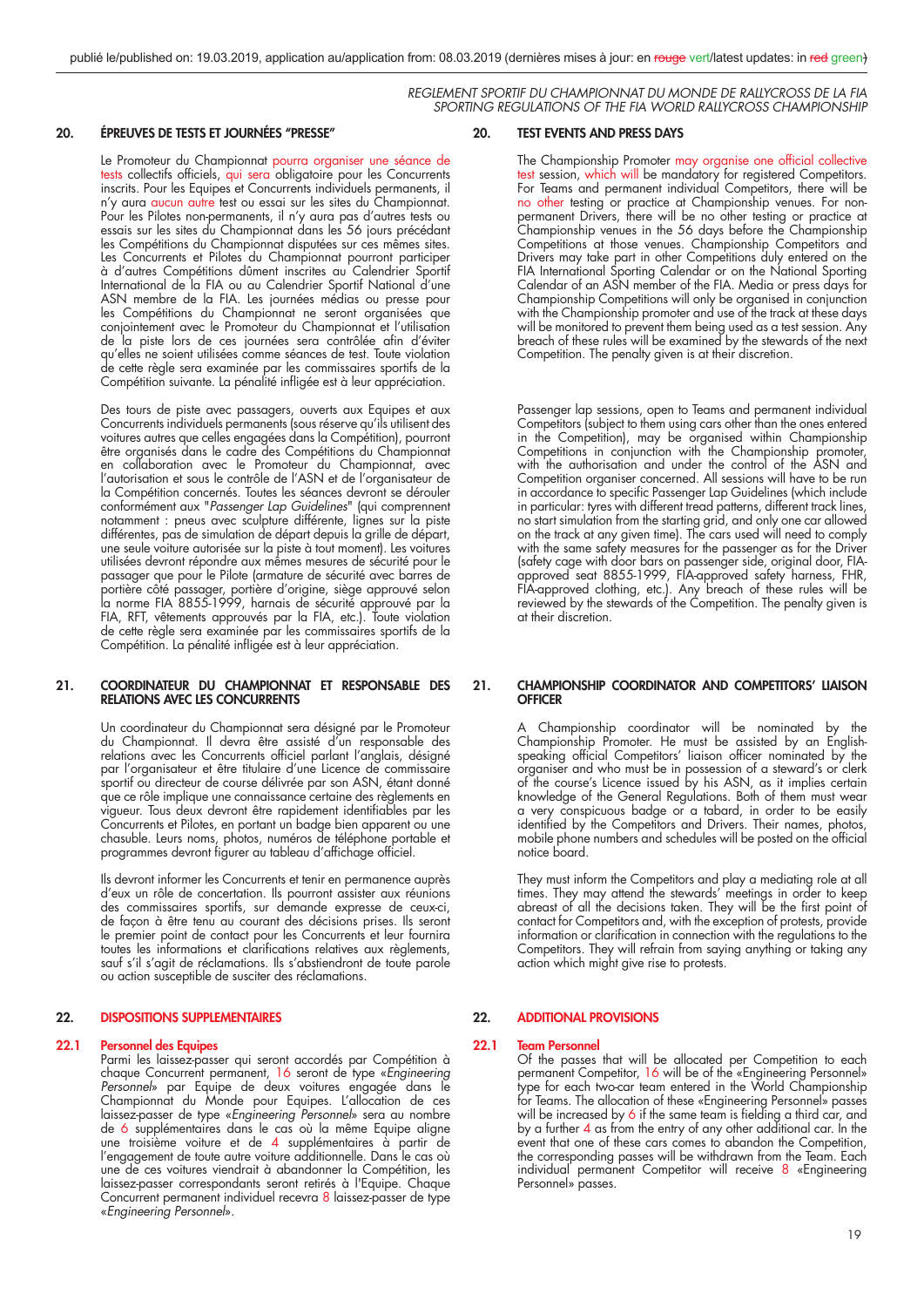Seuls les porteurs de laissez-passer «*Engineering Personnel*» seront autorisés à intervenir et travailler sur la ou les voiture(s). Un maximum de cinq porteurs de laissez-passer «*Engineering*  Personnel» pourra intervenir et travailler sur chaque voiture d'une même Equipe.

Afin de dissiper tout doute, le personnel dont les tâches ne concernent que l'hospitalité, les sponsors, le marketing, les relations publiques ou la sécurité n'est pas considéré comme «*Engineering Personnel*». De même, un médecin ou le Président, le chairman ou le Directeur Général d'une Equipe ou Concurrent permanent individuel ne seront pas compris dans l'effectif susmentionné.

 Avant chaque Compétition, le Team Manager de chaque Equipe ou Concurrent permanent individuel devra déclarer :

- le nom du Team Manager

- la liste des porteurs de laissez-passer «*Engineering Personnel*»

- la liste des porteurs de laissez-passer «Crew Chiefs»

 via le formulaire de déclaration du personnel des Equipes (voir Annexe 4) et ce lors de la réunion des Team Managers.

> Chaque brassard «*Engineering Personnel*» est lié à un membre de l'Equipe conformément à la déclaration et ne peut être échangé avec un autre membre de l'Equipe à quelque moment que ce soit de la Compétition.

 La période de contrôle des brassards «*Engineering Personnel*» commence lorsque débutent les vérifications techniques ou les vérifications administratives en fonction de quel évènement commence le premier et se termine quand le délai de réclamation est échu.

#### **22.2 Accès à la piste**

 Les Pilotes, Concurrents et personnel des Equipes peuvent généralement avoir accès à la piste (qui inclut la zone de départ indiquée par les panneaux de zone de contrôle technique) jusqu'à 30 minutes avant le départ de toute activité sur la piste. Il n'y aura généralement plus d'autre accès avant la fin des activités du jour sur la piste. Toute autre limitation spécifique sera mentionnée dans le Règlement Particulier.

 L'accès à la piste à l'aide de n'importe quel moyen de locomotion motorisé est interdit (à l'exception des Pilotes lors des séances officielles).

#### **22.3 Caméras-incidents**

 Pour toute la durée de la Compétition, tous les Concurrents permanents doivent avoir installé dans leur structure de paddock des caméras-incidents enregistrant le personnel travaillant sur la ou les voiture(s). Il est de la responsabilité de chaque Concurrent de s'assurer que les caméras soient positionnées de façon à ce que la ou les voiture(s) et l'espace de travail soient bien visibles, que les batteries des caméras soient suffisamment chargées et que les cartes SD d'enregistrement soient bien en place et aient une capacité suffisante pour enregistrer en permanence pendant que des interventions sont menées sur la ou les voiture(s). La pénalité (pouvant aller jusqu'à la disqualification de la Compétition) pour non-conformité sera à l'appréciation des commissaires sportifs. Il incombe au Concurrent de veiller à ce que les caméras-incidents soient allumées et enregistrent en permanence pendant que des interventions sont menées sur la ou les voiture(s).

Les officiels du Championnat doivent pouvoir avoir accès à l'enregistrement à tout moment de la Compétition à la suite, ou non, d'une réclamation. Le visionnage des images doit se faire sur le matériel (ordinateur) du Concurrent, qui devra en assurer le fonctionnement. L'enregistrement peut être utilisé uniquement par les officiels et le Promoteur du Championnat. Afin de dissiper tout doute, les Concurrents ne peuvent pas utiliser d'enregistrement des caméras-incidents à des fins commerciales, incluant sans s'y limiter toute forme de diffusion télévisée (en clair, internet, payante, abonnement, satellite, terrestre), toute autre forme d'utilisation internet, publicité, sponsoring ou tout type de diffusion publique.

#### **22.4 Heure officielle**

L'heure officielle de l'Epreuve sera l'heure GPS locale, telle que fournie par le service de chronométrage officiel et affichée sur les For the avoidance of doubt, staff whose duties are solely connected with hospitality, sponsors, marketing, public relations or security are not considered «Engineering Personnel». Similarly, doctors, or the Team or permanent individual Competitor President, chairman or Managing Director will not be included in the above figure.

 Before each Competition, the Team Manager of every Team, or permanent individual Competitor, will have to declare:

- the name of the Team Manager
- the list of the «Engineering Personnel» pass holders
- the list of the «Crew Chiefs» pass holders

 through the appropriate Team Personnel declaration form (see Appendix 4) at the Team Managers' meeting.

> Each «Engineering Personnel» armband is linked to a member of the Team as per the declaration and cannot be swapped with another Team member at any time during the Competition.

> The control period for «Engineering Personnel» armbands starts when the scrutineering or the administrative checks begin, whichever happens first, and ends when the protest time is over.

#### **22.2 Track access**

 Drivers, Competitors and Team personnel may usually have access to the track (which includes the starting grid area marked by the Technical Control Zone signs) up until 30 minutes before the start of any activity on track. There will usually be no further access until after the scheduled track activities for the day are complete. Any other specific limitation will be mentioned in the Supplementary Regulations.

 Access to the track using any motorised means of locomotion (except for the Drivers during the official sessions) is forbidden.

#### **22.3 Judicial cameras**

 Throughout the Competition, all permanent Competitors must have installed in their paddock awning judicial cameras to record the number of personnel working on the car(s). It is the responsibility of each Competitor to ensure that the cameras are positioned in such a way that the car(s) and full working area are clearly visible, that the camera batteries are sufficiently charged and that the SD recording cards are in place and have sufficient capacity to record at all times when work is being carried out on the car(s). The penalty (up to disqualification from the Competition) for noncompliance will be at the discretion of the stewards. The onus is on the Competitor to ensure that the judicial cameras are switched on and recording at all times when work is being carried out on the car(s).

Championship officials must be able to access the footage at all times during the Competition following a protest or otherwise. The images must be viewed using the equipment (computer) of the Competitor, who must ensure that this equipment is working. The footage may be used only by the officials and the Championship promoter. For the avoidance of doubt, Competitors may not use footage from the judicial cameras for any commercial purposes, including but not limited to any form of television broadcast (free to air, internet, pay per view, subscription, satellite, terrestrial) any other form of internet use, advertising, sponsorship or any type of public performance.

#### **22.4** Official time

The official time of the Event will be the local GPS time, as provided by the official timekeeping team and displayed on the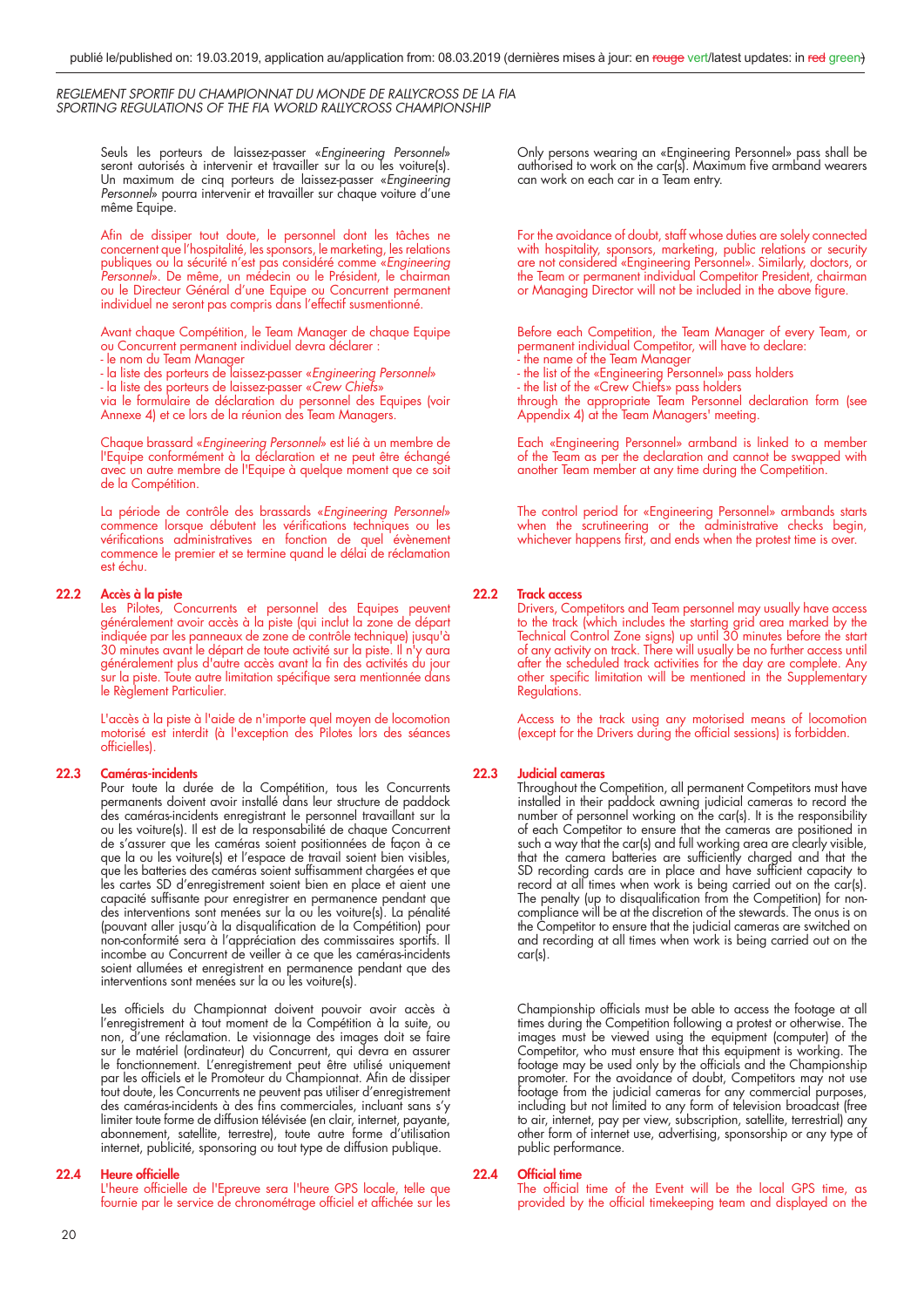écrans de chronométrage. The contracte de chronométrage de change de timing screens.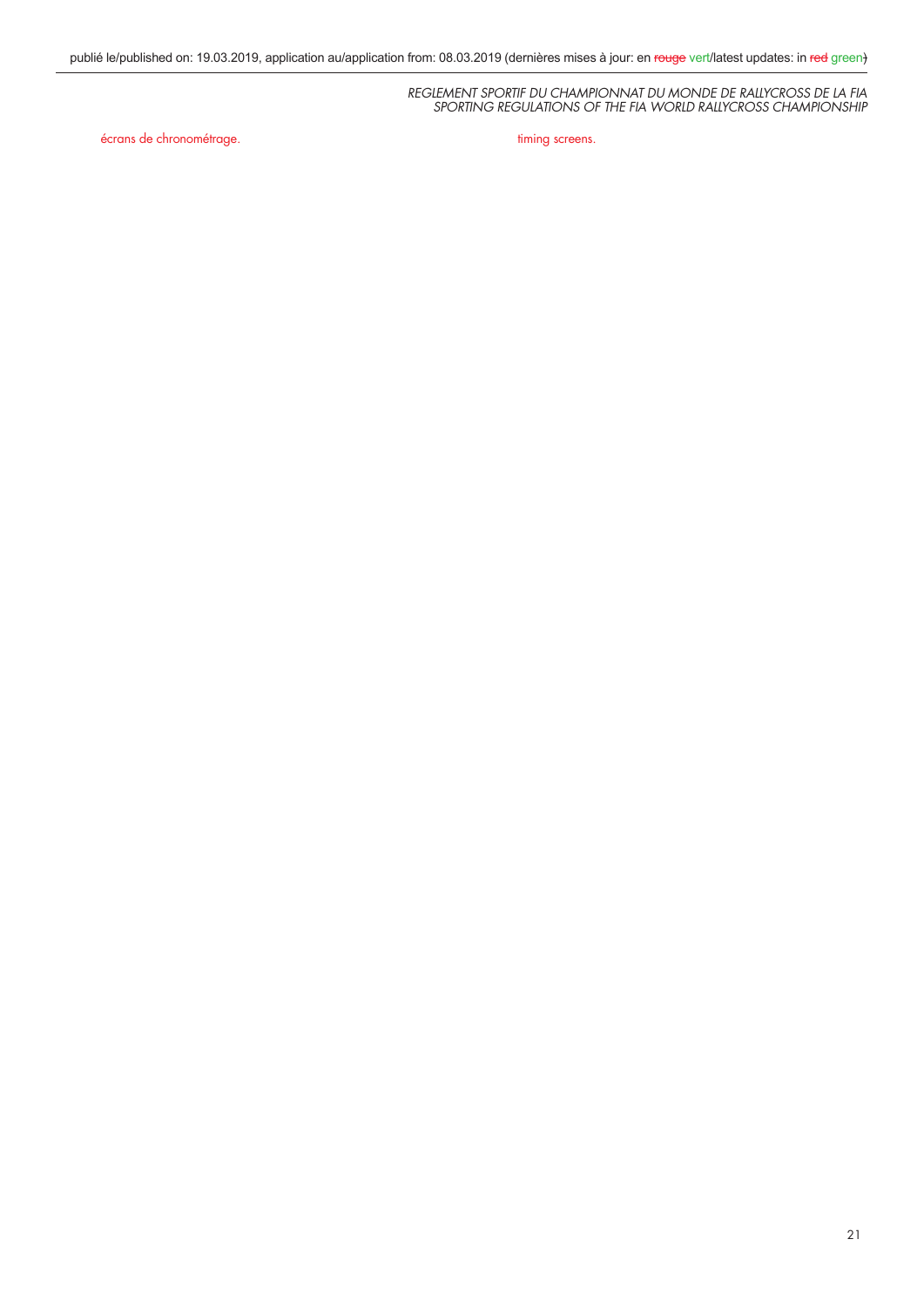

**DRAWING NO. 1 – QUALIFYINGS / DESSIN N°1 – QUALIFICATIONS**

a: 14,5 m minimum (largeur minimale de la grille)

- b: 2,5 m minimum (largeur de grille par voiture)
- c: 1 m minimum (distance minimale par rapport au bord de la piste)
- d: 6 m (longueur de grille par voiture)

Le côté de la pole-position est déterminé lors de l'homologation du circuit et déclaré dans le Règlement Particulier de la Compétition concernée.

- a: Minimum 14.5m (minimum width of grid)
- b: Minimum 2.5m (width of grid space per car)
- c: Minimum 1m (minimum space to edge of track)
- d: 6m (length of grid space per car)

The side of the pole-position is determined during the homologation of the circuit and declared in the Supplementary Regulations of the Competition in question.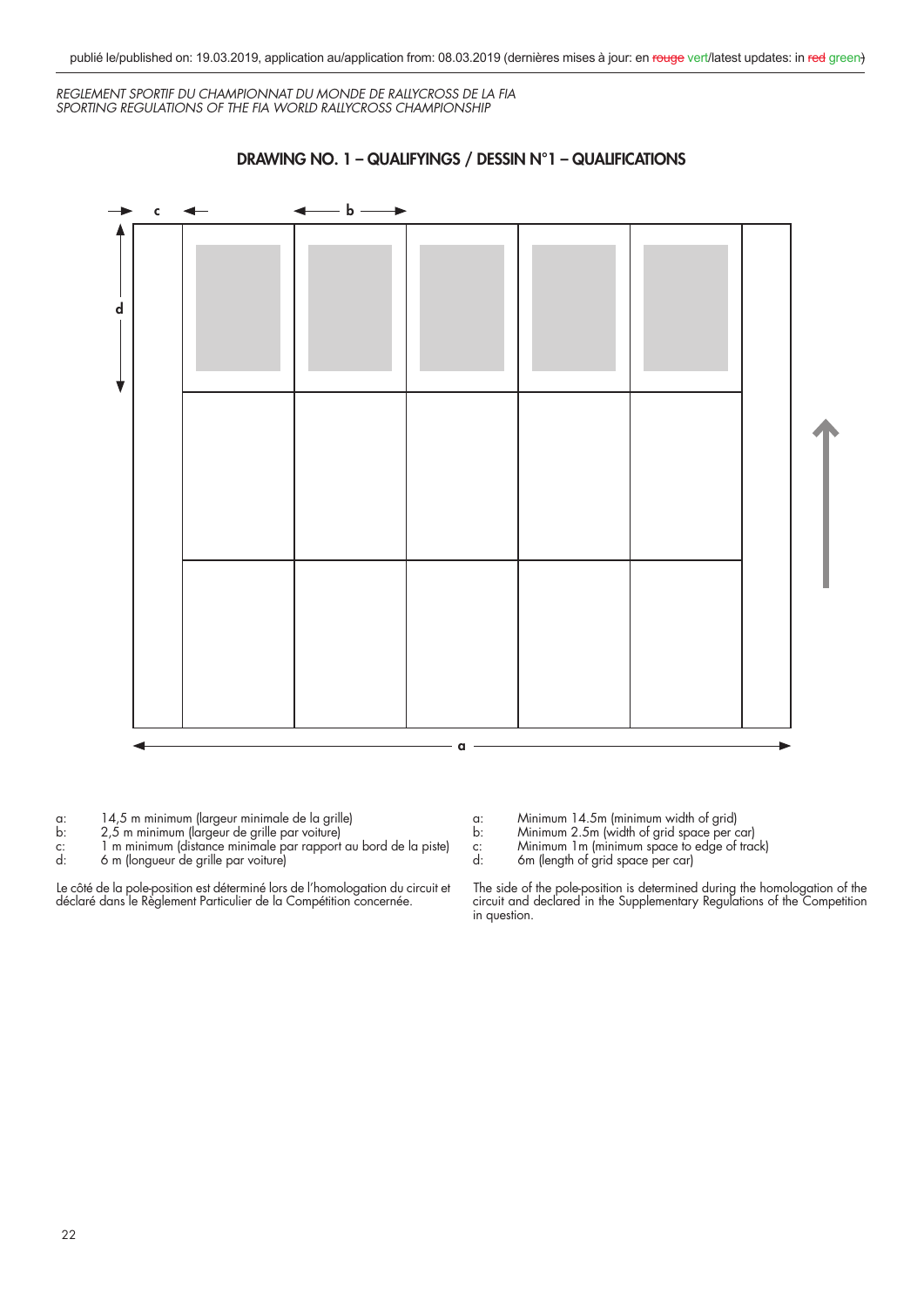

#### **DRAWING No. 2 – SEMI-FINALS & FINALS / DESSIN N° 2 – DEMI-FINALES & FINALES**

a: 14,5 m minimum (largeur minimale de la grille)

- b: 2,5 m minimum (largeur de grille par voiture)
- c: 1 m minimum (distance minimale par rapport au bord de la piste)
- 6 m (longueur de grille par voiture)

Or / Ou

Configuration de grille de départ dépendant du côté de la poleposition (P.P.) déterminé lors de l'homologation du circuit et déclaré dans le Règlement Particulier de la Compétition concernée.

a: Minimum 14.5m (minimum width of grid)

- b: Minimum 2.5m (minimum grid space per car)
- c: Minimum 1m (minimum space to edge of track)<br>d: 6m (length of grid space per car)
- 6m (length of grid space per car)

Configuration of the starting grid depending on the side of the pole-position (P.P.) determined during the homologation of the circuit and declared in the Supplementary Regulations of the Competition in question.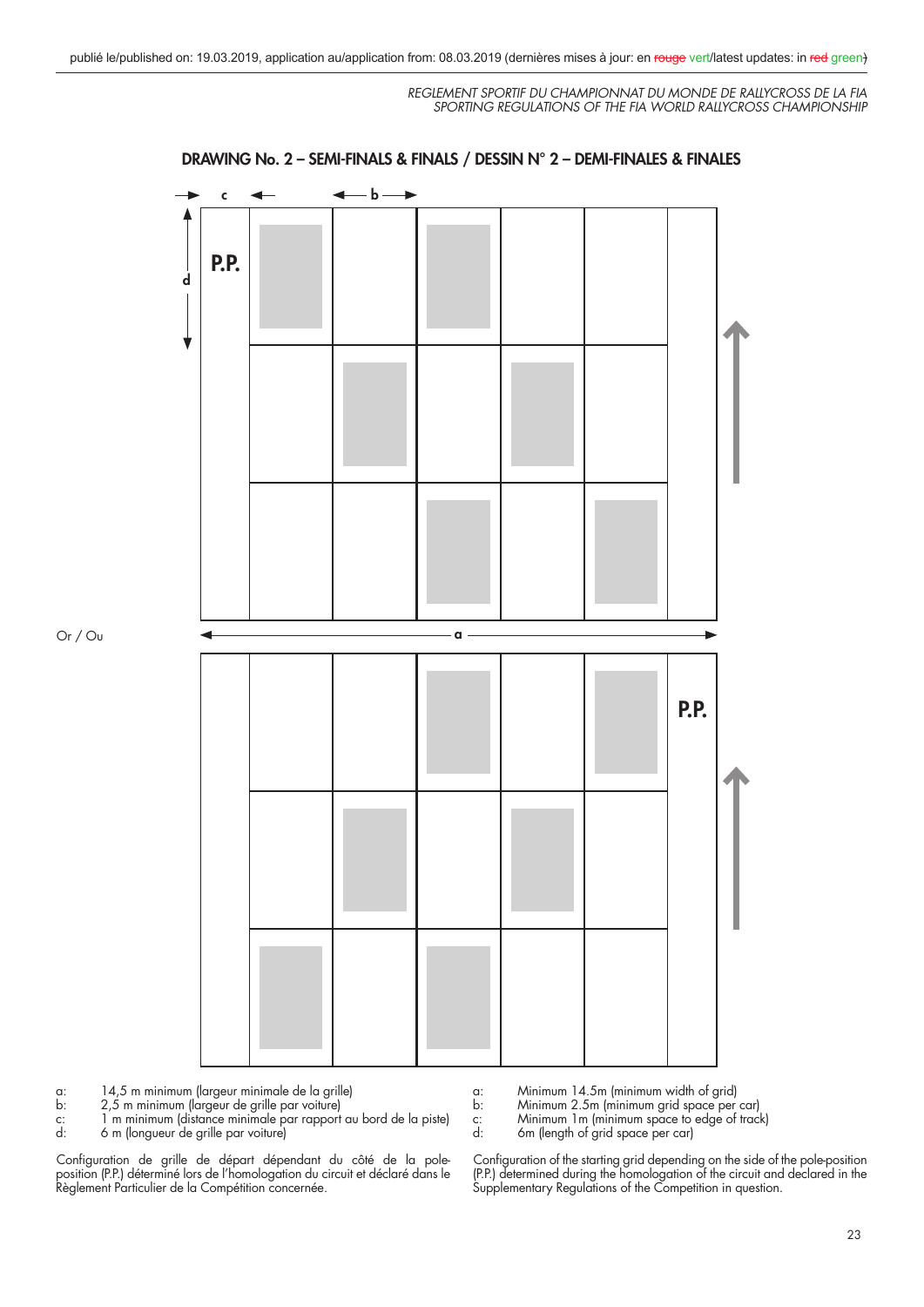

### **DRAWING No. 3 – ASSISTANCE SIGNS / DESSIN N° 3 – PANNEAUX D'ASSISTANCE**

À partir de ce panneau, l'assistance externe n'est plus permise. From this sign onwards, external assistance is no more permitted.



À partir de ce panneau, l'assistance externe est permise. From this sign onwards, external assistance is permitted.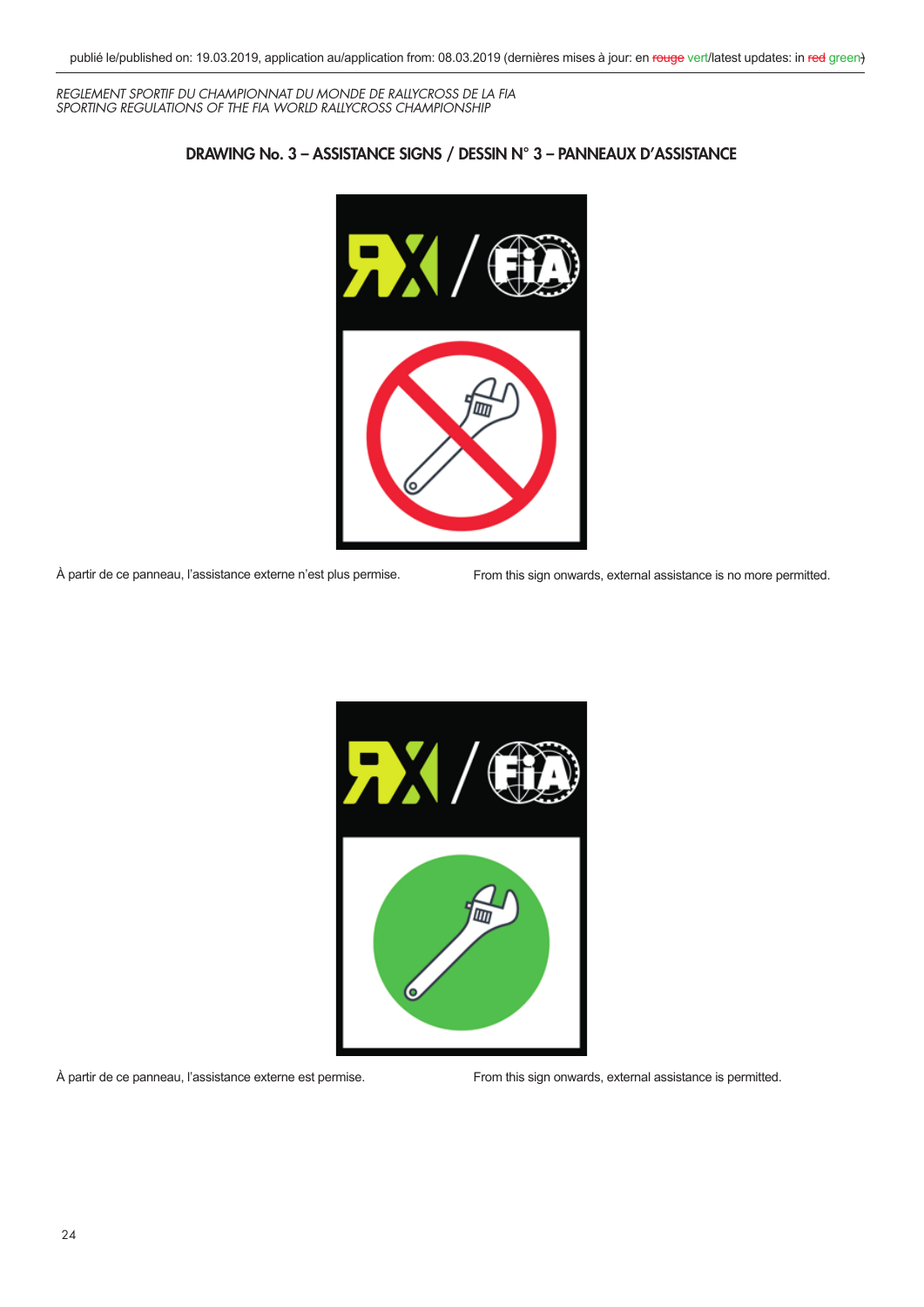**ANNEXE 1 APPENDIX 1**



# SUPPLEMENTARY REGULATIONS Part 1

2019 FIA World Rallycross Championship – Round

2019 FIA European Supercar Rallycross Championship – Round 2019 FIA European Super1600 Rallycross Championship – Round presented by Monster Energy

World RX of ...

### Place & Date

#### REGULATIONS

The final text of these Supplementary Regulations shall be the English version which will be used should any dispute arise as to their interpretation. Headings in this document are for ease of reference only and do not form part of these Supplementary Regulations.

#### Article 1 – Organisation

The Competition shall be run in accordance with the International Sporting Code and its appendices, the FIA official Bulletins, the General Prescriptions applicable to the International Rallycross Competitions and to FIA Rallycross Championships, the Sporting Regulations of the FIA World and European Rallycross Championships and these Supplementary Regulations.

Article 2 – Information specific to the Competition

National Sporting Authority (ASN): Address: a) Phone: b) E-mail: Organiser:

Address: a) Phone: b) E-mail: c) Web:

Organising committee Composition:

Event's Permanent Secretariat Organiser: Address: Phone:

#### E-mail:

Event's Secretariat during the event Location:

Circuit:

#### a) Name:

- b) Address:
- c) Telephone:
- d) GPS Location:
- e) Length: XX meters<br>f) Width of Start:
	- Width of Start: X meters (incl. Joker Lap); X meters (without Joker Lap)
- g) Maximum width: X meters
- h) Minimum width: X meters
- i) Composition: X% gravel and X% tarmac
- j) Direction of the track: clockwise/anti-clockwise
- k) Side of the pole position: right/left
- l) Number of laps in the Qualifying Heats: 4 laps
- m) Number of laps in Semi-Finals and Finals: 6 laps

Programme & time schedule of the Competition:

| 25/01/2019 | Opening date for entries               |
|------------|----------------------------------------|
| 01/03/2019 | Closing date for permanent World RX    |
|            | entries                                |
| 07/03/2019 | Closing date for permanent Euro RX     |
|            | entries                                |
| $is\$ /36\ | Closing date for non-permanent entries |
|            | (Supercar, Super1600 non-permanent     |
|            | Drivers)                               |
|            | (entry form available on www.fia.com)  |
|            |                                        |

World RX Team "Engineering Personnel" allowed to work on the cars : From Thursday 9:00 to Sunday 23:59

Friday XX<br>09.00-13.00 09.00-13.00 Administrative checking<br>From 09.30 Scrutineering Scrutineering

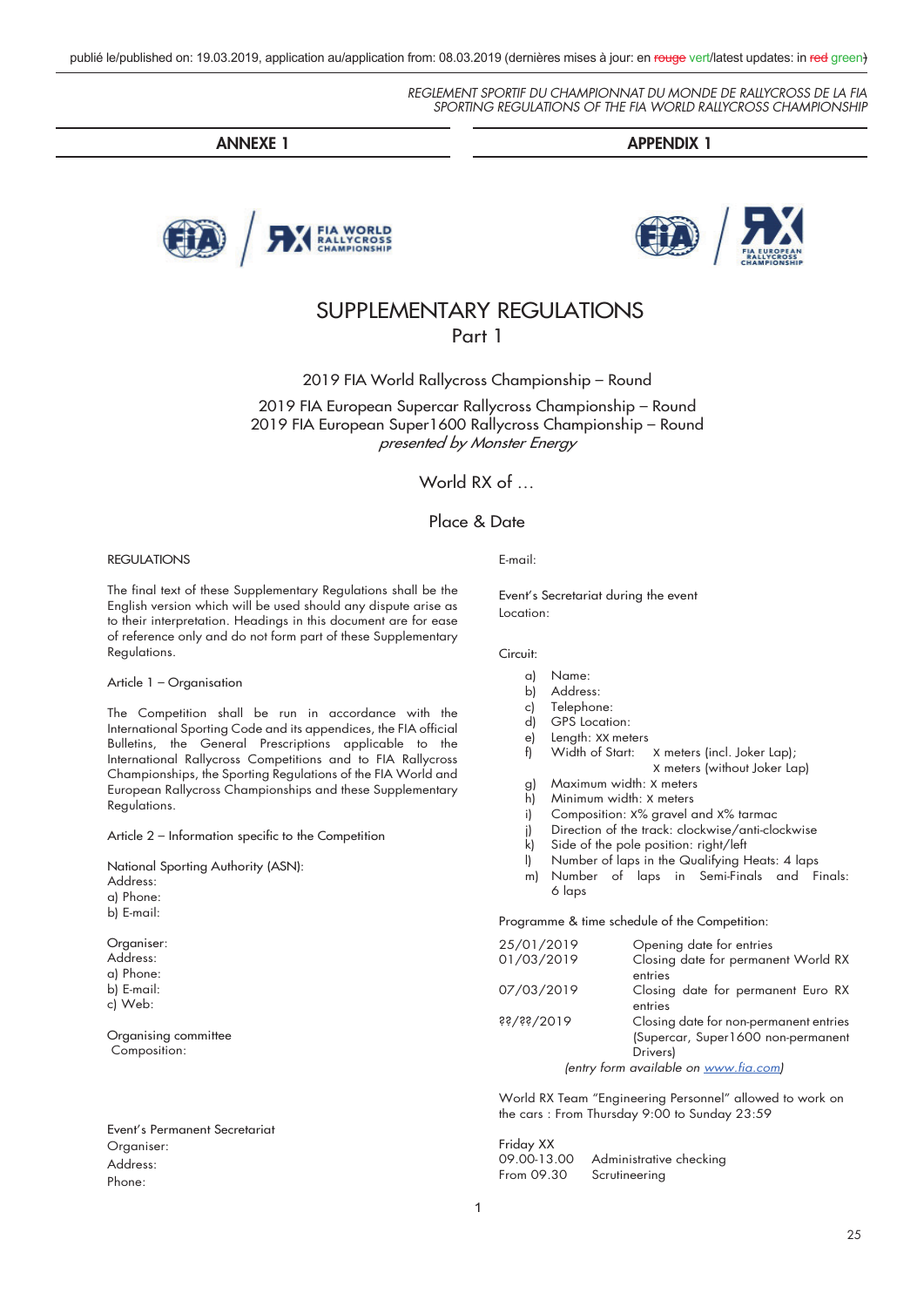

*Note: the Scrutineering Schedule and the Schedule of the Draw for the starting positions in Qualifying 1, as well as the detailed schedule for the remaining days of the event, will be made available following publication of entries in Part 2 of the Supplementary Regulations*

Administrative checking: Location:

Scrutineering: Location:

Team Manager Meeting: Location:

Drivers' briefing: Location:

Official notice board: Location:

#### Prizes and awards:

- Cups to the Top 3 Drivers in each category.
- x World RX: prize-money will be awarded to the Top 6 Drivers (respectively £800, £500, £400, £300, £300 and £300)
- Euro RX (Supercar): prize-money will be awarded to the Top 6 Drivers (respectively £1,000, £600, £400, £250, £250 and £250)
- Euro RX (Super1600): prize-money will be awarded to the Top 6 Drivers (respectively £500, £400, £300, £200, £200 and £200).

#### **Article 3 – FIA appointed Officials**

Chairman of stewards: International steward: Race director: Technical delegate: Technical delegate assistant: Electronic scrutineer: Medical delegate: Secretary to the stewards: Observer: Judge of fact\*: Track inspector: Category manager: Chief timekeeping Driver adviser to the stewards Championship coordinator:

> *\* In accordance with Article 11.16.3 of the International Sporting Code, judges of fact will have the following remit: during the running of the competition, recording of the incidents described in Article 4 of the General Prescriptions applicable to International Rallycross Competitions and to the FIA Rallycross Championships, as well as, in their opinion, of any other dangerous and/or unsportsmanlike behaviour.*

#### **Article 4 – ASN appointed Officials**

National steward: Clerk of the course: Deputy clerk of the course: Secretary of the meeting:



Chief scrutineer: Chief medical officer:

Judges of fact:

- Startline:
- Jump Start:
- Joker Lap:
- Finish:

Competitors' Liaison Officer:

Article 5 – Insurances

In compliance with the legal prescriptions, the Organiser has contracted one or several insurance(s) guaranteeing the following risk(s):

- Third Party Civil Liability with a value of ----- for the meeting.
- Etc: .………………………………………...

(Indicate the details of the insurance cover(s) contracted by the Organiser – specify the amounts)

#### Article 6 – Protests and Appeals

The protest fee is €1,000. The international appeal fee (FIA) for Euro RX is  $\in$ 3,000. The international appeal fee (FIA) for World RX is  $€6,000$ .

All protests will be lodged in accordance with the Code. All protests must be made in writing and handed to the clerk of the course or his assistant, or in their absence any of the stewards of the Competition, together with the required protest fee.

If the protest requires the dismantling and re-assembly of different parts of a car, the claimant must make an additional deposit of  $E$  XX.

Competitors have the right to appeal, as laid down in Article 15 of the Code and also as set out in the Rules of the International Court of Appeal.

Article 7 – Event supplementary provisions

- a) Advertisement restrictions by law in the country: (if any)
- b) Other: (if any)

VISA OF THE ASN No. -------- VISA OF THE FIA No. -------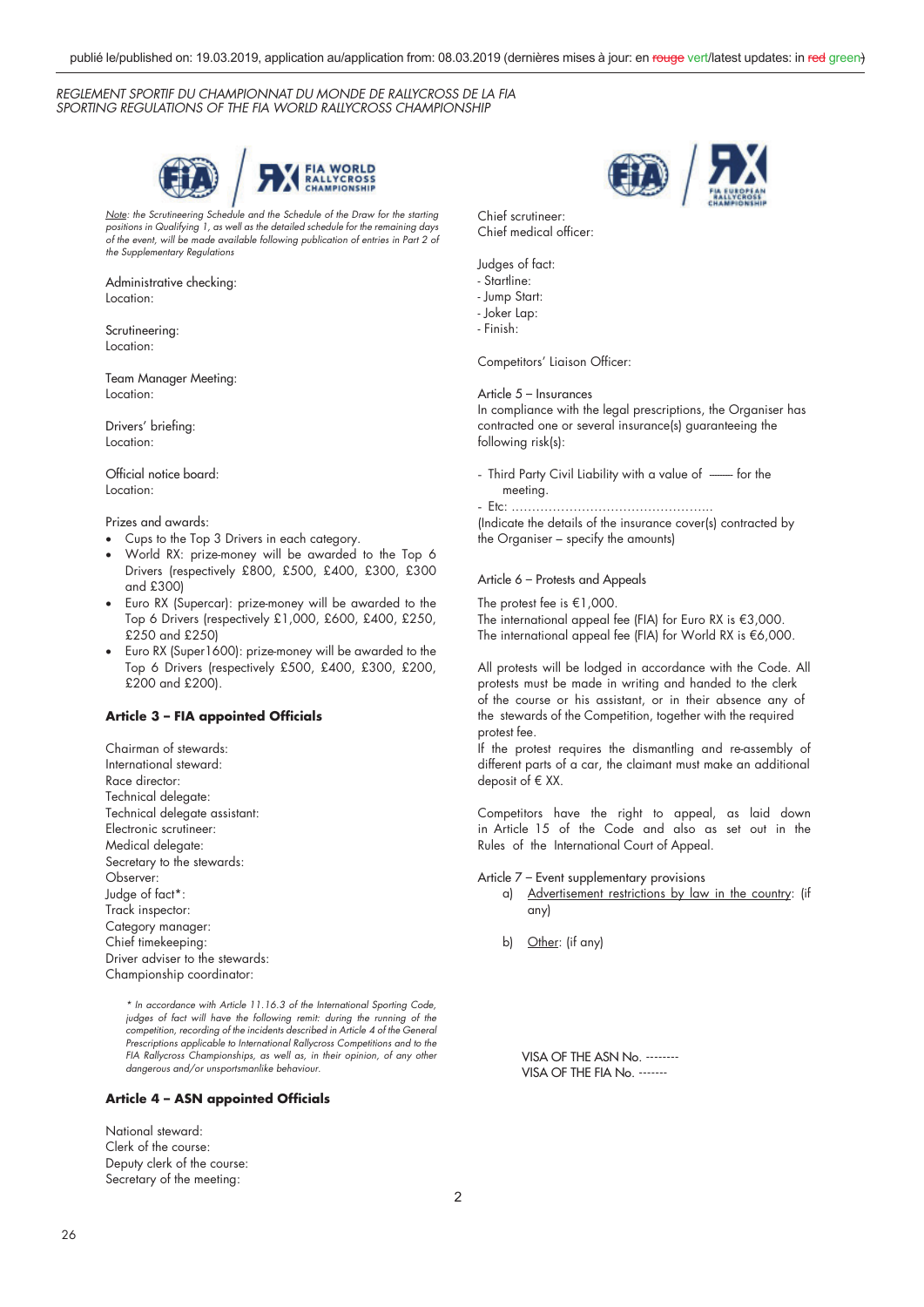**ANNEXE 2 APPENDIX 2**





# SUPPLEMENTARY REGULATIONS Part 2

2019 FIA World Rallycross Championship – Round

2019 FIA European Supercar Rallycross Championship – Round 2019 FIA European Super1600 Rallycross Championship – Round presented by Monster Energy

World RX of …

Place & Date

## **PROGRAMME & TIME SCHEDULE OF THE COMPETITION**

| XX/02/2019                | Opening date for entries                                                                                                     |          |
|---------------------------|------------------------------------------------------------------------------------------------------------------------------|----------|
| XX/03/2019                | Closing date for permanent entries (entry form available on www.fia.com)                                                     |          |
| XX/XX/2019                | Closing date for non-permanent entries (EuroSC & Super1600 & non-permanent Drivers<br>- entry form available on www.fia.com) |          |
| Thursday, XX 2019         |                                                                                                                              |          |
| XX.XX                     | Scrutineering (as per Scrutineering schedule below)                                                                          | Category |
| Friday, XX 2019           |                                                                                                                              |          |
| XX.XX - XX.XX             | Administrative checking                                                                                                      |          |
| XX.XX                     | Scrutineering (as per Scrutineering schedule below)                                                                          | Category |
| XX.XX                     | Competitors & Drivers' briefing (location)                                                                                   | Category |
| XX.XX                     | Competitors & Drivers' briefing (Location)                                                                                   | Category |
| XX.XX                     | Draw for starting position in first Qualifying (Location)                                                                    |          |
| XX.XX                     | First stewards' meeting                                                                                                      |          |
| Saturday XX 2019          |                                                                                                                              |          |
| XX.XX                     | Secretariat opens                                                                                                            |          |
| XX.XX                     | Practice                                                                                                                     | Category |
| XX.XX                     | First Qualifying - Q1                                                                                                        | Category |
| XX.XX                     | Second Qualifying - Q2                                                                                                       | Category |
| XX.XX                     | Third Qualifying                                                                                                             | Category |
| Sunday, 02 September 2018 |                                                                                                                              |          |
| XX.XX                     | Secretariat opens                                                                                                            |          |
| XX.XX                     | Warm-up (2 laps, once only)                                                                                                  | Category |
| XX.XX                     | Third Qualifying - Q3                                                                                                        | Category |
| XX.XX                     | Fourth Qualifying - Q4                                                                                                       | Category |
| XX.XX                     | Semi-Finals                                                                                                                  | Category |
| XX.XX                     | Final                                                                                                                        | Category |
| XX.XX                     | World RX Semi-Final pre-grid closes                                                                                          | Category |
| XX.XX                     | Semi-Finals                                                                                                                  | Category |
| XX.XX                     | Final                                                                                                                        | Category |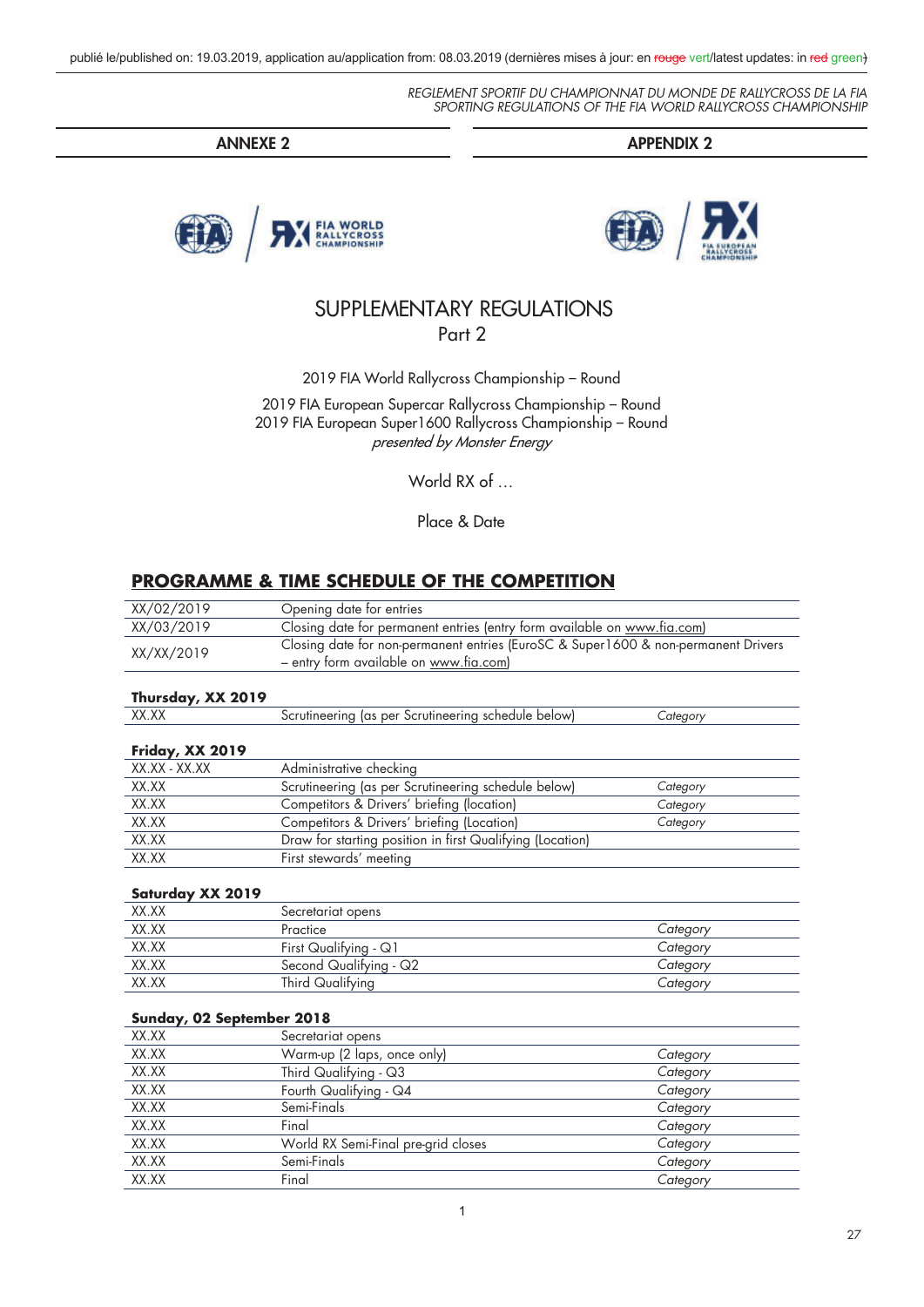|       | <b>FIA WORLD</b><br><b>RALLYCROSS</b><br><b>CHAMPIONSHIP</b> | FIA EUROPEAN |
|-------|--------------------------------------------------------------|--------------|
| XX.XX | Final                                                        | Category     |
| XX.XX | Podium (location)                                            |              |
| XX.XX | Stewards' meeting                                            |              |

# **SCRUTINEERING SCHEDULE**

| Thursday, XX 2019       |                                           |                                                                                                                                                                         |
|-------------------------|-------------------------------------------|-------------------------------------------------------------------------------------------------------------------------------------------------------------------------|
| $XX.XX - XX.XX$         | scrutineering and sealing for Supercars". | <b>Euro RX Supercars (SC), in the Paddock</b> . All cars must be ready for<br>scrutineering from XX.XX to XX.XX, as described in the document "Instructions for initial |
| $XX.XX - XX.XX$         | scrutineering and sealing for Supercars". | World RX Supercars (SC), in the Paddock. All cars must be ready for<br>scrutineering from XX.XX to XX.XX, as described in the document "Instructions for initial        |
| Friday, XX 2019         | following order:                          | Euro RX Super1600 [S1600], in the Scrutineering Bay, in the                                                                                                             |
| $XX$ , $XX - XX$ , $XX$ | S1600 #XX                                 | S1600 #XX                                                                                                                                                               |
| $XX$ XX $-$ XX $XX$     | S1600 #XX                                 | S1600 #XX                                                                                                                                                               |

*Note: Article 17, §15 of the Championship Sporting Regulations: "Reporting late to scrutineering will be penalised by restricted access to practice, one session/four laps maximum."* 

#### x **Noise check**

Noise check is mandatory and it will be done near the scrutineering bay for all cars on Friday, date and Time

#### x **Weight check**

During the aforementioned noise check time slot, weighing scales will be available for all teams for voluntary weight check.

#### **• Tyre registration**

Tyre registration will be possible during the following time slots:

| Friday, XX 2019   | $XX.XX - XX.XX$ |
|-------------------|-----------------|
| Saturday, XX 2019 | XX.XX – XX.XX   |
| Sunday, XX 2019   | $XX.XX - XX.XX$ |

Outside of these aforementioned time slots, tyres registrations can be allowed only with the permission of the FIA Technical Delegate (Mr Iiro Palmi).

## **ADDITIONAL INFORMATION**

**Track access restrictions**: As per Article 22.2, access to the track will not be allowed to Competitors and media Friday from 9:30 to 11:00 during the track inspection.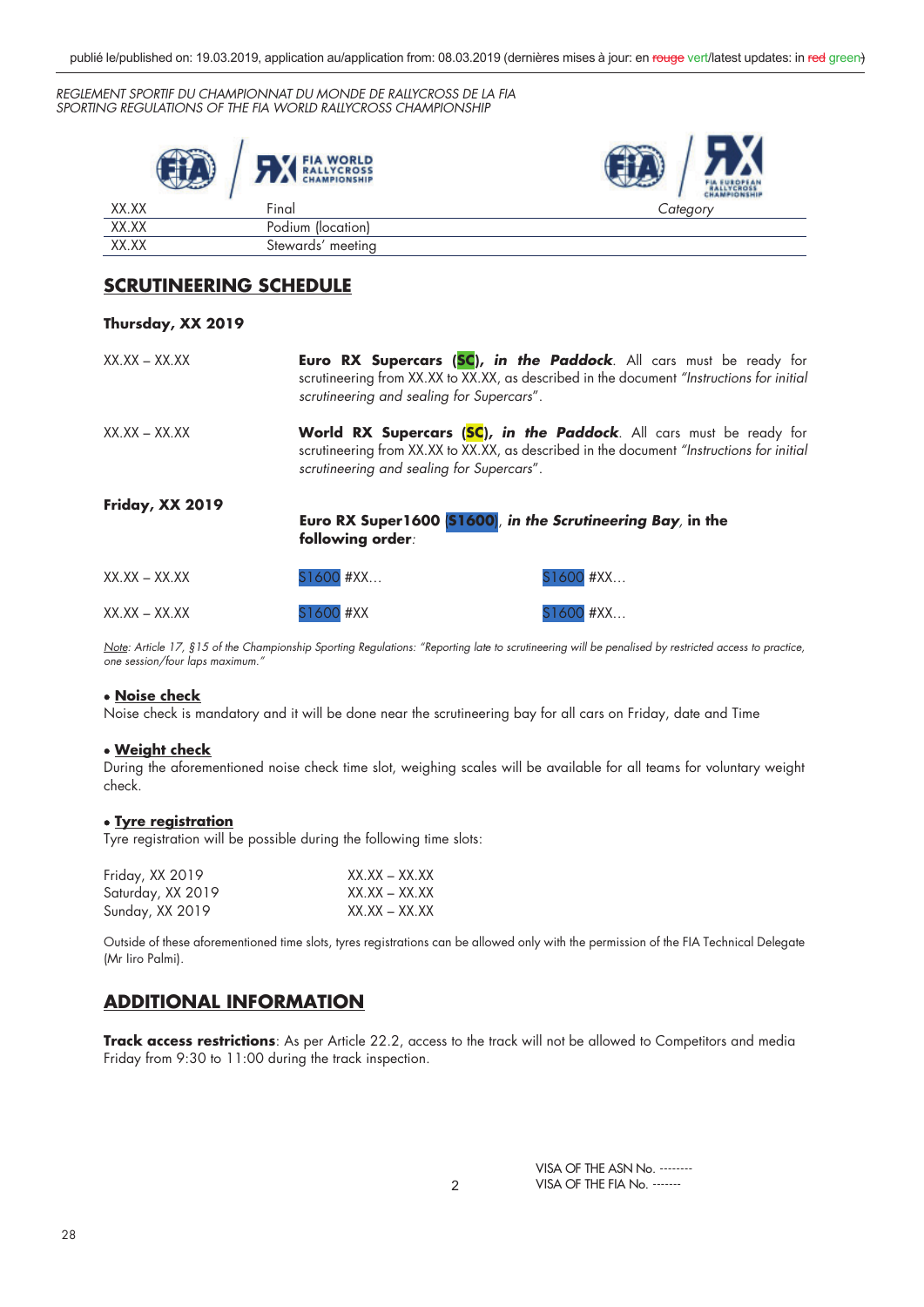|         | <b>ANNEXE 3</b>                                                                                                                                                                                                                                                                                                                                                                                                                                                                                                                                                                         | <b>APPENDIX 3</b>                                                                                                                                                                                                                                                              |
|---------|-----------------------------------------------------------------------------------------------------------------------------------------------------------------------------------------------------------------------------------------------------------------------------------------------------------------------------------------------------------------------------------------------------------------------------------------------------------------------------------------------------------------------------------------------------------------------------------------|--------------------------------------------------------------------------------------------------------------------------------------------------------------------------------------------------------------------------------------------------------------------------------|
|         |                                                                                                                                                                                                                                                                                                                                                                                                                                                                                                                                                                                         |                                                                                                                                                                                                                                                                                |
|         | <b>Teams Operations Guide content</b>                                                                                                                                                                                                                                                                                                                                                                                                                                                                                                                                                   |                                                                                                                                                                                                                                                                                |
| Art Nb. | Heading                                                                                                                                                                                                                                                                                                                                                                                                                                                                                                                                                                                 |                                                                                                                                                                                                                                                                                |
| 1.      | <b>Contacts</b>                                                                                                                                                                                                                                                                                                                                                                                                                                                                                                                                                                         |                                                                                                                                                                                                                                                                                |
|         | requests).<br>- Include job title and phone and email contacts.<br>FIA contact details<br>- Include standard contact page for the FIA staff at each event<br>IMG contact details<br>- Include the standard contact page for the IMG World RX team.                                                                                                                                                                                                                                                                                                                                      | - Pre-event contacts for everyone in the local team who a Competitor may need to contact (depending on the the size and structure of<br>your team this may be one person or several, but include only those with the ability and authority to respond to questions and         |
| 2.      | <b>General Information</b>                                                                                                                                                                                                                                                                                                                                                                                                                                                                                                                                                              |                                                                                                                                                                                                                                                                                |
|         | Importation, cutsoms, toll, etc.<br>National and local information<br>special rates at local hotels, car hire, airlines, etc.<br>Radio                                                                                                                                                                                                                                                                                                                                                                                                                                                  | - Provide relevant information for the importation of cars and parts etc. (this will be supplemented by information from the World RX<br>- Include relevant/interesting information on the country and local area of the event, - climate, currency, time zone, details of any |
|         |                                                                                                                                                                                                                                                                                                                                                                                                                                                                                                                                                                                         | - Provide information and contact details for the national agency responsible for the process of registering radio equipment for use                                                                                                                                           |
| З.      | <b>Circuit</b><br>- Full postal address and GPS reference for the circuit.<br>- Include details of the preferred access route for trucks etc. as well as details of any routes not permitted.<br>- Details of truck wash<br>- Details of truck parking pre- and post-event<br>- Where appropriate include a contact person at the circuit.<br>- Details of Welcome Centre location and opening hours.<br>- Include details of how Competitors can arrange to have items delivered to the circuit.<br>-Helicopter pad. Provide GPS location and any requirements for helicopter landing. |                                                                                                                                                                                                                                                                                |
| 4.      | <b>Paddock</b>                                                                                                                                                                                                                                                                                                                                                                                                                                                                                                                                                                          |                                                                                                                                                                                                                                                                                |
|         | - Include a detailed map showing location of all offices, services, toilets, showers, water and power, etc.<br>- Contact details for the Paddock Manager(s)<br>- Provide details of waste disposal and environmental requirements.<br>- Provide details of services provided (water, electricity, drainage, etc.)<br>- Provide details of additional services for hire and the cost (include in Order Forms)                                                                                                                                                                            |                                                                                                                                                                                                                                                                                |
| 5.      | <b>PR</b> and Hospitality                                                                                                                                                                                                                                                                                                                                                                                                                                                                                                                                                               |                                                                                                                                                                                                                                                                                |
|         | PR activities<br>contacts as necessary (any activity must be agreed by the relevant member of the IMG Team before it can be confirmed).<br>Hospitality<br>- Include details of how teams can order additional tickets and any discounts (include in Order Forms)                                                                                                                                                                                                                                                                                                                        | – Include full details of any PR activities you have arranged around the event, include the planned schedule, maps and additional                                                                                                                                              |
|         | - Include details of the local hospitality offer and how this can be purchased.                                                                                                                                                                                                                                                                                                                                                                                                                                                                                                         |                                                                                                                                                                                                                                                                                |
| 6.      | <b>Order forms</b>                                                                                                                                                                                                                                                                                                                                                                                                                                                                                                                                                                      |                                                                                                                                                                                                                                                                                |

– Template order forms for events within Europe and events outside of Europe are included. Please adapt these as necessary for your own event, make sure to include details any hospitality offer, etc.

Add your own order forms for

- Hospitality
- Additional tickets

– Catering (if applicable)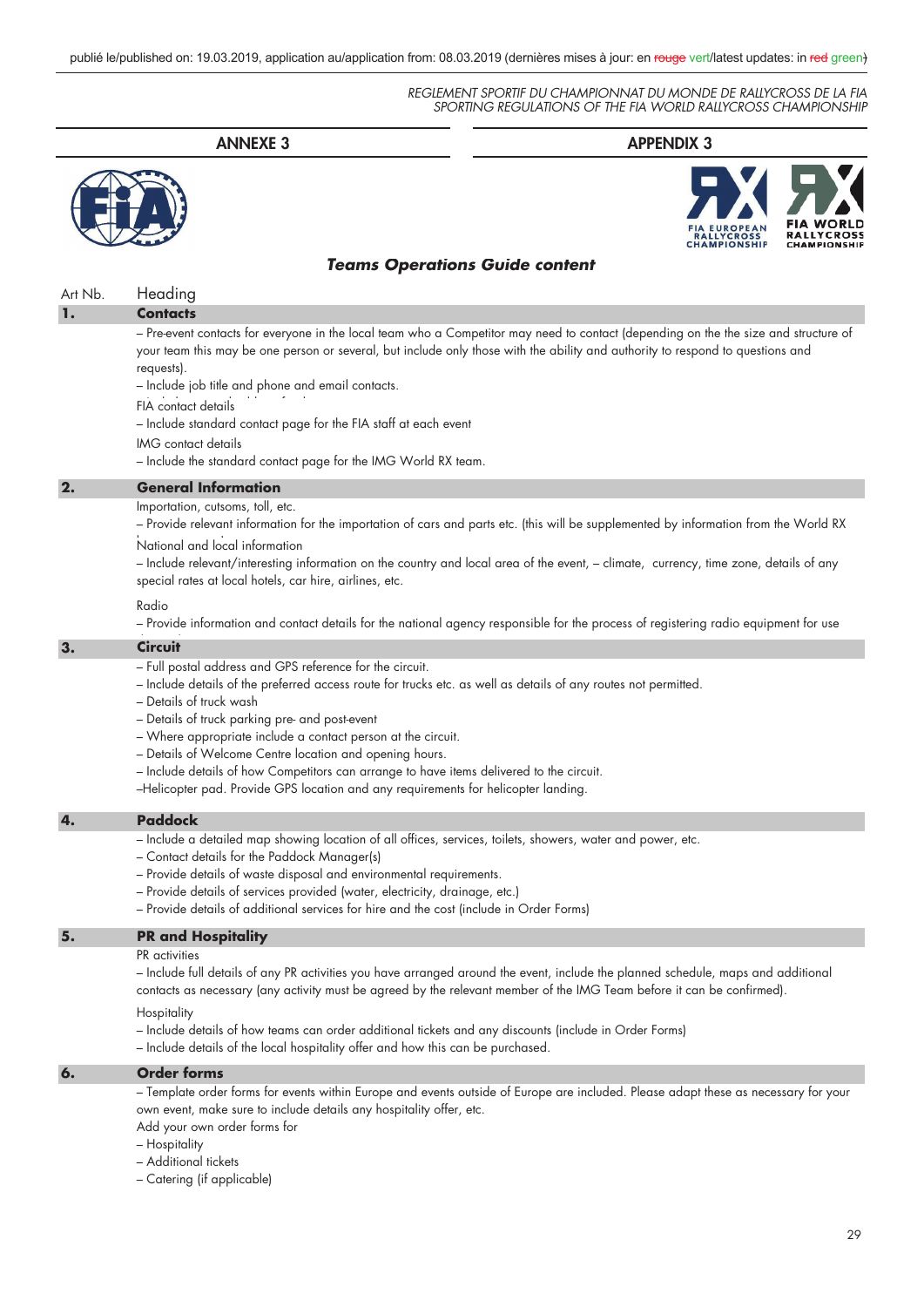



### *Teams Operations Guide content*

### Art Nb. Heading

#### **7. Maps**

Include good quality maps.

These should based on the 1:500 scale drawing the circuit and wider site required by the FIA. The maps must include at least the following items (separate on to more than one map if necessary):

– Overview of whole site including: Approach roads and access points Welcome Centre Evacuation points Parking areas for officials, teams, press, VIP and spectators Autograph session location

– Paddock, including: Paddock traffic flow map Refuelling Car wash Health & Safety - medical centre and first aid posts Fire extinguisher points Noise check Scales Scrutineering area

– Track, including: Route to and from the paddock Pre-grid Timing sectors

Drivers and Competitors Briefing room Press room Location for press conferences TV compound Helicopter pad

Parc ferme Tyre registration Tyre service/supply Podium area Official Noticeboard Paddock office Toilets and showers

Technical control zones Tyre checking Spotters Tower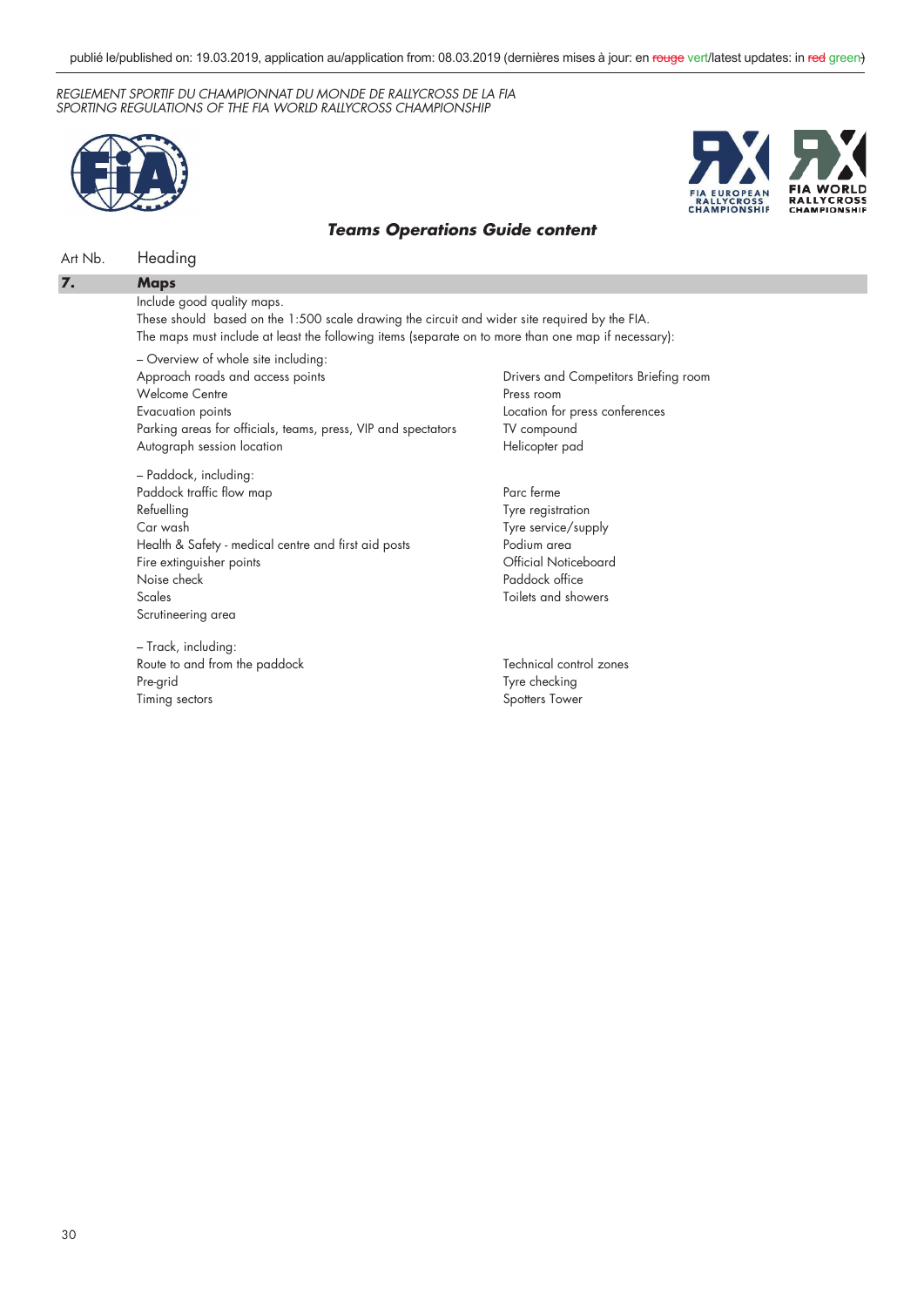





# TEAM PERSONNEL DECLARATION FORM

2019 FIA World Rallycross Championship

presented by Monster Energy

| <b>WORLD RX OF</b>       |  |
|--------------------------|--|
| <b>TEAM</b>              |  |
| # of Cars                |  |
|                          |  |
| <b>Team Manager</b>      |  |
| Crew chief pass 1 car 1  |  |
| Crew chief pass 2 car 1  |  |
| Crew chief pass 1 car 2  |  |
| Crew chief pass 2 car 2  |  |
| Engineering personnel 1  |  |
| Engineering personnel 2  |  |
| Engineering personnel 3  |  |
| Engineering personnel 4  |  |
| Engineering personnel 5  |  |
| Engineering personnel 6  |  |
| Engineering personnel 7  |  |
| Engineering personnel 8  |  |
| Engineering personnel 9  |  |
| Engineering personnel 10 |  |
| Engineering personnel 11 |  |
| Engineering personnel 12 |  |
| Engineering personnel 13 |  |
| Engineering personnel 14 |  |
| Engineering personnel 15 |  |
| Engineering personnel 16 |  |

SIGNATURE : SIGNATURE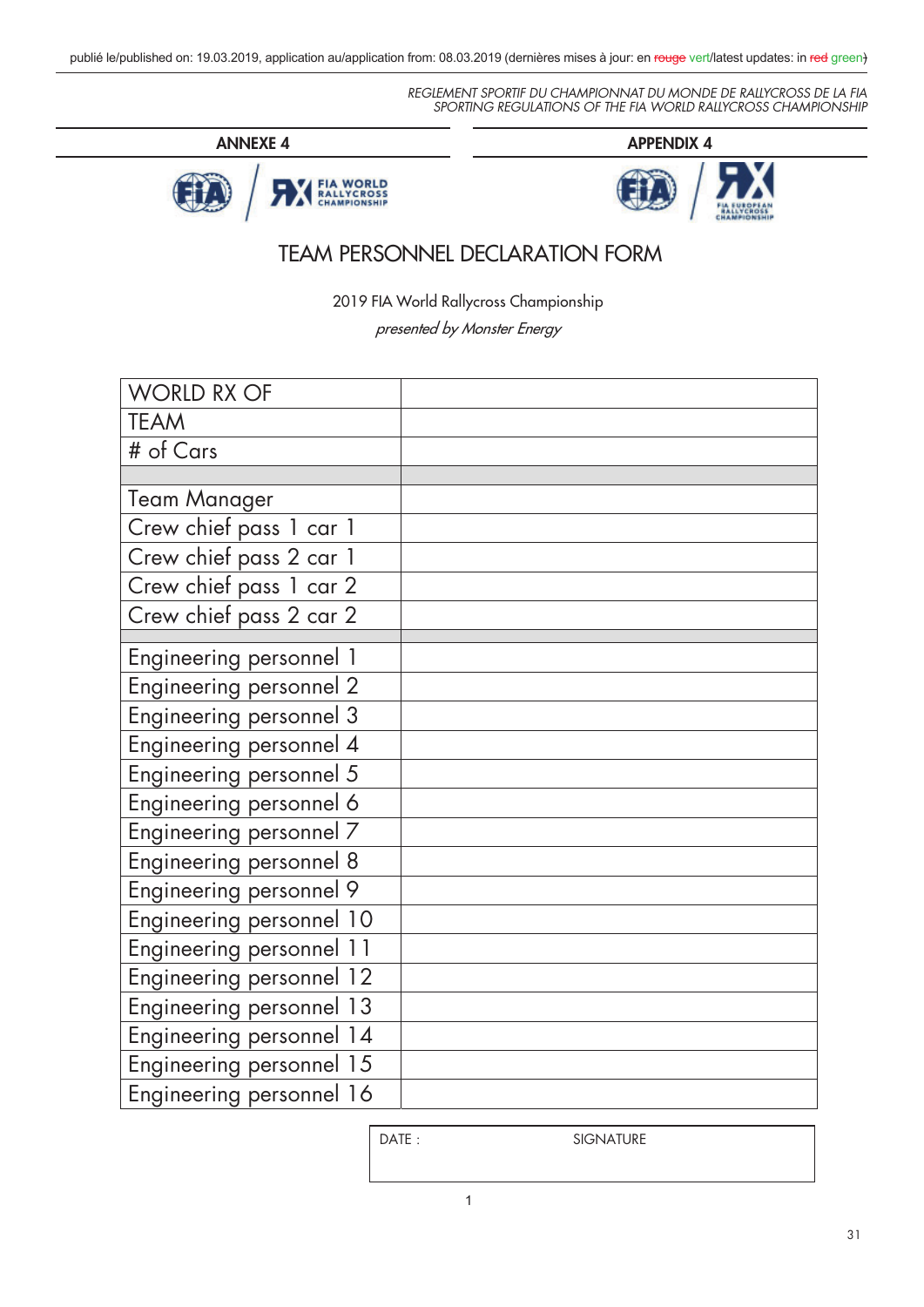



# CAR 3

| Crew chief pass 1 car 3  |  |
|--------------------------|--|
| Crew chief pass 2 car 3  |  |
|                          |  |
| Engineering personnel 17 |  |
| Engineering personnel 18 |  |
| Engineering personnel 19 |  |
| Engineering personnel 20 |  |
| Engineering personnel 21 |  |
| Engineering personnel 22 |  |
|                          |  |

| Crew chief pass 1 car 4  |  |
|--------------------------|--|
| Crew chief pass 2 car 4  |  |
|                          |  |
| Engineering personnel 23 |  |
| Engineering personnel 24 |  |
| Engineering personnel 25 |  |
| Engineering personnel 26 |  |
|                          |  |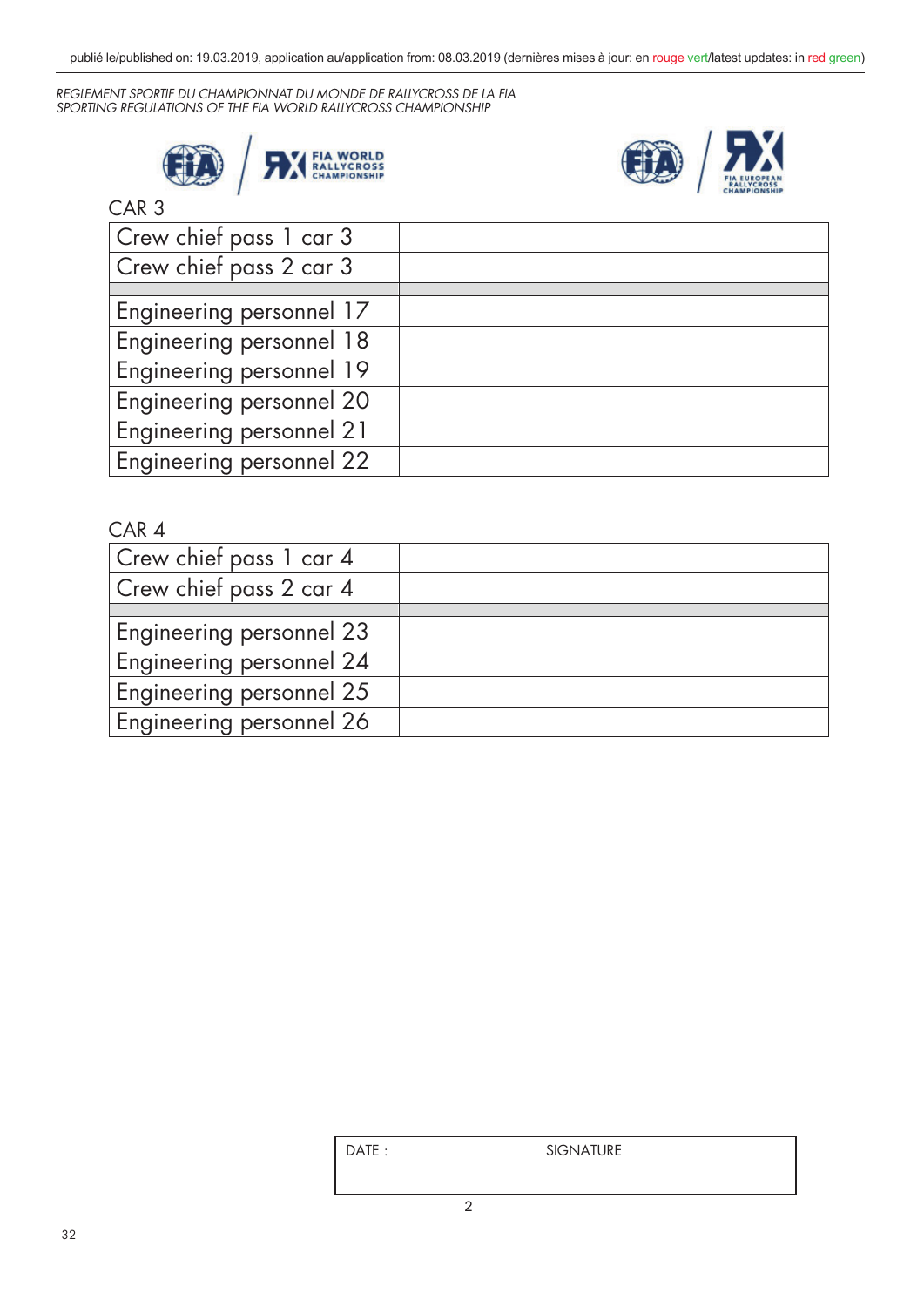



# INDIVIDUAL COMPETITOR PERSONNEL DECLARATION FORM

2019 FIA World Rallycross Championship

presented by Monster Energy

| <b>WORLD RX OF</b>                    |  |
|---------------------------------------|--|
| <b>INDIVIDUAL COMPETITOR</b>          |  |
|                                       |  |
| <b>Team Manager</b>                   |  |
| Crew chief pass 1 car 1               |  |
| Crew chief pass 2 car 1               |  |
| Crew chief pass 1 car 2               |  |
| $\overline{C}$ rew chief pass 2 car 2 |  |
|                                       |  |
| Engineering personnel 1               |  |
| Engineering personnel 2               |  |
| Engineering personnel 3               |  |
| Engineering personnel 4               |  |
| Engineering personnel 5               |  |
| Engineering personnel 6               |  |
| Engineering personnel 7               |  |
| Engineering personnel 8               |  |
|                                       |  |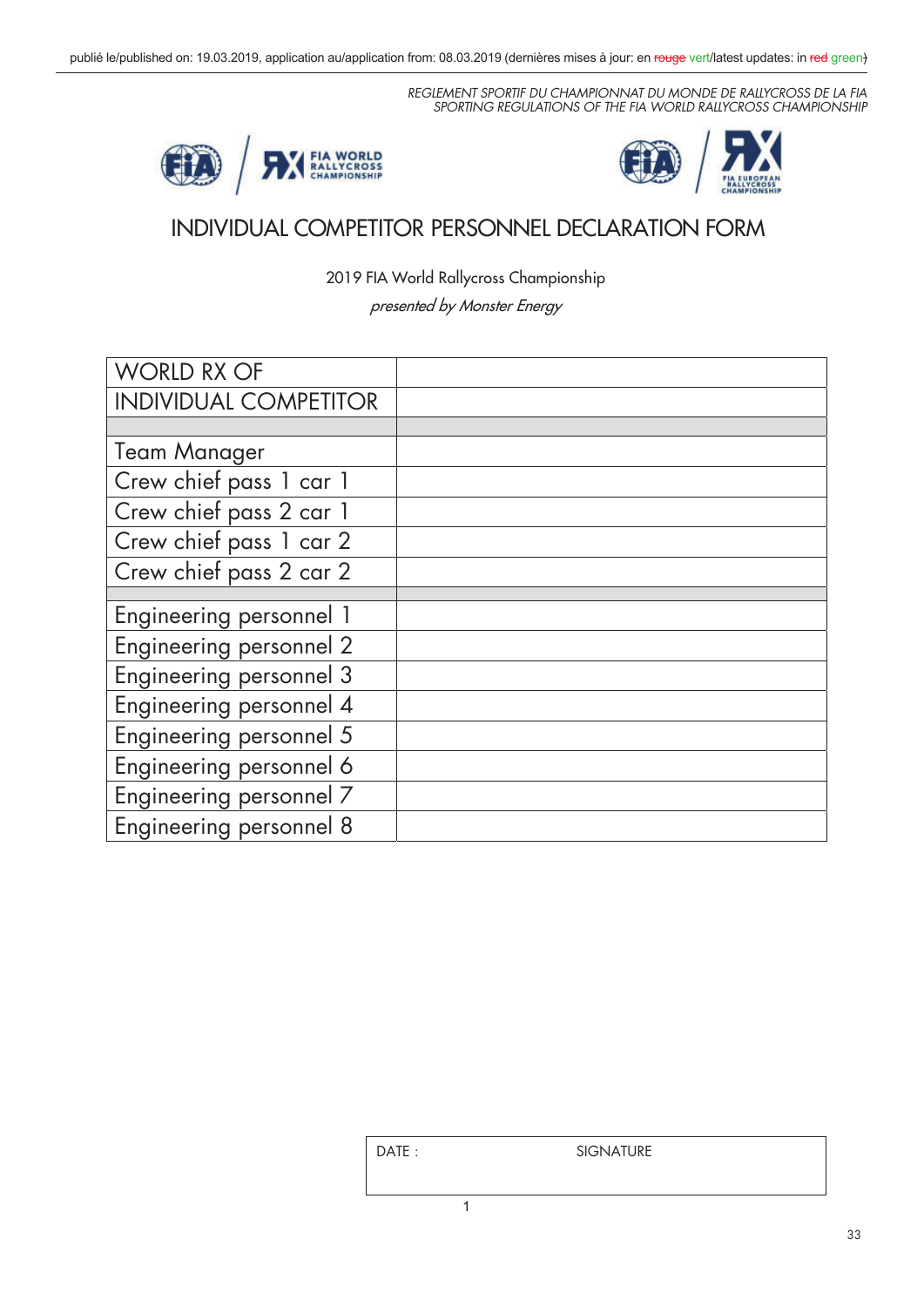#### **ANNEXE 5**

#### **CEREMONIE DE PODIUM**

#### **1. MAITRE DE CEREMONIE**

 Un maître de cérémonie sera désigné pour diriger et assumer la responsabilité de toute la cérémonie de podium.

#### **2. PODIUM**

#### a) ESTRADE ET DAIS

 Les dimensions du dais doivent correspondre aux dimensions indiquées dans le manuel de conception graphique de la FIA.

 L'espace compris entre le bord du dais du vainqueur et la barrière d'appui du podium devrait être d'1,20 m minimum, pour fournir un passage.

 L'endroit où devrait se tenir chaque personne remettant un trophée doit être marqué sur le plancher du podium.

 Les trophées doivent être posés sur une seule table, d'un côté du podium. Le champagne doit se trouver sur le dais.

#### b) DRAPEAUX

 Les "bannières plates" de type olympique devraient être utilisées. Il doit y avoir un minimum de 50 cm derrière la structure du podium, pour les responsables des drapeaux.

c) AU SOL

 Le podium et les marches seront recouverts d'un tapis vert ou bleu sombre.

#### **3. HYMNES**

 a) L'hymne national du pilote gagnant et de l'équipe gagnante sera joué. Les nationalités des équipes et des pilotes seront notifiées à l'organisateur par la FIA et seront conformes à l'Article 9.4 du Code.

 b) Un système sonore approprié devrait être installé, pour garantir que les hymnes nationaux (lancés par le maître de cérémonie) seront clairement entendus avec un lien sonore à l'image télévisée.

Lorsque la douche de champagne commence, de la musique devrait être diffusée. Cela ne devrait pas commencer avant que les présentateurs aient quitté le podium.

Un commentaire de la cérémonie de podium devrait être diffusé au public à partir de la plate-forme érigée pour les caméras de télévision.

#### **4. TROPHEES**

 3 trophées seulement par catégorie seront présentés lors de la cérémonie de podium :

- a) Pilote gagnant ;
- b) Deuxième Pilote ;
- c) Troisième Pilote ;

Les trophées sont libres de conception mais doivent refléter l'importance de l'Epreuve ; ils seront fournis par le promoteur et devront porter :

- a) le logo officiel du Championnat;
- b) le nom officiel de l'Epreuve et/ou le logo du sponsor titre ;
- c) la position du pilote.

# **APPENDIX 5**

#### **PODIUM CEREMONY**

#### **1. MASTER OF CEREMONIES**

 A master of ceremonies will be appointed to conduct and take responsibility for the entire podium ceremony.

#### **2. PODIUM**

#### a) OSTRUM AND DAIS

 The dimensions of the dais must follow those found in the FIA graphic design manual.

 The distance between the edge of the winner's dais and the retaining barrier of the podium should be a minimum of 120 cm to provide a walkway.

 The place where each person presenting a trophy should stand must be marked on the floor of the podium.

> Trophies must be laid out on a single table on one side of the podium. The champagne must be on the dais.

#### b) FLAGS

Olympic Games style "flat flags" should be used. There must be a minimum space of 50 cm behind the podium structure for the flag men.

c) FLOOR

 The podium and steps should be covered in green or dark blue carpet.

#### **3. ANTHEMS**

 a) The national anthem of the winning driver and winning team will be played. The Nationalities of the teams and drivers will be notified to the organiser by the FIA and will accord with Article 9.4 of the Code.

 b) A suitable sound system should be installed to ensure that national anthems (initiated by the master of ceremonies) are clearly heard with an audio link to the TV broadcast.

 c) When the champagne shower begins, music should be played. This should not start until the presenters have left the podium.

 d) A commentary of the podium ceremony should be broadcast to the general public from the platform erected for the TV cameras.

#### **4. TROPHIES**

 Only three trophies per category will be presented during the podium ceremony:

- 
- a) Winning Driver.<br>b) Second Driver. Second Driver.
- c) Third Driver.

The trophies are of free design, but should reflect the importance of the Event. They will be provided by the promoter and must show:

- a) The Championship official logo.
- b) The official name of the event and/or the title sponsor logo.
- c) The driver's position.